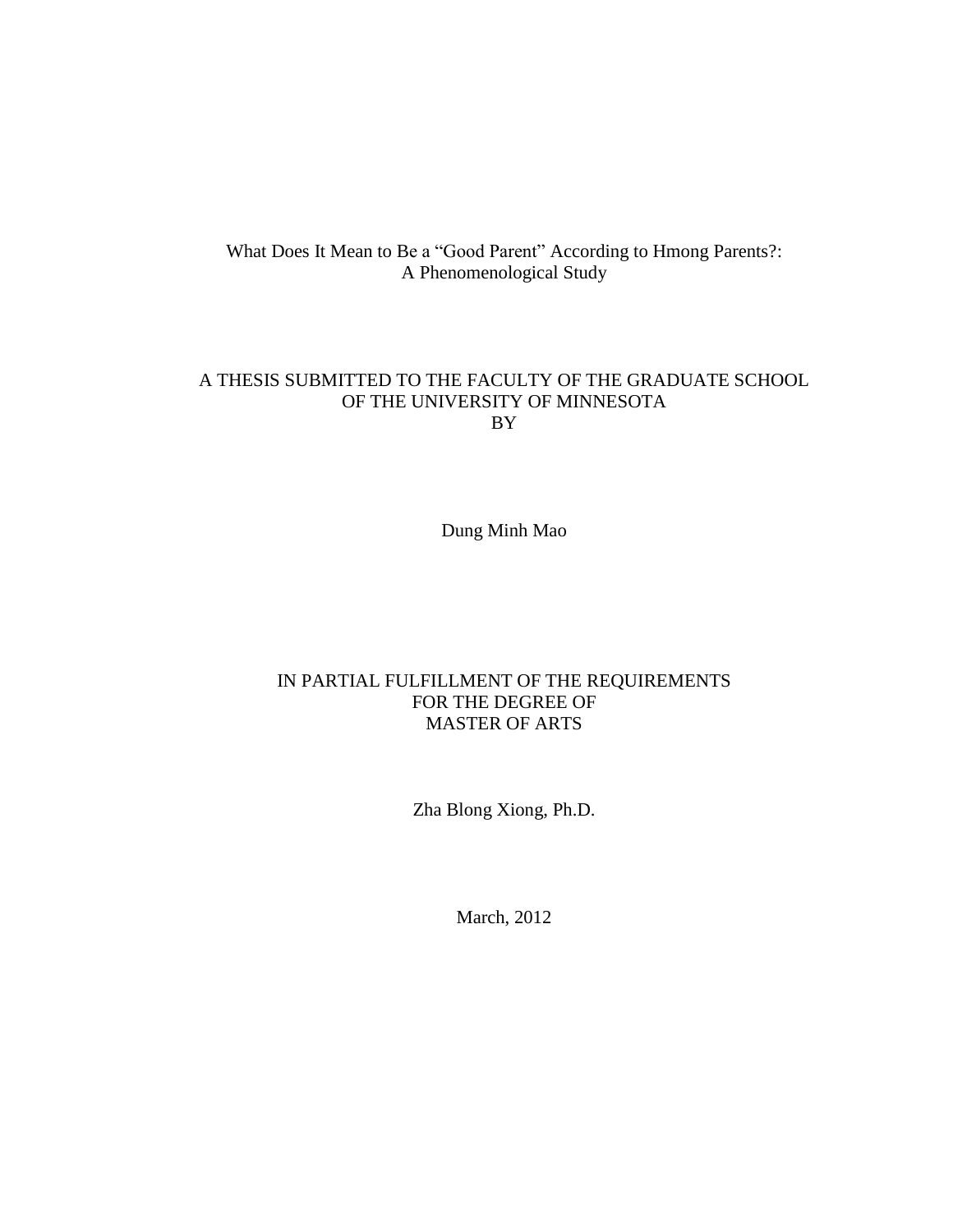© Dung Minh Mao, 2012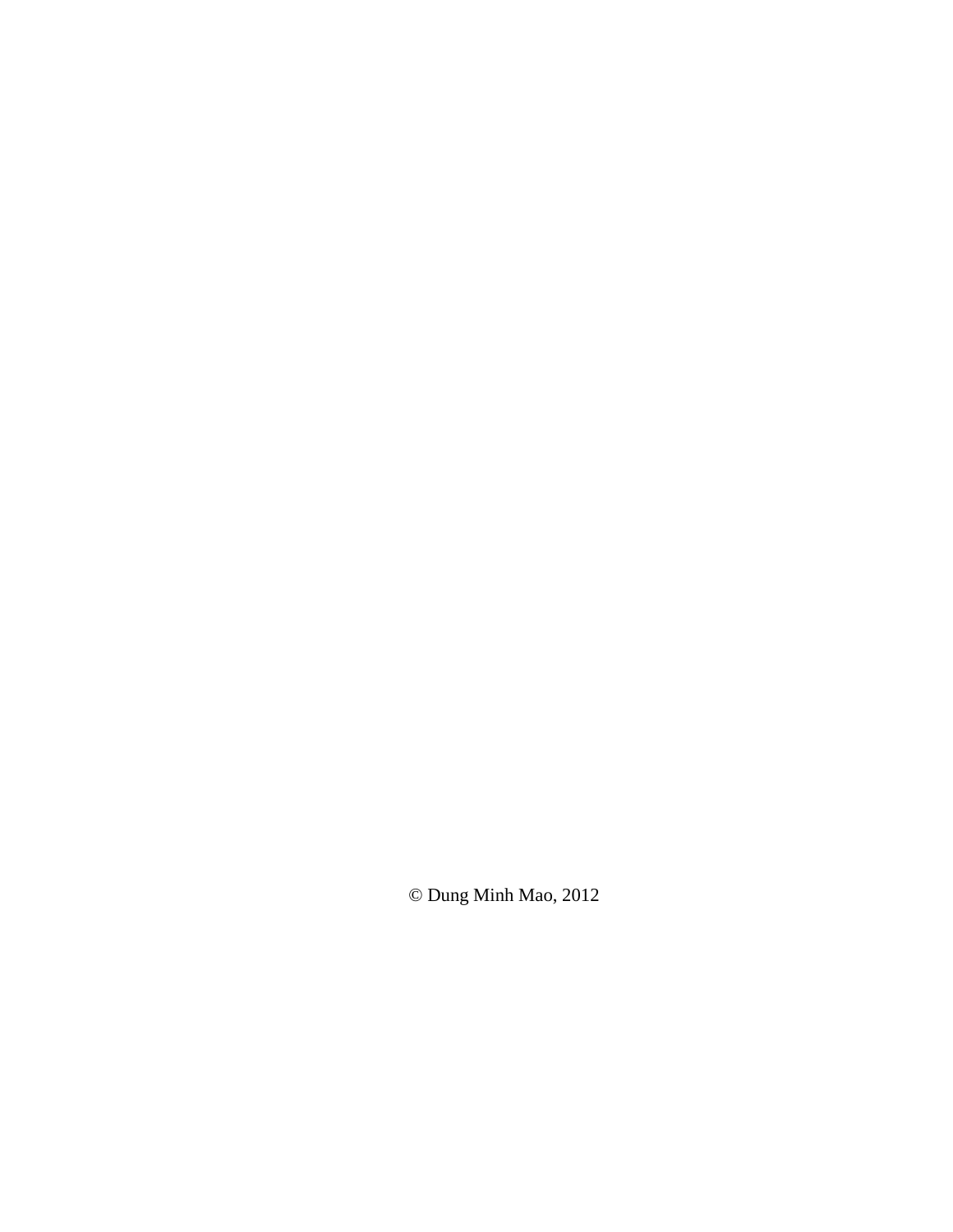#### **Acknowledgements**

With deep appreciation and gratitude, I would like to express thanks to my adviser, Dr. Zha Blong Xiong, for his support, guidance, encouragement, and patience during the writing of this thesis. This work would not have been possible without his help. I would also like to thank express thanks and gratitude to the remaining members of my graduate committee, Drs. Elizabeth Wieling and Ann Masten for their support, input, and flexibility.

I want to extend a special thank you to my good friends, Veronica Deenanath and Juyoung Jang, for their generous time, support, and advice. Also, a special thanks to Dr. Sharon Danes for her wonderful insight, encouragement, and counsel.

I would like to extend my appreciation to the following individuals: Pa Nhia Lee, Mao Vang, Nou Vang, Pai Xiong, Sheng Yang, Foua Kang, Sharon Nelson, Sara Xiong, John Lund, Loriane McCarty, Courteney Roessler, Chingla Thao, and Yee Yang for their help and support in recruiting and gathering of the data for this paper.

This study would not have been possible without the generous support of Lao Family Community of Minnesota, Inc. and New Millennium Academy, along with every staff and teacher who had helped and guided me. Last but not lease, my heartfelt thanks goes to all of the Hmong parents for taking time off their busy lives to share their stories and words of wisdom to me and my research team.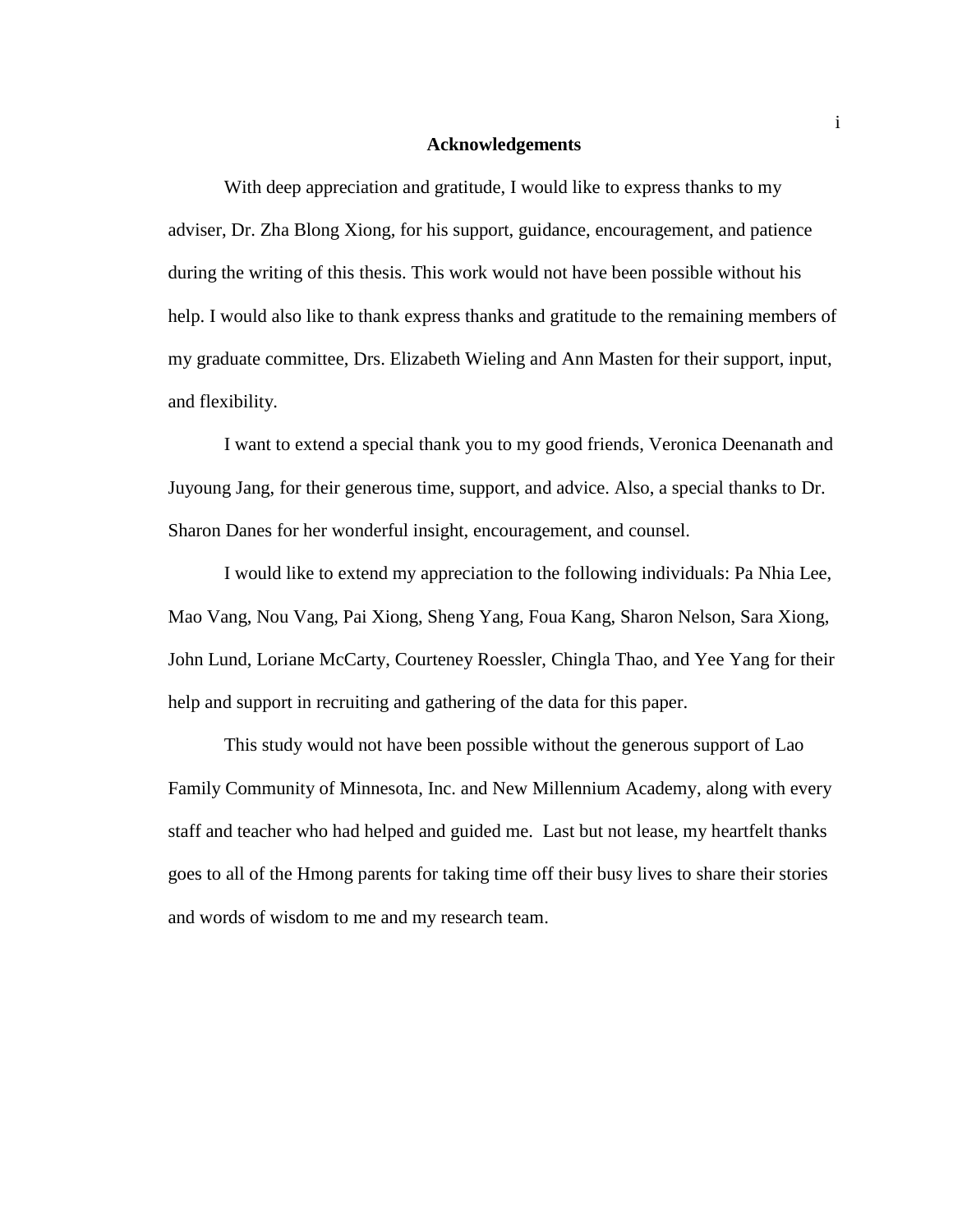### **Dedication**

To my wonderful wife, Meghan Mao, whose unconditional love, support, encouragement, and wonderful words of wisdom have helped me navigate through tough obstacles and made the completion of this thesis possible.

To my parents, especially my mom, Mrs. Leang Ta, whose action, love, encouragement, support, wisdom, and teachings showed me the meaning of good parenting.

To my sisters, father in-law, and mother in-law for their love and support, and for their constant encouragement to do my best.

To my nieces and nephews, who kept me on my toes and gave me the motivation to move forward.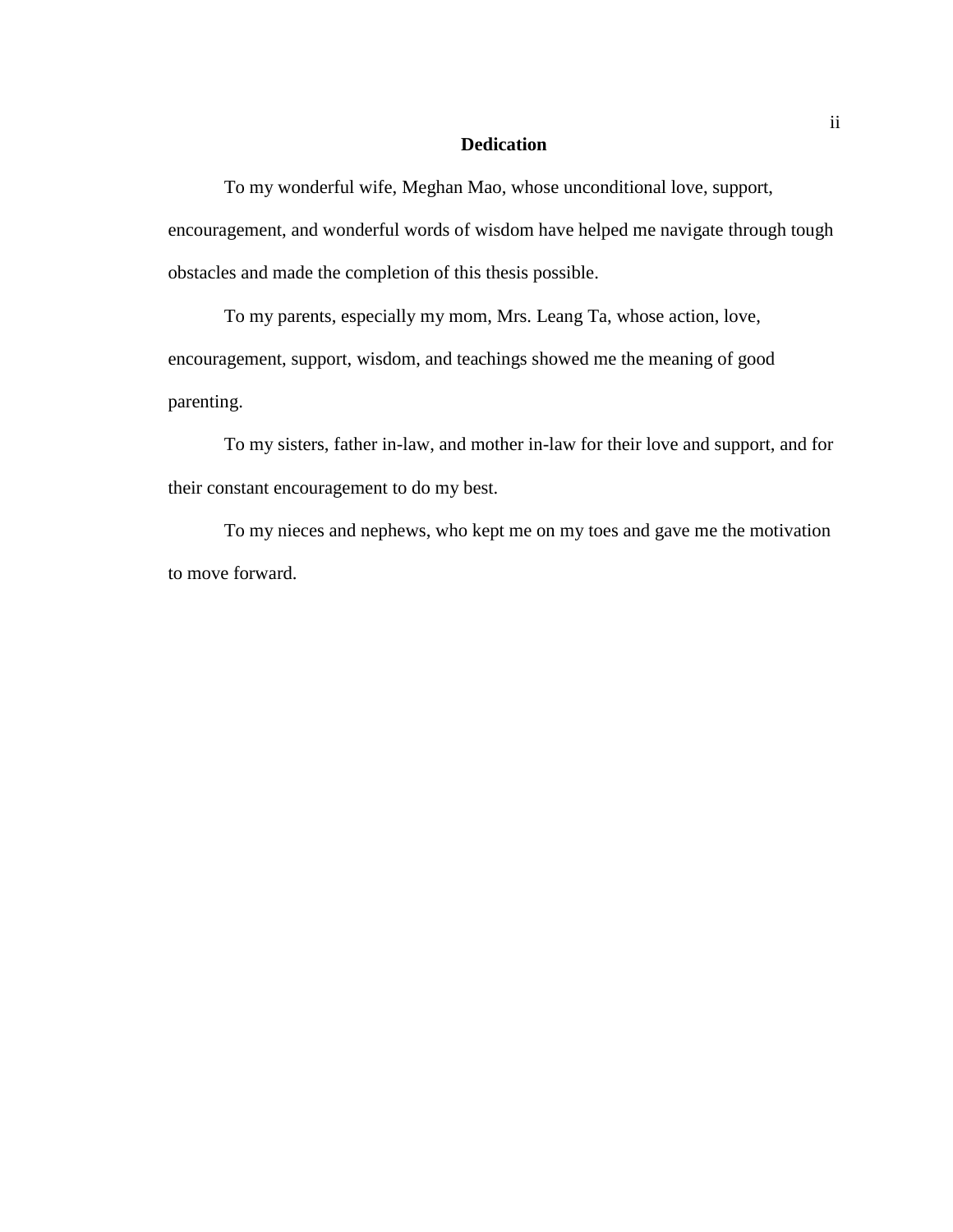#### **Abstract**

The current study examines what constitutes good parents in the Hmong community in Minnesota. Nineteen parents (12 mothers and 7 fathers) participated in the study, and they represented 47.4% first-generation, 42.1% second-generation, and 10.5% 1.5 generation. Phenomenology was employed and symbolic interaction theory was utilized as a guiding framework to understand the meaning participants attached to their parenting role. Analyses of the interviews revealed seven domains and 46 themes that constitute good parents, including (1) provision, (2) involvement, (3) communication, (4) characteristics of good parents, (5) community perception, (6) motivation for being good parents, and (7) good parent education. Implications of the study and future research efforts are also discussed.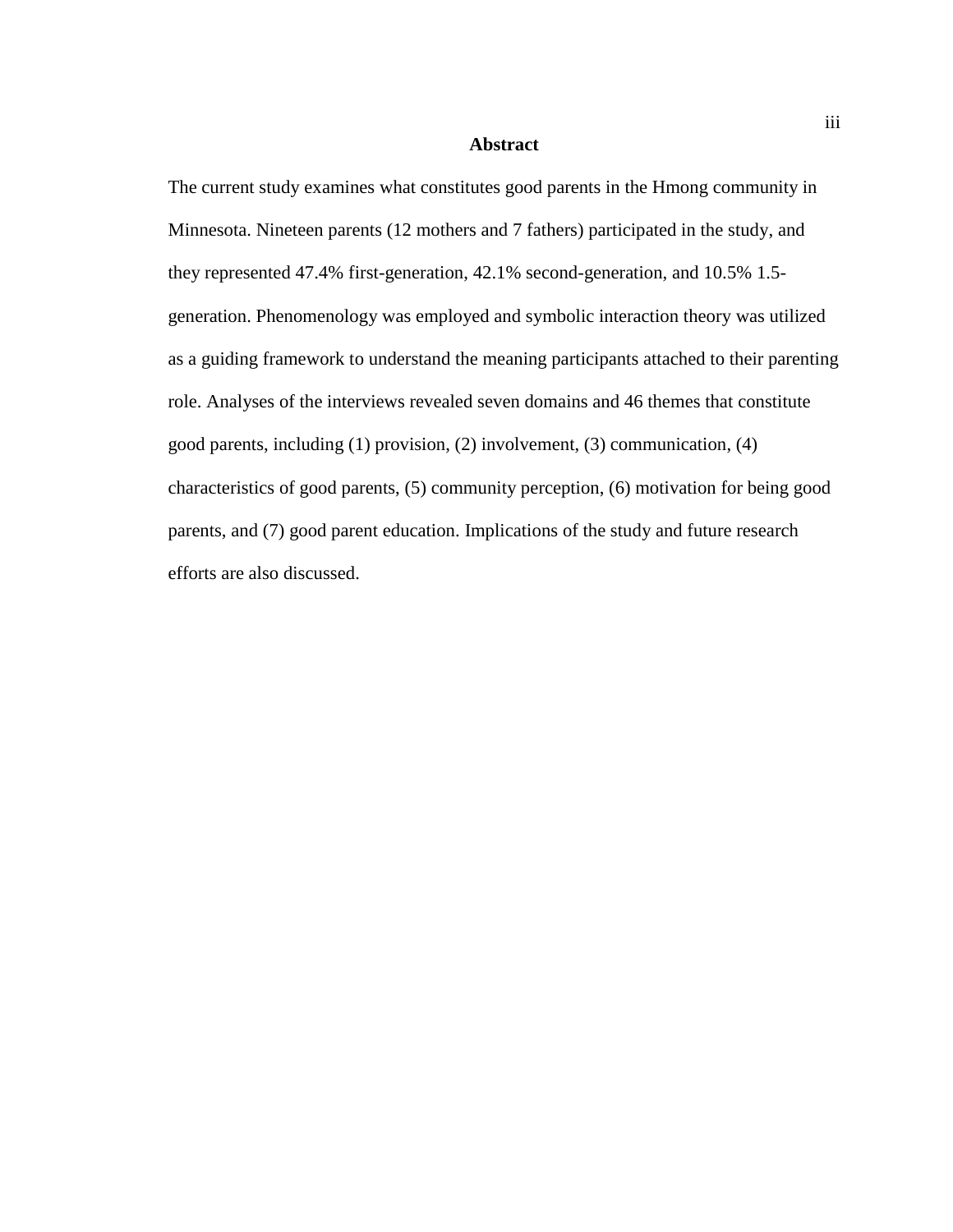|  |  | <b>Table of Contents</b> |
|--|--|--------------------------|
|--|--|--------------------------|

|  | iii            |
|--|----------------|
|  | V <sub>i</sub> |
|  | $\mathbf 1$    |
|  |                |
|  | 6              |
|  | 8              |
|  | 13             |
|  | 13             |
|  | 14             |
|  | 16             |
|  | 16             |
|  | 17             |
|  | 22             |
|  | 23             |
|  | 24             |
|  | 25             |
|  | 31             |
|  | 32             |
|  | 33             |
|  | 34             |
|  | 35             |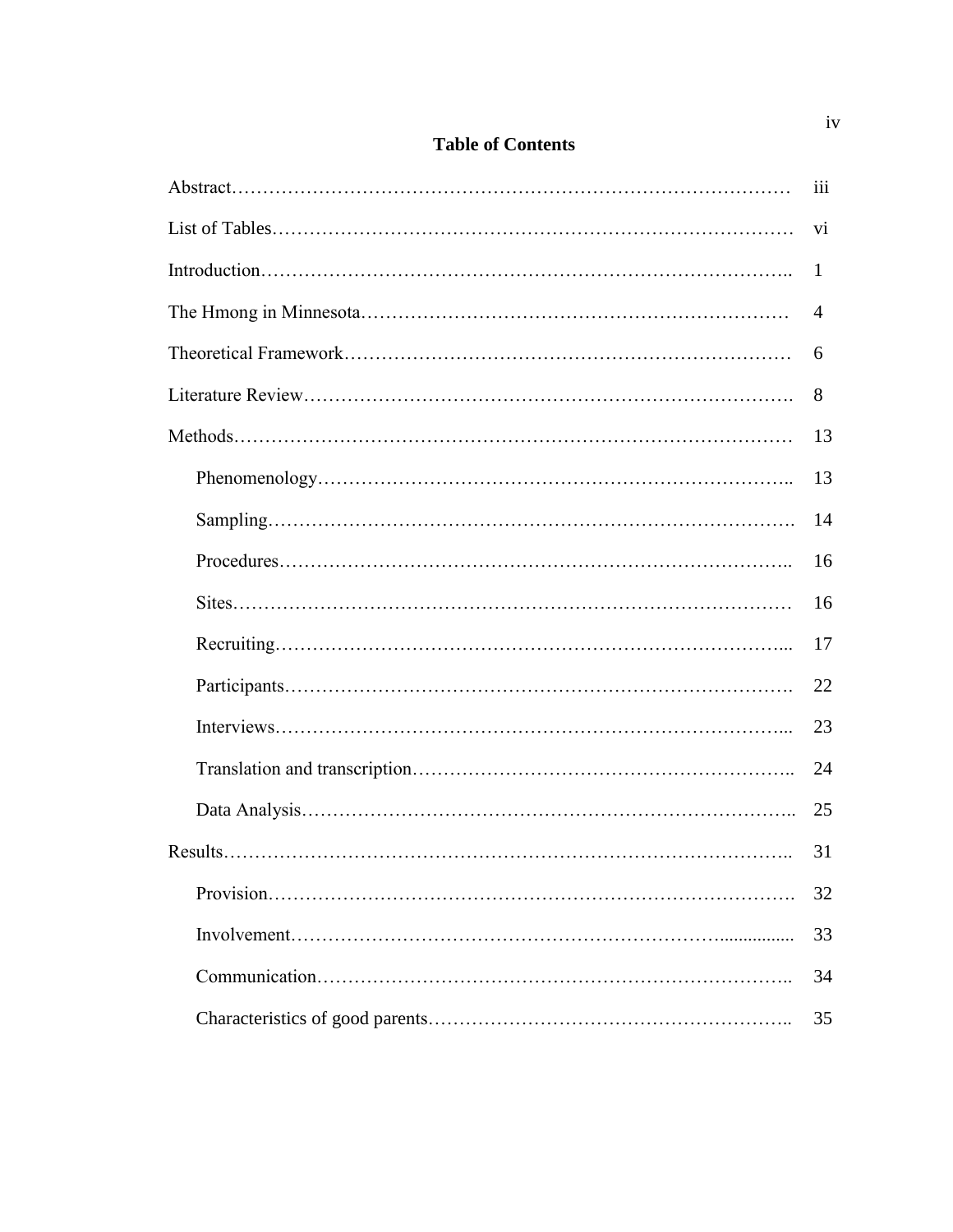|                                                                                           | $\mathbf{V}$ |  |
|-------------------------------------------------------------------------------------------|--------------|--|
|                                                                                           | 36           |  |
|                                                                                           | 37           |  |
|                                                                                           | 38           |  |
|                                                                                           |              |  |
|                                                                                           | 39           |  |
|                                                                                           | 41           |  |
|                                                                                           | 42           |  |
|                                                                                           | 43           |  |
|                                                                                           | 43           |  |
|                                                                                           | 45           |  |
|                                                                                           | 48           |  |
|                                                                                           | 50           |  |
|                                                                                           | 52           |  |
| Table 1: Participants' Marital Status, Employment, Generation, and Education              |              |  |
|                                                                                           | 62           |  |
| Table 2: Participants' Language Proficiency and Language used to communicate with their   |              |  |
|                                                                                           | 63           |  |
| Table 3: Attributes of Good Parents According to 1 <sup>st</sup> Generation Hmong Parents |              |  |
|                                                                                           |              |  |
|                                                                                           |              |  |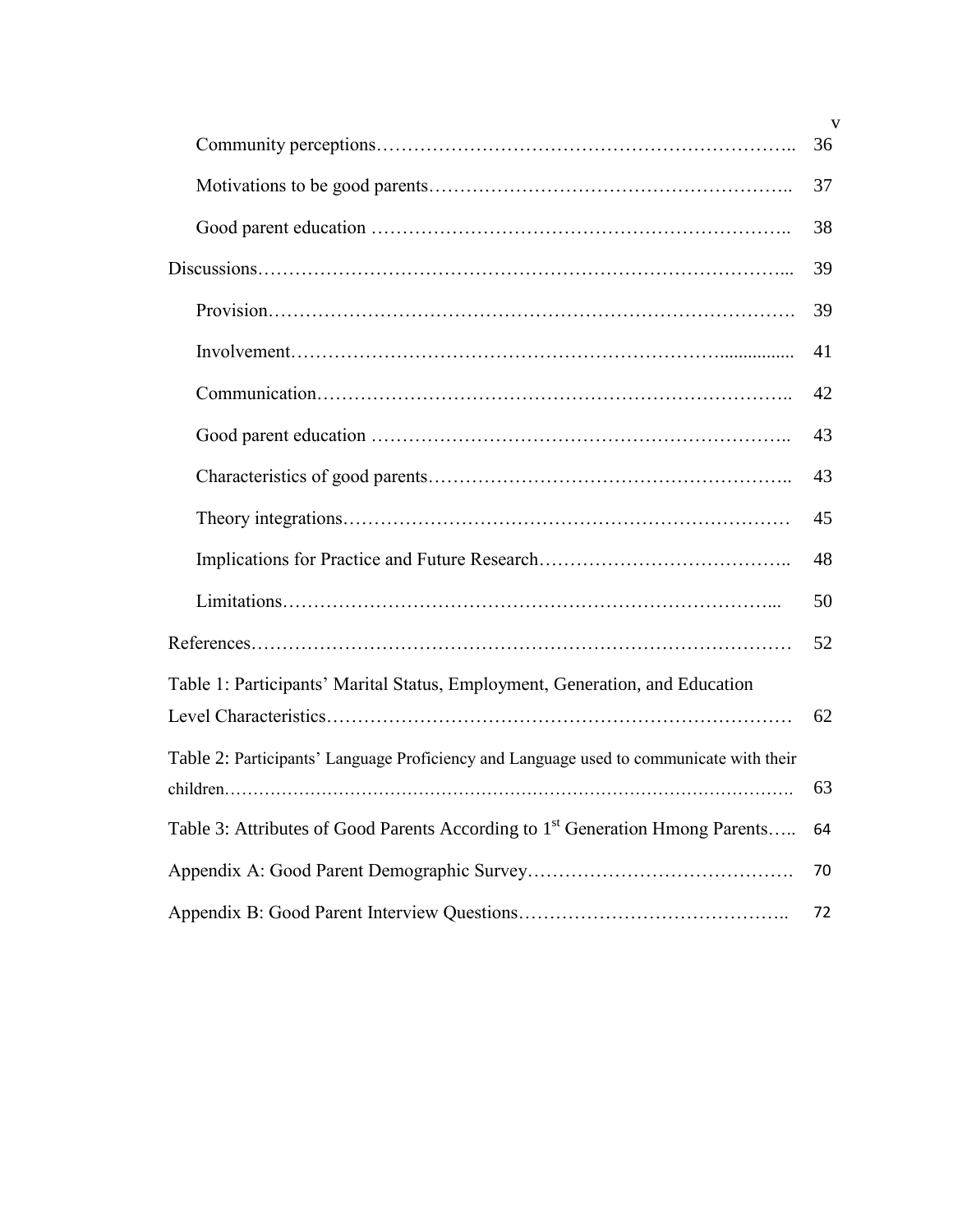# **List of Tables**

| Table 1: Participants' Marital Status, Employment, Generation, and Education |    |
|------------------------------------------------------------------------------|----|
|                                                                              | 62 |
| Table 2: Participants' Language Proficiency and Language used to communicate |    |
|                                                                              | 63 |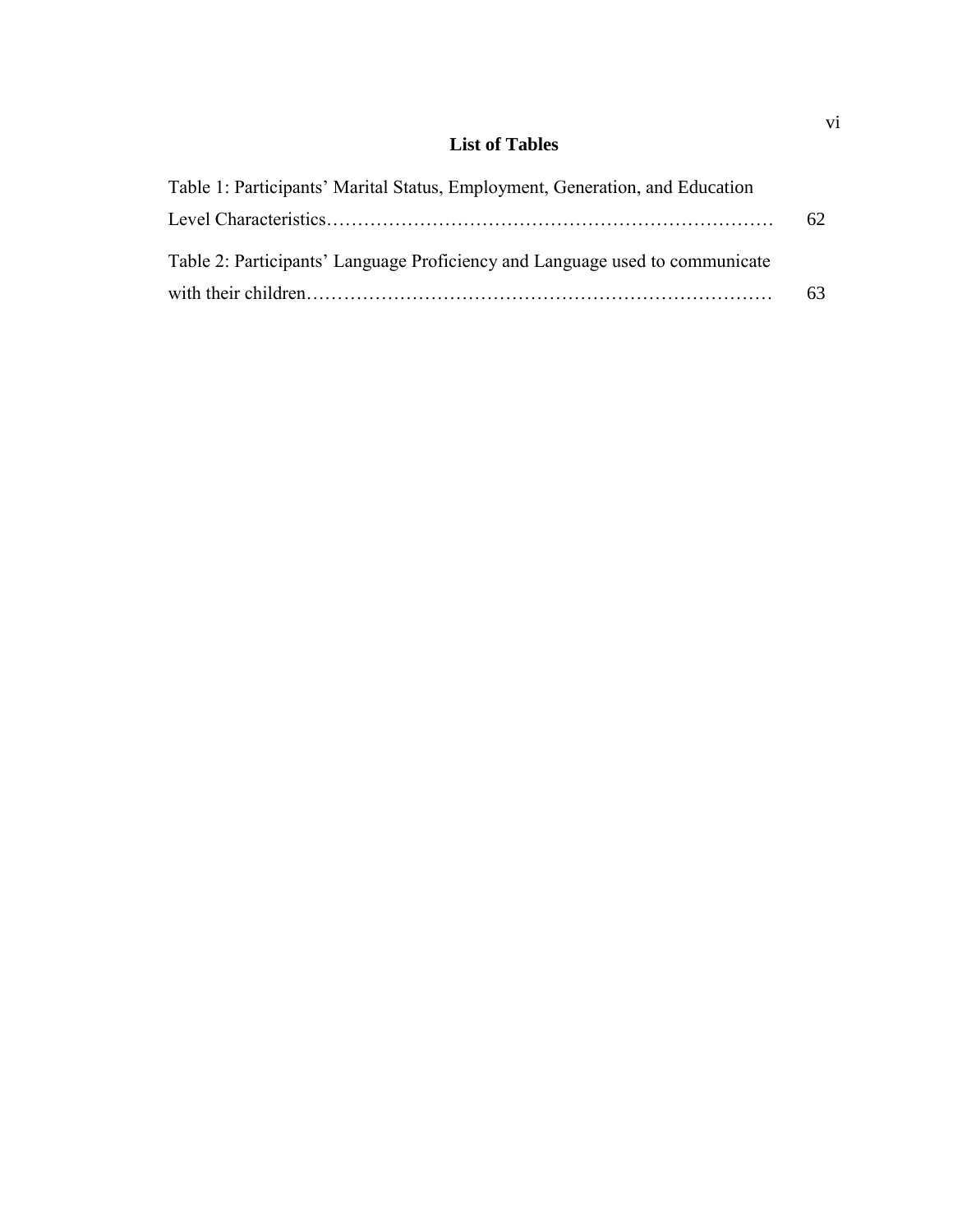#### **Introduction**

Once in a while during a car ride home from a doctor's appointment, grocery shopping, or a family gathering my mom would reminisce about the old days. She would giggle as she relived memories of our childhood and the silly things we did. Then she would say, "You were only this big when you were born," holding out her hands in front of her and making a space about 1.5 feet wide between her left and right hands. "Now look at you. Do you know how much work it took to raise you from birth to where you are now?" I smile, like all of my siblings, whenever mom talks about our childhood and our family's past. It was indeed hard times. I recall, from my childhood, the struggle our family went through to make ends meet in rural Cambodia. I distinctly recall eating rice and salt with my dad one evening because we did not have anything else to eat. As a child, I spent most of my time fishing or trying to fish because I wanted to help bring home some food for our family.

Despite our living conditions, however, I never truly experienced hunger. I remember being hungry but my parents always came through with some food for us. My mom has always prided herself in her ability to provide nutrition for her children. In retrospect, I can't begin to imagine the sacrifices my parents must have made to be able to give us what we had.

I often try to express gratitude to my parents for their parenting. Whenever I thanked my mom for all that she did for me and my siblings, however, she would often reply, "Don't thank me. I'm just doing my job. I am doing what parents should do for their kids."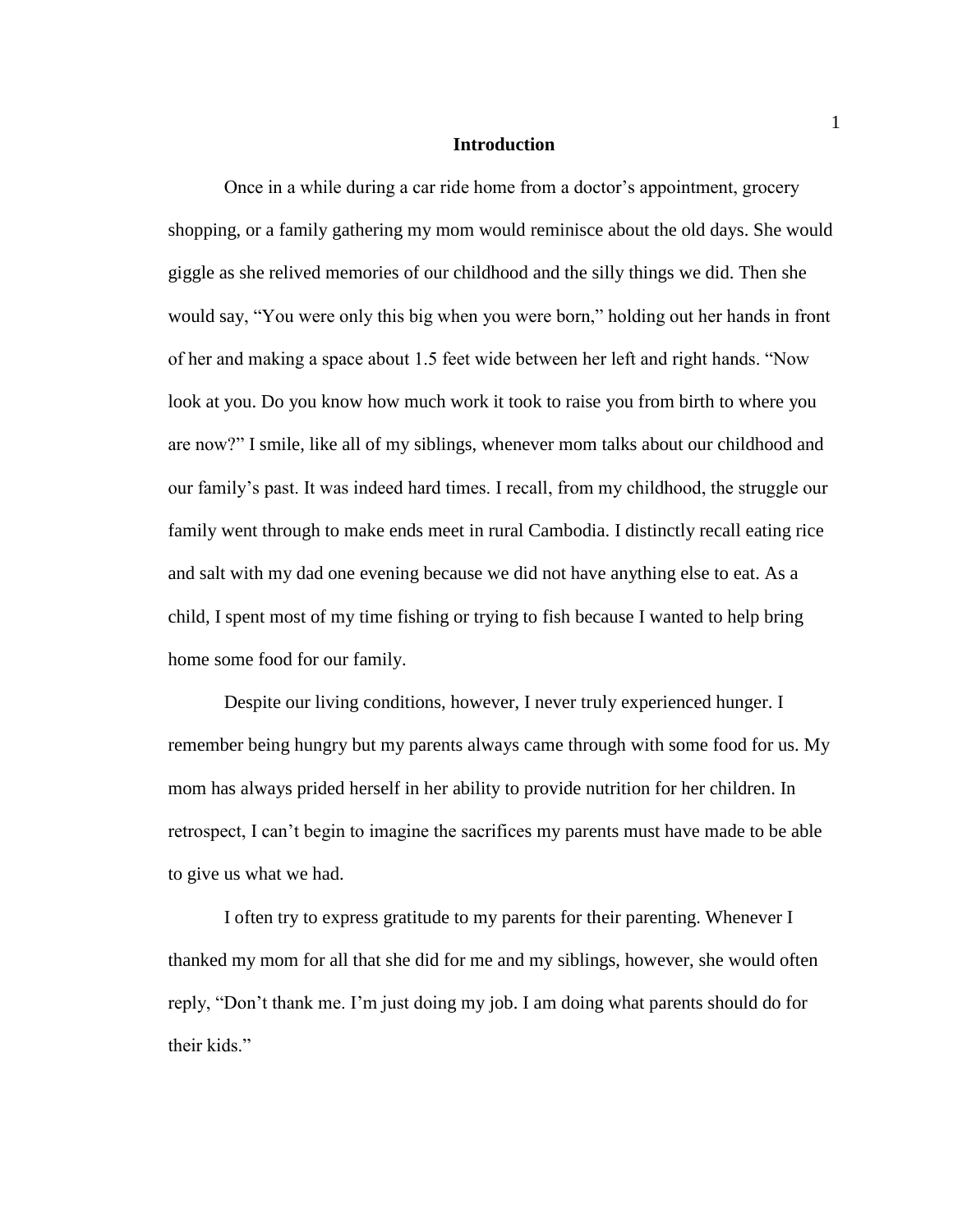These statements took residence in my mind. As I grow older and now consider having children of my own, I often wonder what it takes to raise good children and what it takes to be a good parent. My mom often points out the many challenges parents encounter as they try to raise their children in today's society. Shute (2008) expresses this observation well when she said, "in this day of two-earner couples and single parents, when 9-year-olds have cell phones, 12-year-olds are binge drinking and having oral sex, and there is evidence that teens are more fearful and depressed than ever, the challenges of rearing competent and loving human beings are enough to make a parent seek help from Supernanny" (p. 1).

The mainstream American concept of good parents has been well researched in the literature. Thus, in the United States it is generally acknowledged that good parents are those who can balance between love and limits, restrictiveness and responsiveness, and control and flexibility (Baumrind, 1968; Steinberg, 2001). They tend to promote independence (Lawton, Schuler, Fowell, & Madsen, 1984), socially desirable behavior, motivation for achievement, and self-control in children (Steinberg, 2001). They strive to provide their children with good nutrition, educational resources, verbal interaction (Galejs, & Pease, 1986), and an environment that fosters physical, intellectual, and spiritual development (Hoghughi, & Speight, 1998). They are more likely to get involved in the lives of their children, endorse a democratic parent-child interaction style, and strive to create an emotionally friendly environment for their children (Xiong, Eliason, Detzner, & Cleveland, 2005).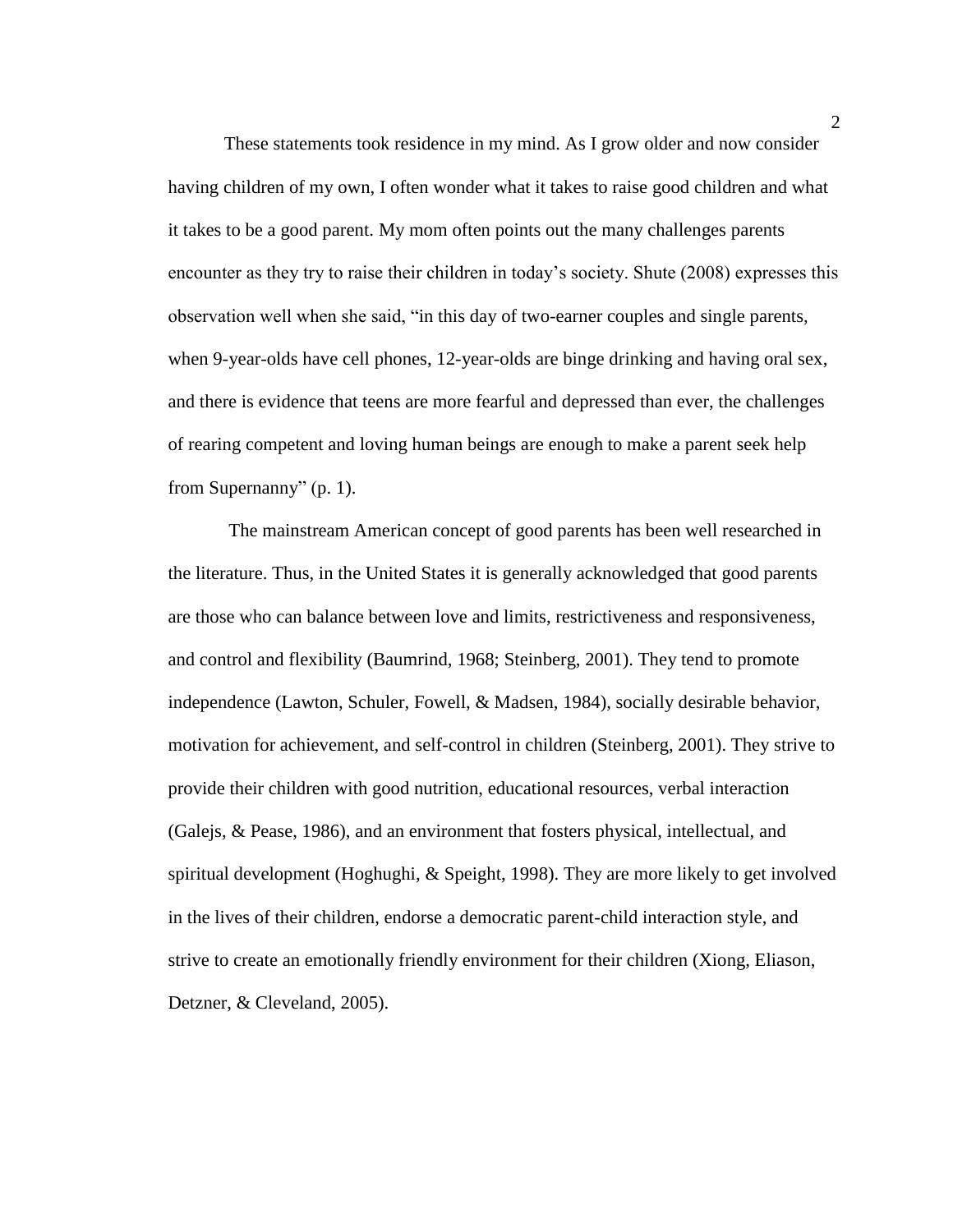These ideas of good parents however, are not always shared by the Asian community. Asian parents, for example, are more likely to endorse harsher parenting practices, which place more emphasis on family obligation, control, and restrictions (Chiu, 1987; Lin & Fu, 1990). These practices seem to coincide with an authoritarian parenting style (Baumrind, 1968).

While it might seem otherwise, harsher parenting does not necessary equate to parental hostility (Chao, 1994). Instead, what seems as "harshness" may be an expression of parental concern and care. Similarly, what seems as controlling does not necessarily equate to domination, but a form of directing and managing for the purpose of aiding the smooth function and harmony of the family (Lau & Cheung, 1987). For example, Chao (1994) suggests that Asian parents do not necessarily endorse an "authoritarian" parenting style or that their parenting styles are not necessarily "strict." Indeed, the term "authoritarian" and "strict" might be important to understand European-American parenting; however, it might not apply to Asian parenting. Chao (1994) introduced the concept of "Chiao Shun," or training as an alternative view of Asian parenting styles. Training in this context refers to the teaching of expected or appropriate behaviors of children. Additionally, Xiong, Eliason, Detzner, and Cleveland (2005) found that good parents, according to the Southeast Asian community, are those who provide their children with guidance and coach children to carry out proper behaviors, and shelter their children from the negative influence of peers through the application of peer restriction and monitoring. Julian, McKenry, and McKelvey (1994) note that academic performance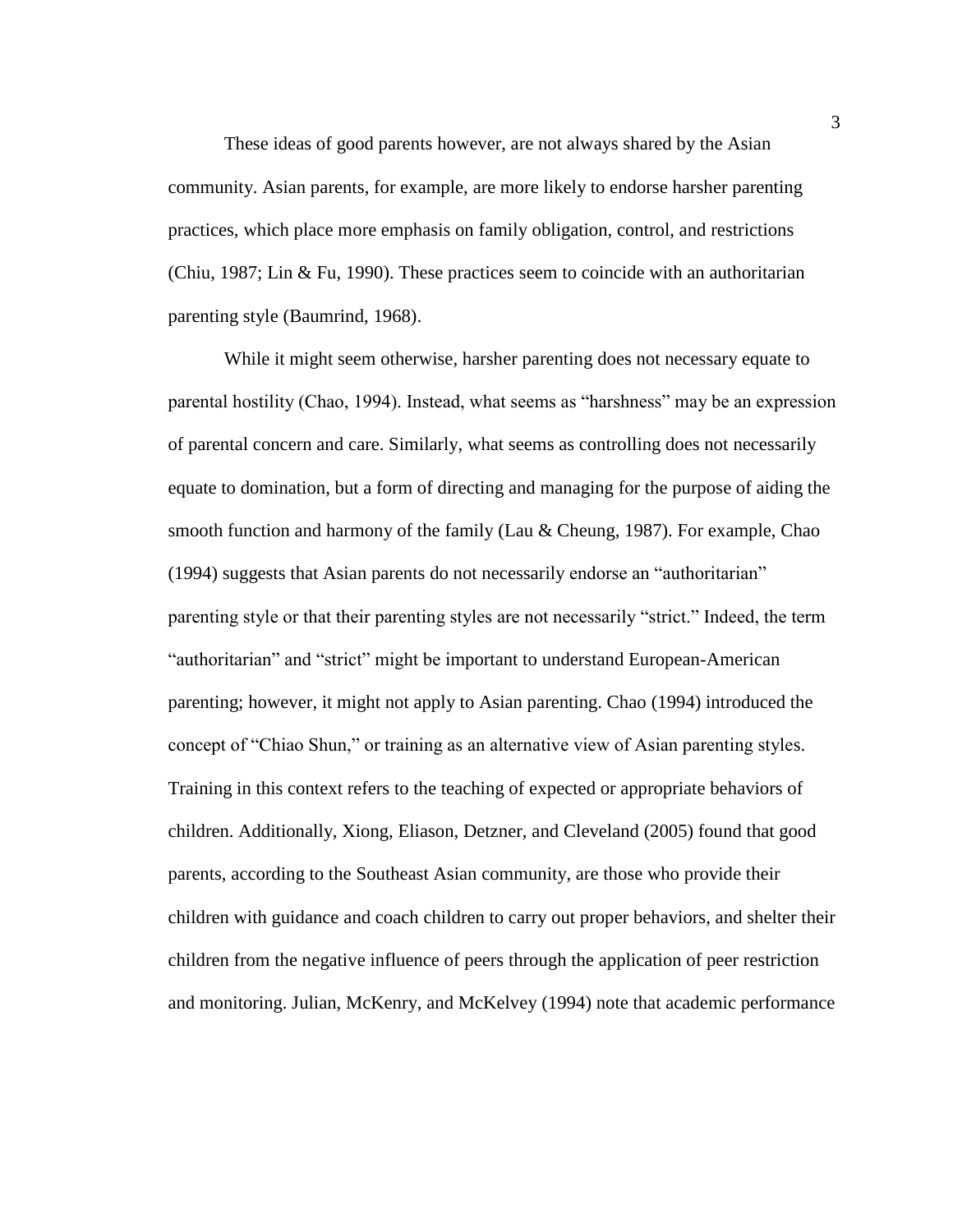is important within the Asian community, therefore parents emphasize the importance of academic achievement to their children.

Despite the wealth of research on the topic of parenting, there is still limited research on specific Asian subgroups, especially within the Southeast Asian community (Chao, 1994; Dinh, Sarason, & Sarason, 1994; Gorman, 1998; Kibra, 1993; Nugyen & Williams, 1988; Xiong, Detzner, & Rettig, 2001; Xiong, Eliason, Detzner, & Cleveland, 2005). Thus, the purpose of the present study is to contribute to this literature gap by exploring the concept of good parents within the largest Southeast Asian community in Minnesota, the Hmong. My research questions are:

- (1) What constitutes a good parent?
- (2) How does one know if someone is a good, average, or bad parent?
- (3) What do good parents do that is unique and distinctive from other "average" or "bad" parents?

(4) What does it mean to be a good parent in the Hmong community?

### **The Hmong in Minnesota**

Very little is known about the origins of the Hmong people. Early scholars suggested that the Hmong have roots in China (Dekun, 1991; Yang, 1993). Indeed, the first mention of the Hmong was found within the written records of Chinese history. According to these records, the Hmong were present during the Shang Dynasty (1600 - 1050 BCE) and resided along the Yellow River Valley (Dekun, 1991). Due to the constant threat of domination and demands of taxation from the Chinese government, thousands of Hmong left their homes along the Yellow River Valley and migrated south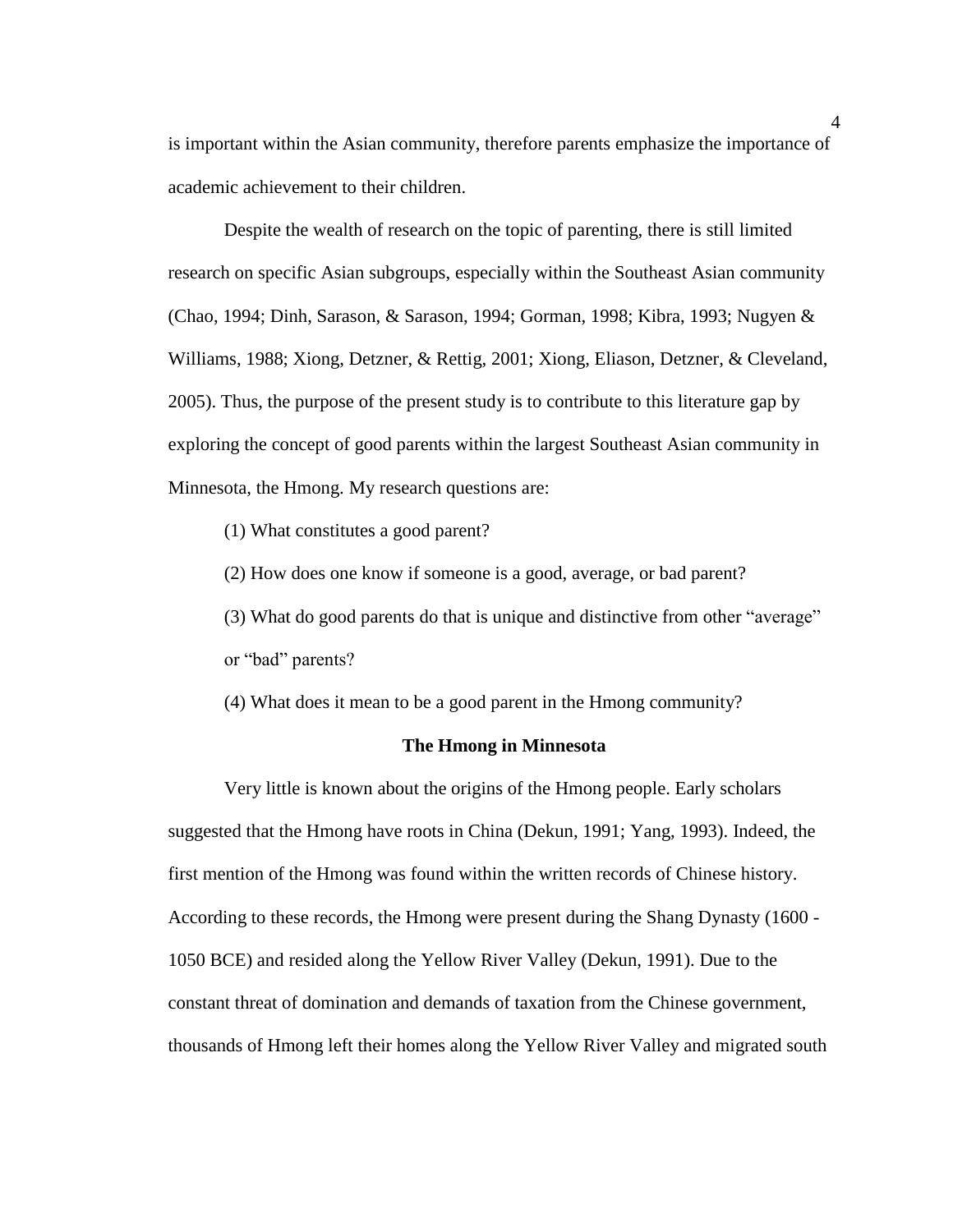in search of freedom, equality, and a better life (Xiong, 2000). These pursuits were met with additional conflicts with the Chinese government (Savina, 1924; Weins, 1967) and eventually led to several resettlements across Southeast Asia region during the 19<sup>th</sup> Century AD (Bliatout, Downing, Lewis, & Yang, 1988; Meredith & Rowe, 1986; Smalley, 1986).

In 1960, while residing in Laos, the Hmong allied with the United States to help defend Laos against Communism and to preserve their ways of life (Hamilton-Merritt, 1993). The combat went on for fifteen years before the eventual seizure of Laos by the Communist regime (Xiong, 2000). Fearing government retaliation and persecution, thousands of Hmong left Laos and immigrated to Western countries such as the United States (SarDesai, 1989; Hamilton-Merritt, 1993). Thus, in 1975 the United States opened its doors to the first wave of Hmong refugees (Olney, 1986).

The resettlement in the United States presented the Hmong with a different set of challenges. Despair and hopelessness quickly occupied the minds of Hmong individuals as they struggled to integrate themselves to their new environment and become economically stable (Fass, 1986; Detzner, 1992). At the same time, they had to face other obstacles such as crime, language barriers, and religious and cultural differences (Gross, 1986).

Since the first wave of Hmong immigrated to the United States, the number of Hmong individuals residing in the United States has increased. According to the U.S. Census (2009), the United States is currently home to over 236,000 Hmong individuals. Furthermore, over 66,000 (28%) of those individuals reside in Minnesota. This makes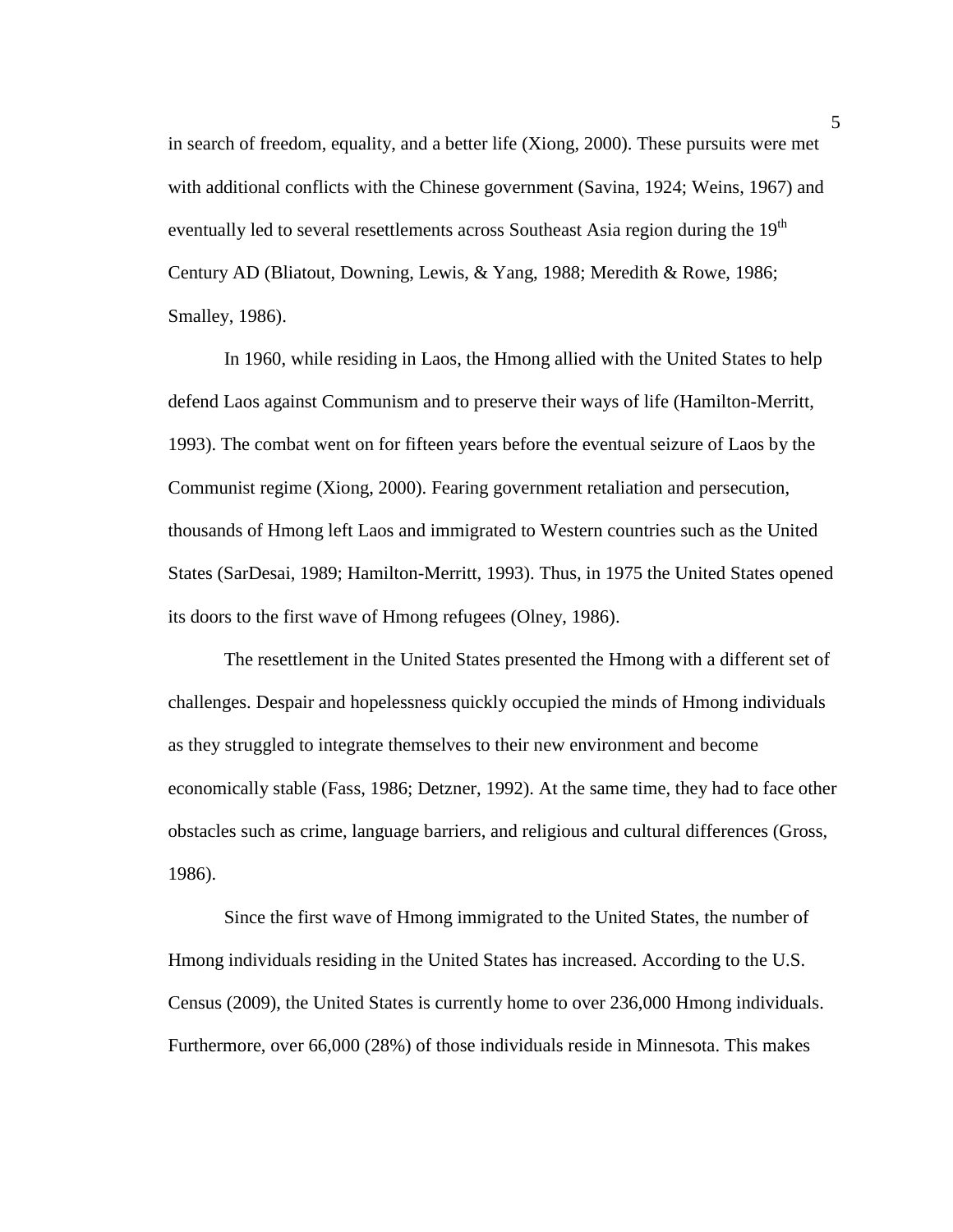Minnesota home to the second largest Hmong population in the United States.

Additionally, Hmong accounts for 26.1% of the Asian population in Minnesota and thus makes it the largest Asian group in the state.

It was also estimated that 29.8% of Hmong population lives in poverty (U.S. Census, 2009). This is a large percentage compared to the proportion of individuals that live in poverty on a national level (14.3%). Due to lack of funding, low-income Hmong families tend to reside in neighborhoods where crime rates are high and violent activities occur frequently (Xiong, 2000).

The challenges of acculturation, language barriers, cultural differences, and poverty have impacted many aspects of the Hmong's livelihood, including parent-child relationship. Cultural differences coupled with children's disobedience have created a disconnection and erosion within the parent-child relationship (Detzner, Xiong, & Eliason, 1999; Yang, 1991).

### **Theoretical Framework**

Given that the current study endeavors to understand the meaning of good parents within the Hmong community, it is necessary to select a theory that could provide a framework for understanding how the definition of "good" is constructed, since "good" is a value-laden concept. Additionally, given that Hmong individuals reside in close and cohesive communities (Xiong, Tuicomepee, LaBlanc, & Rainey, 2006), the selected theory must also take into consideration the impact of community values on individuals' values. Symbolic interaction theory was selected as a conceptual framework to help me make sense of the ideas Hmong parents constructed.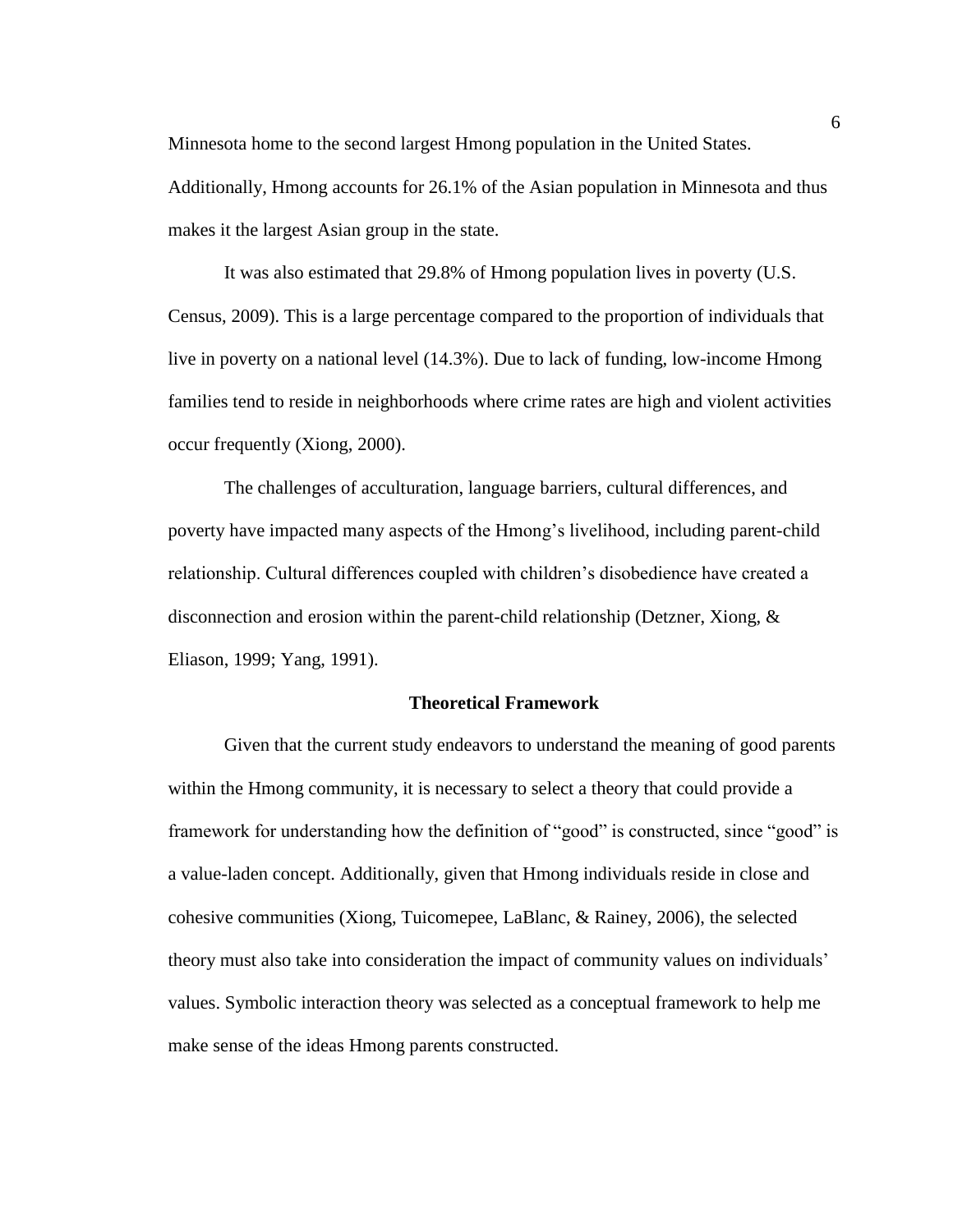Symbolic interaction theory is rooted in the idea that individuals assign meaning to objects in their daily lives and these meanings are developed through the interactions with others. In short, the theory examines the relationship between shared meanings (symbols), and communications and actions (interactions) (LaRossa & Reitzes, 1993). Symbolic interaction theory provides a framework for understanding how individuals create symbols and how these symbols influence the individuals' behaviors. It is assumed that an individual's actions toward a thing is influenced by the meaning that the individual or individuals assign to it; the meaning of a thing came about as the result of the interaction between people; and the cultural and societal process has significant influence on the individual and the small groups residing within (LaRossa & Reitzes, 1993).

In addition to the assumptions, there are two concepts that are essential to the present study: roles and interaction (LaRossa & Reitzes, 1993).

Roles are viewed as the collection of norms that pertain to certain social positions. Included within the umbrella of roles are knowledge, ability, motivation, and expectations. Thus, an individual taking on a particular role should have an understanding of the knowledge, ability, motivation, and expectations that accompanied that role (LaRossa & Reitzes, 1993). Roles could be formal (e.g. father), informal (e.g. best friend), have flexible boundaries, and are subjected to change with time. As a system of meaning, roles are useful because they allow individuals to anticipate future behaviors of others and to maintain regularity within their own behaviors.

7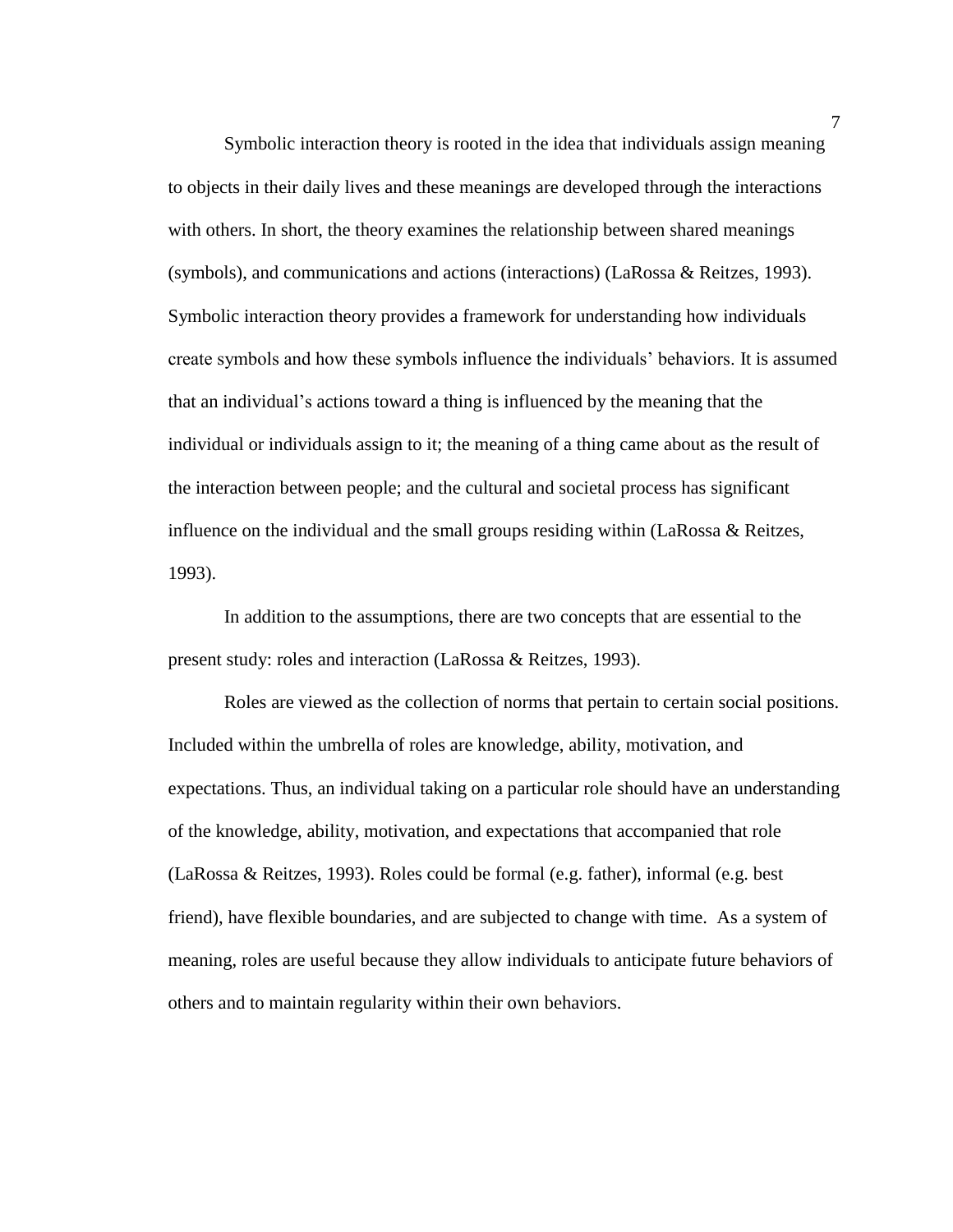Interaction is another essential concept. It serves to inform how meanings are created for and assigned to an object. It is through interaction with others that individuals create meaning and make sense of the world (LaRossa & Reitzes, 1993).

### **Literature Review**

One of the earliest attempts to examine the idea of good parents was through the work of Donald Winnicott (Hoghughi & Speight, 1998). Recognizing the improbable and unrealistic expectation for parents to be "perfect," Winnicott introduced the middle path of "good enough parenting." Good enough parenting could be viewed as parental practices that sufficiently meet the needs of children in accordance with current cultural standards. These standards can change from one generation to the next (Hoghughi  $\&$ Speight, 1998). The idea of "good enough parenting" suggested that it is not necessary for parents to be "perfect" to raise well developed children. It is enough to provide children with reliable care, unconditional love, and an environment that foster positive growth. Realistically, this is the best parents can do for their children (Hoghughi, 2004).

Followed Winnicott's introduction of "good enough parenting," there has been more studies examining what constitutes a "good parent." As the result, the definitions of "good parents" are well documented in today's literature (Hall, 1987; Lawton, Schuler, Fowell, & Madsen, 1984; Magen, 1994; Minuchin, 1974; Paguio, Skeen, & Robinson, 1989; Raina, Kumar, & Raina, 1980). However, these definitions were mostly developed within the context of the mainstream American culture (Xiong, Eliason, Detzner, & Cleveland, 2005).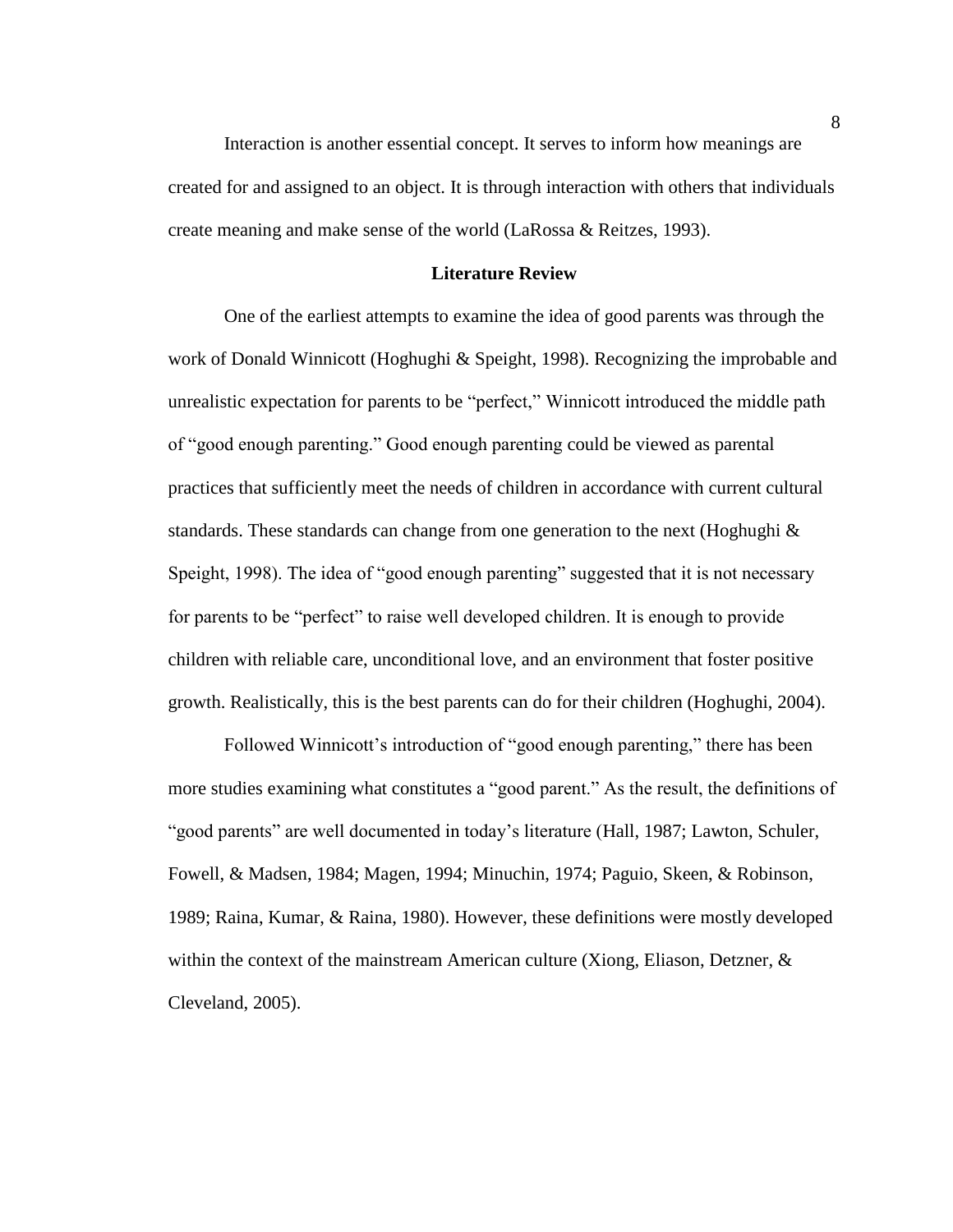In a study examining parents' perceptions of actual and ideal child-rearing practices, for example, Lawton, Schuler, Fowell, and Madsen (1984) conducted the study within the Caucasian, middle-class community and found that the ideal child-rearing practices are those that encourage independence, sensitivity and affection towards others, and intellectual development in children.

Additional studies on parenting within the mainstream American culture further suggested that good parents are those who provide their children with good nutrition, verbal interaction, educational resources (Galejs, & Pease, 1986), and a safe and friendly environment that foster physical, intellectual, spiritual (Hoghughi, & Speight, 1998), and emotional growth (Xiong, Eliason, Detzner, & Cleveland, 2005). Moreover, good parents are those who encourage socially desirable behavior, motivation for achievement, and self-control in children (Steinberg, 2001). They tend to be more involved in the lives of their children and endorse a democratic parent-child interaction style (Xiong, Eliason, Detzner, & Cleveland, 2005). Last but not least, good parents are those who can balance between love and limits, restrictiveness and responsiveness, and control and flexibility (Baumrind, 1968; Steinberg, 2001). In summary, good parents tend to be associated with the authoritative parenting style; a style endorsed by many researchers (Baumrind, 1968; Smetana, 1995; Steinberg, 2000) and practitioners (Bavolek, Hime, & Ly, 1995; Gordon, 1970; Popkins, 1990) as the ideal parenting style.

The definition of a "good parent" does not cut across cultures, however. Parents of different cultural backgrounds will have different ideas about the ideal child-rearing practices (Luster, Rhoades, & Haas, 1989). These ideas are largely influenced by the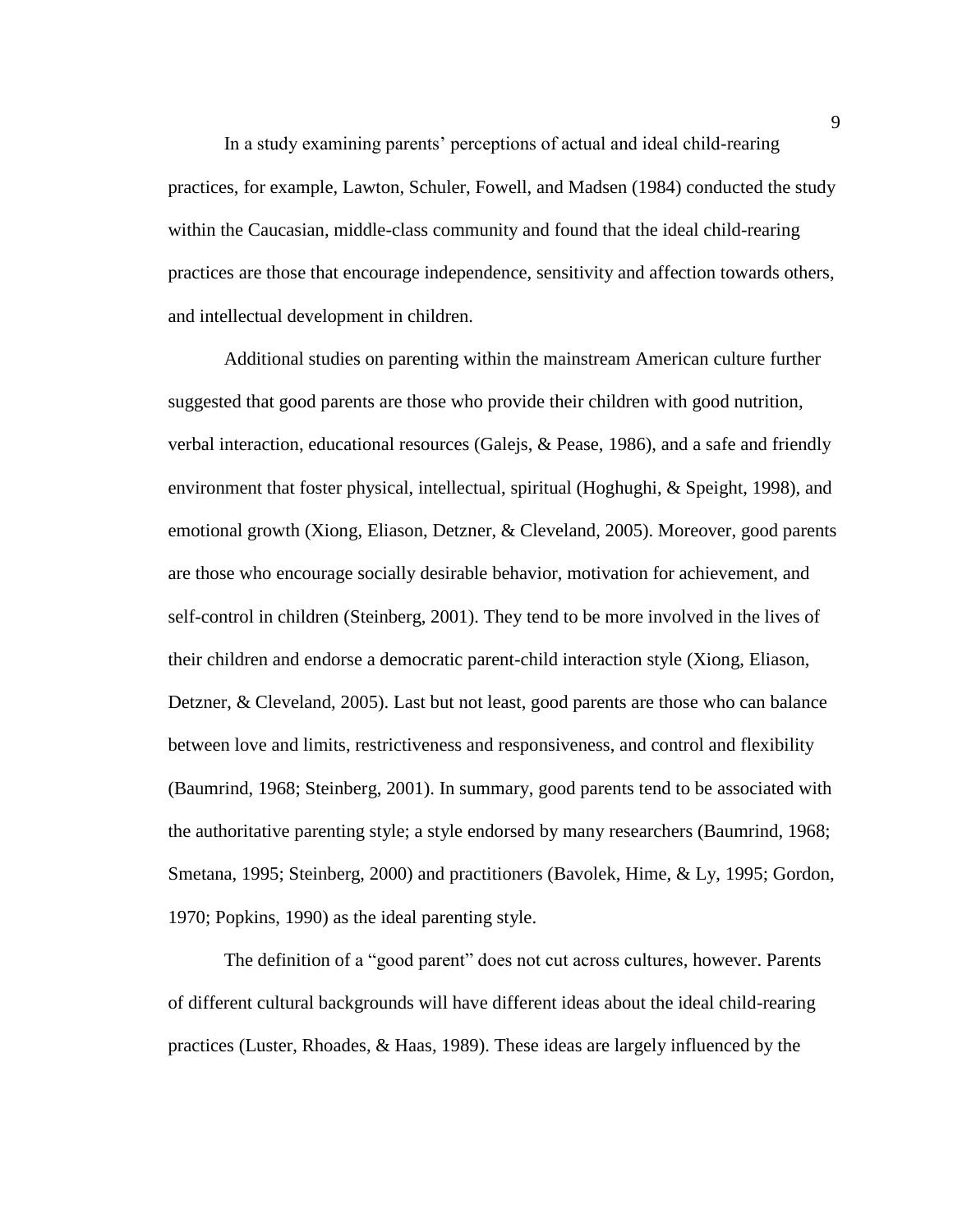culture in which the parents are part of. Thus, parents tend to exercise parental practices that reflect their own cultural values (LeVine, 1977).

For instance, Asian parents tend to adopt parenting practices that place more emphasis on control and restrictions (Chiu, 1987; Lin & Fu, 1990). Although these parenting practices are consistent with an authoritarian parenting style, which can be viewed by some researchers as harsh, rejecting, and hostile (Chiu, 1987; Lin & Fu, 1990), Chao (1994) suggests that the concept of "authoritarian" and "restrictiveness," while essential to the understanding of parenting within the mainstream American culture, does not adequately describe Asian parenting style.

Instead, Chao (1994) introduces the concept of "Chiao Shun" as an alternative lens to examine the parenting practices of Asian parents. Chiao Shun, as Chao (1994) describes it, "is a Chinese term that contains the idea of training (i.e. teaching or educating) children in the appropriate or expected behaviors" (p. 1112). Thus, for a Chinese parent an authoritative parent could just mean an "average" parent since he or she does not meet the cultural expectation of a good parent. For example, in her study involving 50 Chinese immigrant mothers and 50 European-American mothers, Chao (1994) administered different scales measuring parental control factors, authoritativeauthoritarian parenting styles, and items containing the Chinese concept of training to the two parent groups. She found that Chinese parents scored higher in the authoritarian parenting style scale, and the Chinese concept of training scale than European-American parents. Items contained within the "training" questionnaire included such questions as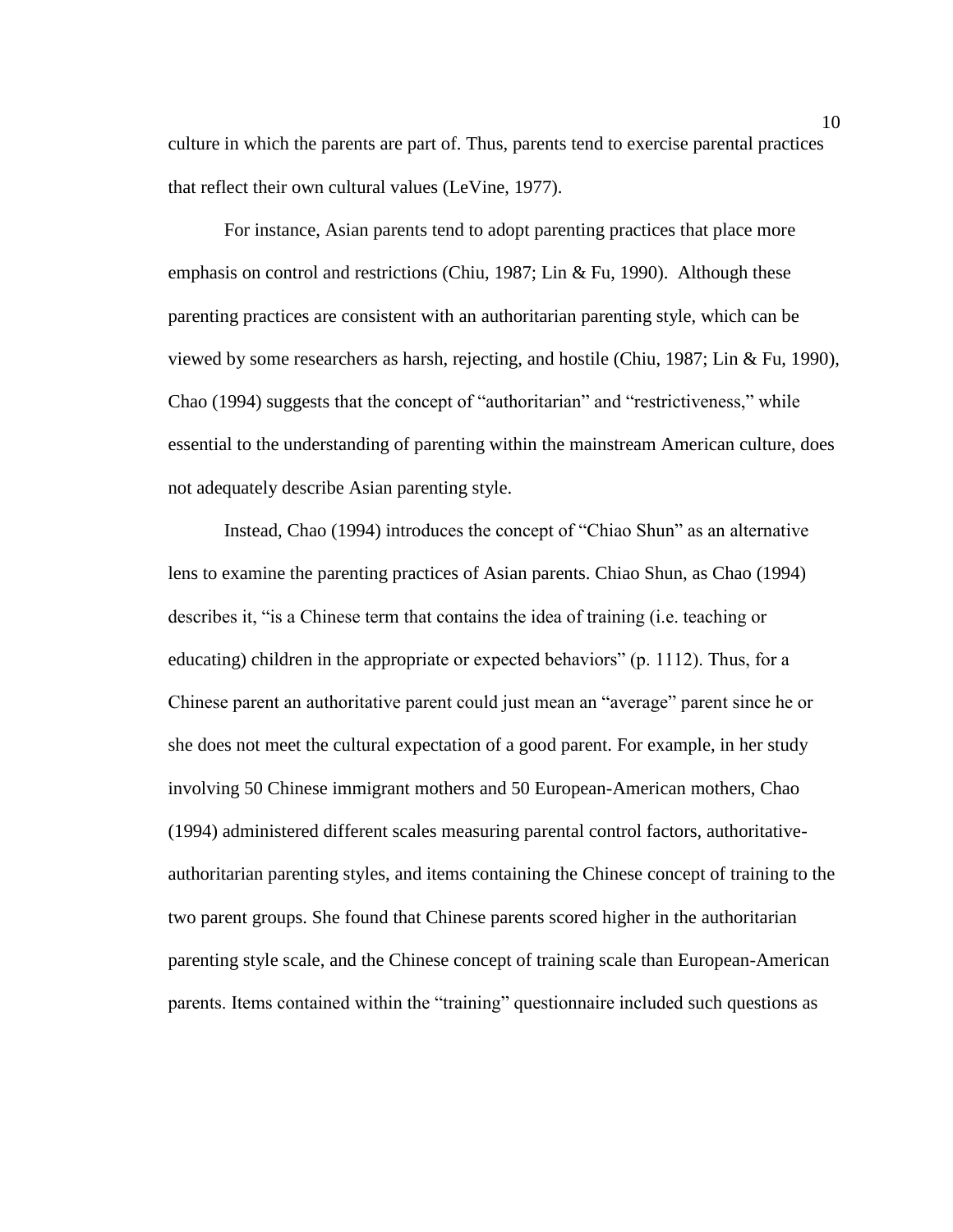"Children are by nature born good; mothers must train child to work hard and to be disciplined; and child should be in the constant care of their mothers or family" (p. 116).

In another study examining the parental values of Sami families in Northern Norway, Javo, Alapack, Heyerdahl, & Ronning (2003) found that Sami parents value child-rearing practices that include the promotion of independence, hardiness, and autonomy. Independence, in the eyes of Sami parents, includes self-reliance, self-care, responsibility, and the willingness to explore the environment. Hardiness includes selfmotivation, resiliency, and the ability to be psychologically strong. Whereas independence includes self-reliance and self-care, autonomy includes the ability for children to make their own decision in the area of sleep, meal schedules, and recreational activities. To promote independence, hardiness, and autonomy parents assign their children chores (i.e. washing the floor, washing the dishes, and babysitting), tease their children, and do not impose much structure, rules and restrictions on children's activities.

Additionally, Sami parents believe in providing closeness and love to their children. They do so by being sensitive to the needs of their children, keeping them physically close, and involving the children in family activities. Due to their value in keeping their children physically close Sami parents often practice co-sleeping with their children.

Furthermore, in their article, Childhood in the Somali Context: Mothers' and Children's Ideas about Childhood and Parenthood, Dybdahl and Hundeide (1998) interviewed mothers residing in Mogadisbu, Somalia to learn about their ideas of ideal child-rearing practices. The authors interviewed 20 parents and learned that good child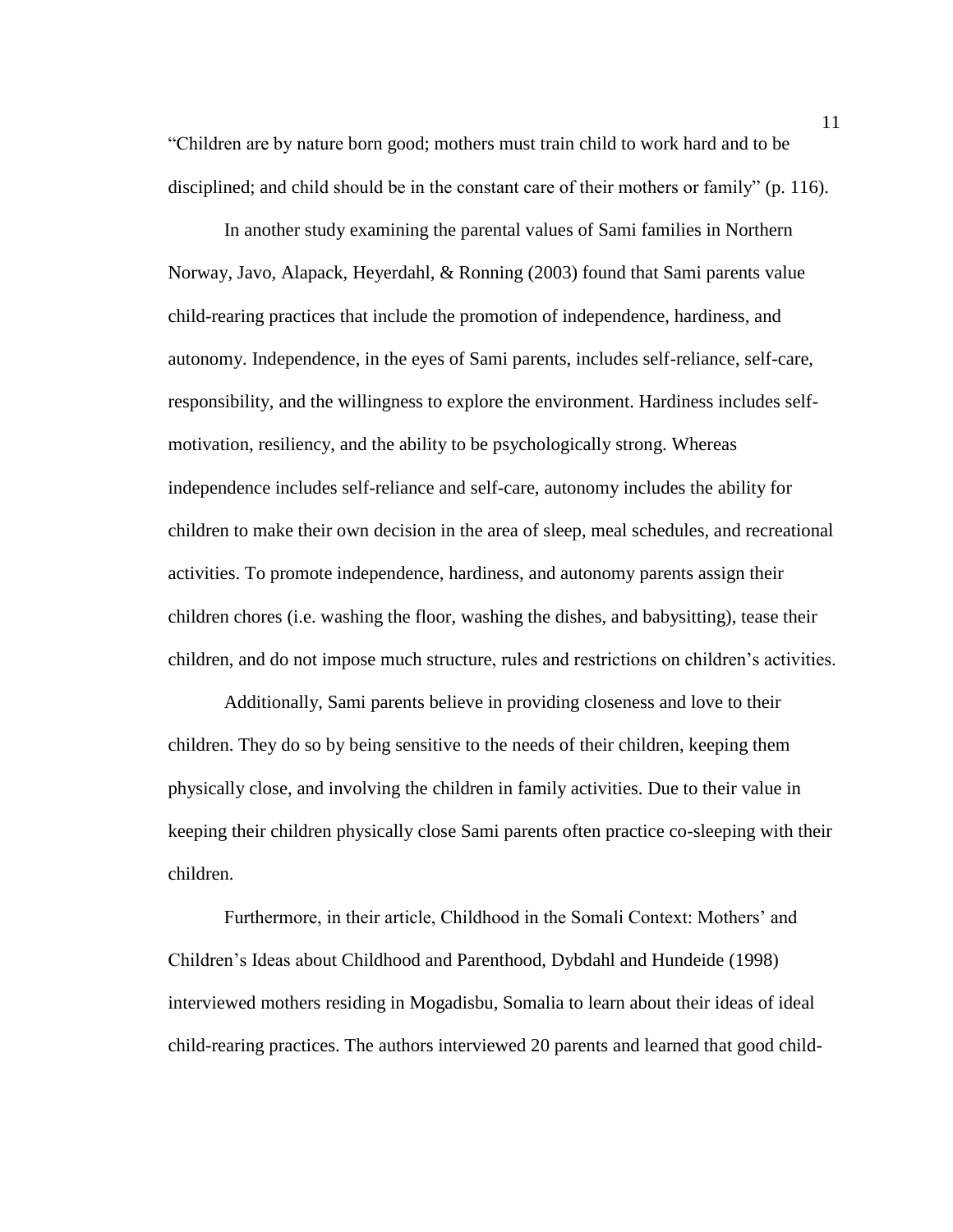rearing practices include providing for children's physical needs such as nutrition, clothing, and cleanliness. Teaching children to be helpful to their parents is also a good child-rearing practice. Additionally, Somali mothers emphasized the importance of parents in teaching their children right from wrong, sending their children to school to get an education, and being kind to their children.

In another study exploring children's perception of good parents in Central Israel, Magen (1994) discovered that good parents are those who express feelings, are supportive and understanding, and serve as good role models for their children. Additionally, good parents buy their children presents, spend leisure time with their children, respect their children's needs, and are democratic in their parenting. Last but not least, good parents take responsibility for their children's education, and promote autonomy within their children.

Additionally, Xiong, Eliason, Detzner, and Cleveland (2005) examined adolescents' and parents' perceptions of good parents within the four Southeast Asian immigrants' populations, including representatives from the Hmong, Vietnamese, Cambodian, and Lao community. They involved thirty-six parents (22 mothers and 14 fathers), and thirty-seven adolescents (17 males and 20 females) from the four represented communities in a series of focus groups. They found several attributes that are associated with good parents, including nurturing such as love and care; providing in terms of shelter, food, clothing, cultural education, and protection; positive communication involving talking nicely, no yelling or hitting and the like. Additionally,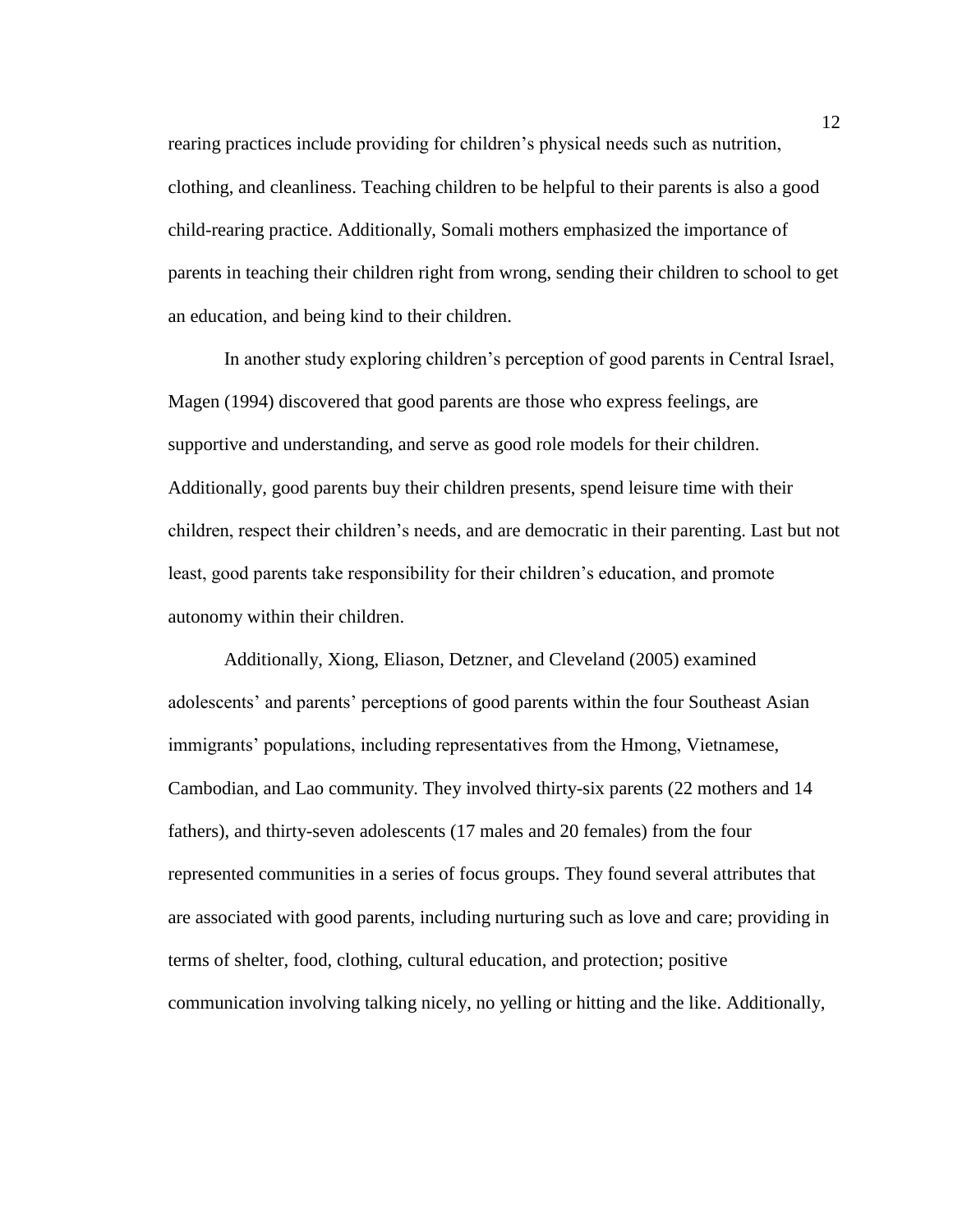involvement, empathy, and the willingness to ask for assistance when needed are also attributes of good parents.

In summary, all of these studies show that the concept of good parents varies depending on the individual's cultural background. Thus, to fully understand what constitutes a good parent and what it means to be a good parent, it is necessary to take an emic approach when talking to people who are from the culture.

### **Methods**

### **Phenomenology**

The present study employed a phenomenological method to understand the meaning of what constitutes a good parent in the Hmong culture. Phenomenology is a method developed by Edmund Husserl (Wertz, 2005) to examine how events, actions, and objects appear to the observer (Daly, 2007). Specifically, it is concerned with the study of human experiences and the "consciousness of physical things, values, moods, activities, and feelings" (Daly, 2007, p.94). It is developed to closely examine the everyday, taken-for-granted reality. It tries to understand how individuals make sense of or assign meaning to different aspects of their lived experiences. The phenomenological method calls for an in-depth interview of the participants so to fully capture the essence of a participant's lived experiences. Thus, researchers utilizing this method rely solely on the participants' spoken words to make sense of a phenomenon and refrain from injecting their own interpretation.

The phenomenological method is a good fit for the current study. The Hmong people have a rich oral tradition. In fact, it was not until the early 1950s that the Hmong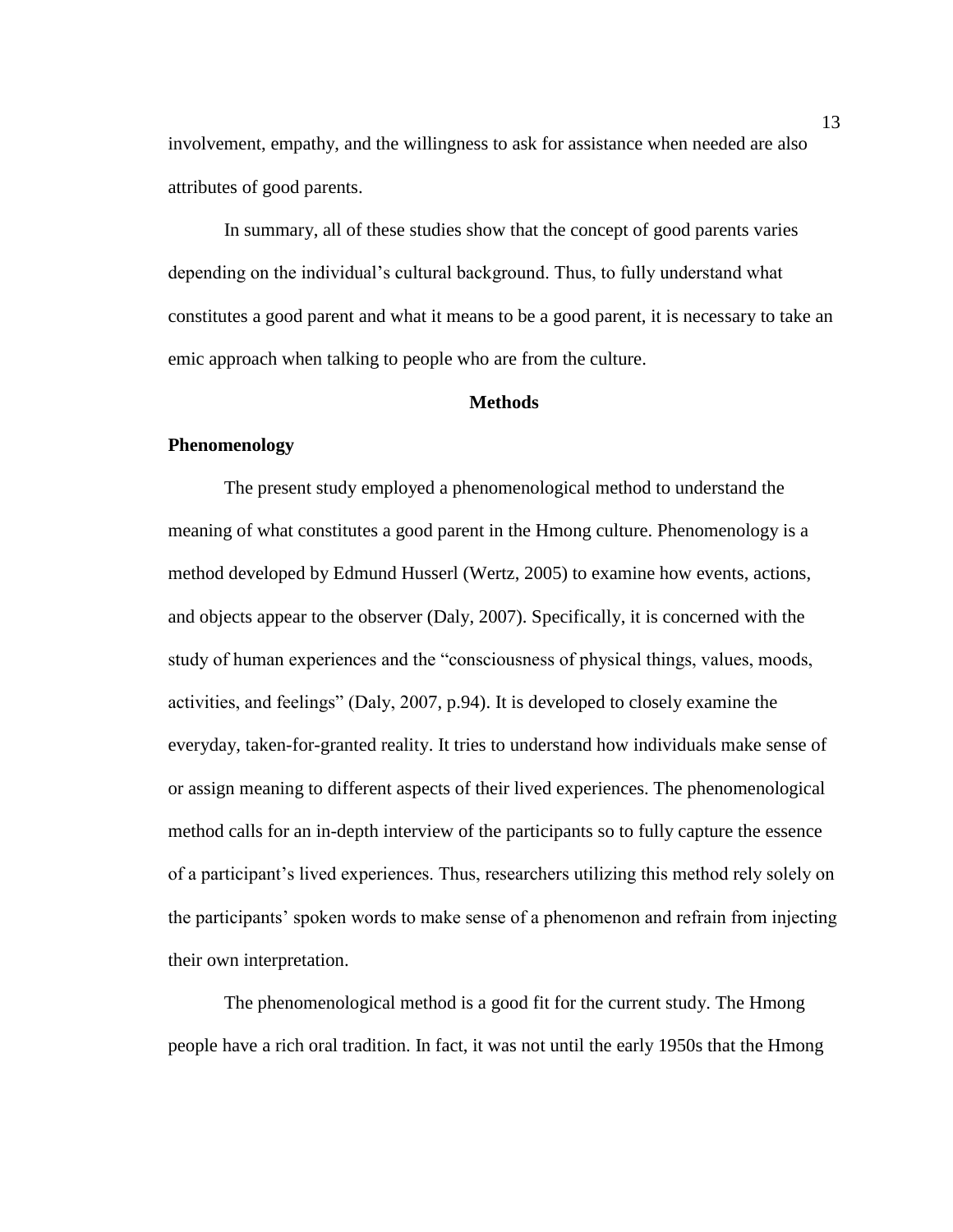had any formal written language system (Bliatout, Downing, Lewis, & Yang, 1988). Therefore, most of their values, beliefs, and norms are passed down from one generation to the next via oral communication. Given what is known about the Hmong people, it is essential to employ a method that both honors this rich oral tradition and encourages the gathering of knowledge without preconceived assumptions.

### **Sampling**

The Hmong are not a monolithic group. Thus, to capture the multiple meanings from a diverse group of parents from the Hmong community in Minnesota, a targeted sample was recruited. Specifically, we attempted to recruit 30 participants from three generations in the Hmong community: first-, 1.5-, and second-generations. The firstgeneration includes individuals who immigrated to the United States when they are older than 17 years old. The 1.5-generation refers to those who immigrated to the United States between ages 7 and 17 years old. Finally, the second-generation refers to individuals who were either born in the United States or immigrated to the United States prior to age 7 years (Portes & Rumbaut, 2001).

In this study, we attempted to recruit 10 participants from the first-generation, 10 from the 1.5-generation, and another 10 from the second-generation. The decision to recruit 10 participants from each generation was motivated by the desire to capture a more encompassing description of what constitutes a "good" parent. "Good" is a valueladen concept and depends on which generation the participants belong to, how they make sense of what is considered "good" may vary.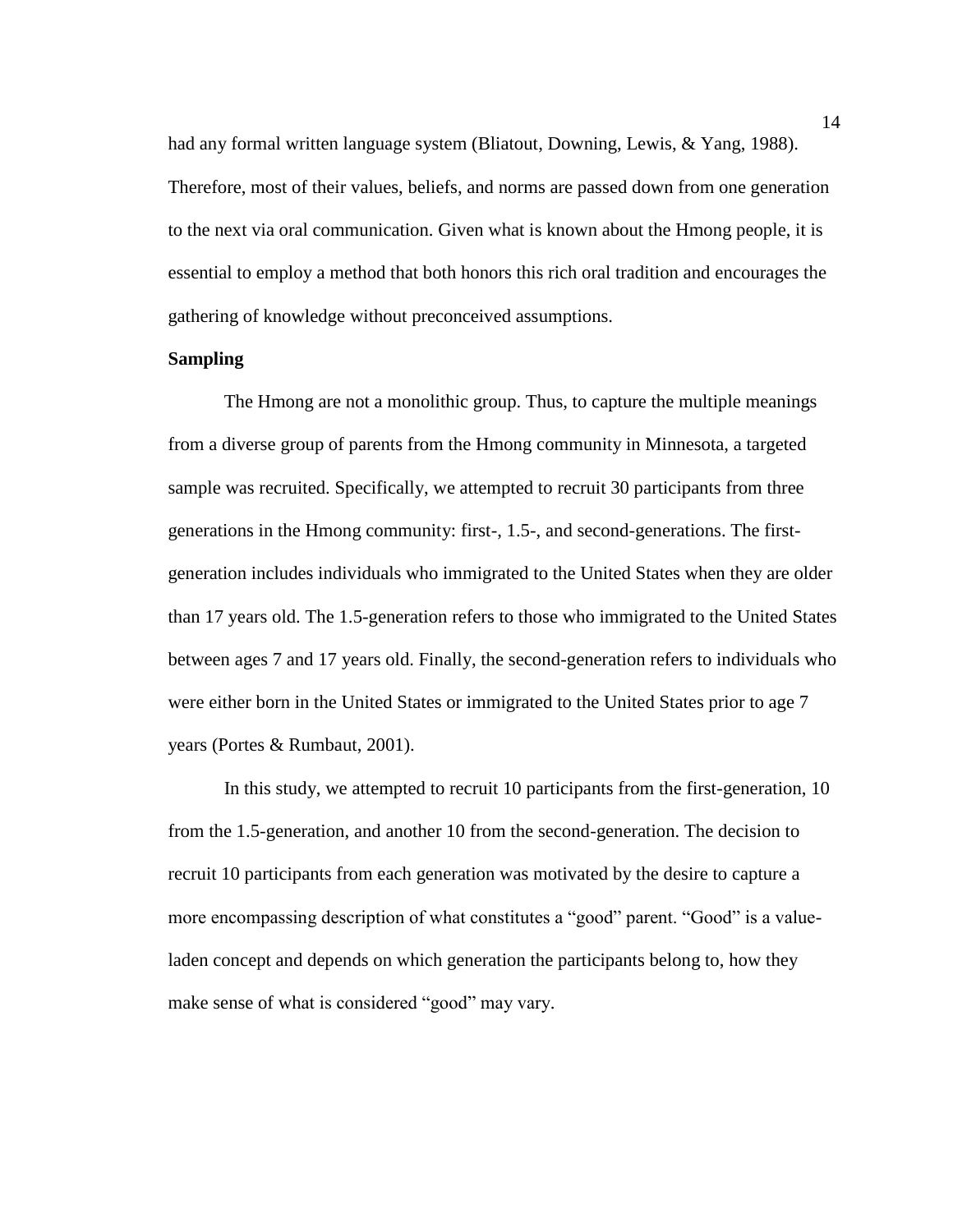The first generation participants, for example, still have memories of life experiences in Laos and Thailand and adhere to the beliefs and values of their home cultures. Thus, their definition and interpretation of what constitutes a "good parent" may be more influenced by these memories, beliefs, and values. The 1.5 generation participants, on the other hand, are wedged between the old culture and the new mainstream culture. Thus, their values are most likely influenced by both cultures. The second-generation participants are the furthest from the old cultural values and traditions. They are most influenced by the mainstream culture. Thus, their ideas and views of what constitutes a good parent may not be the same as those of the first- and 1.5-generation participants (Portes & Rumbaut, 2001). Therefore, to obtain a more complete description of what constitutes a "good" parent it is necessary, to hear the voices of these individuals from different generations.

Determining the number of participants to participate in the study was a challenging task. While it is agreed among researchers that the ideal number of participants in a qualitative study is one that allows researchers to reach data saturation (Francis et. al., 2009; Guest, Bunce, & Johnson, 2006; Morse, 2000), the specific number which this could be achieved is still debatable. Some researchers have suggested that data saturation could be reached between 14 and 15 interviews (Francis et al., 2009). Others have suggested that 12 interviews would be enough to reach data saturation (Guest, Bunce, & Johnson, 2006). Still other researchers suggested a range between five and twenty-five interviews (Creswell, 1998).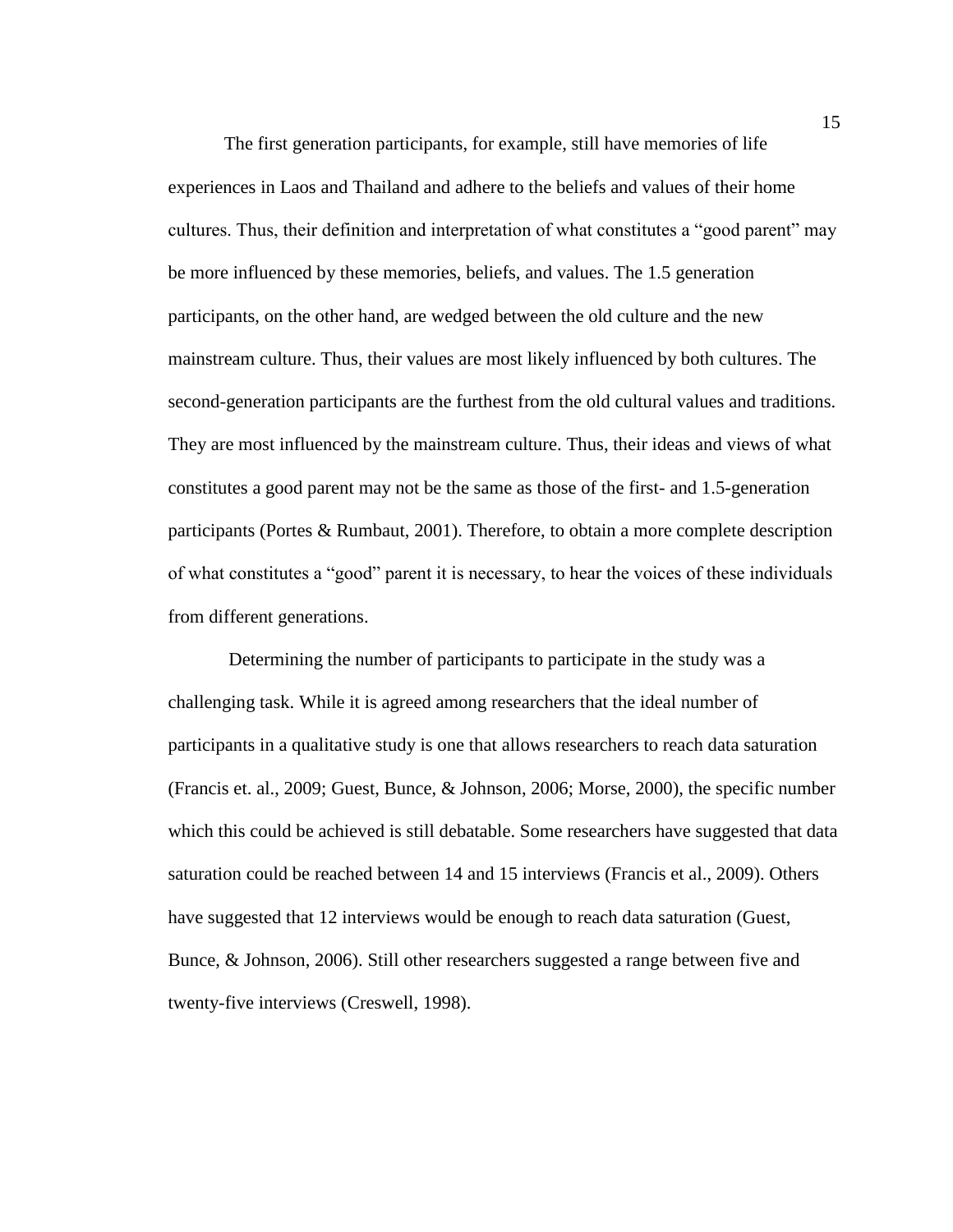Acknowledging the challenge of obtaining minority parents to participate in a research project (McLoyd, & Steinberg, 1998), the current study went with the suggestion made by Creswell (1998) to determine the number of interviews needed to reach data saturation. In addition to wanting to understand what it means to be a good parent within the Hmong community, we also would like to hear different voices across three generations. Thus, the goal of the current study was to obtain 30 interviews from three generations of Hmong parents.

### **Procedures**

**Sites.** Participants were recruited from a Hmong charter school, an ELL adult education program in a non-profit organization, and word of mouth. The charter school serves 352 kindergarteners to  $8<sup>th</sup>$  graded students, and most of the students (about 98%) are of Asian descent (Minnesota Department of Education, 2010). Within the Asian student group, a large proportion of the students are of Hmong ethnicity. The rest of the student body (1%) is American Indian (Minnesota Department of Education, 2010). The school also serves a large percentage of students from low SES and recent immigrant families. According to the Minnesota Department of Education (2010), 88% of the students attending the charter school received free and reduced price lunch, and 86% of the students are considered to have limited English proficiency. The charter school is staffed by dedicated educators whose goal is to create an environment that fosters academic achievement, learning, character development, and Hmong culture competency for its students, parents, and community. Due to the density of the Hmong population and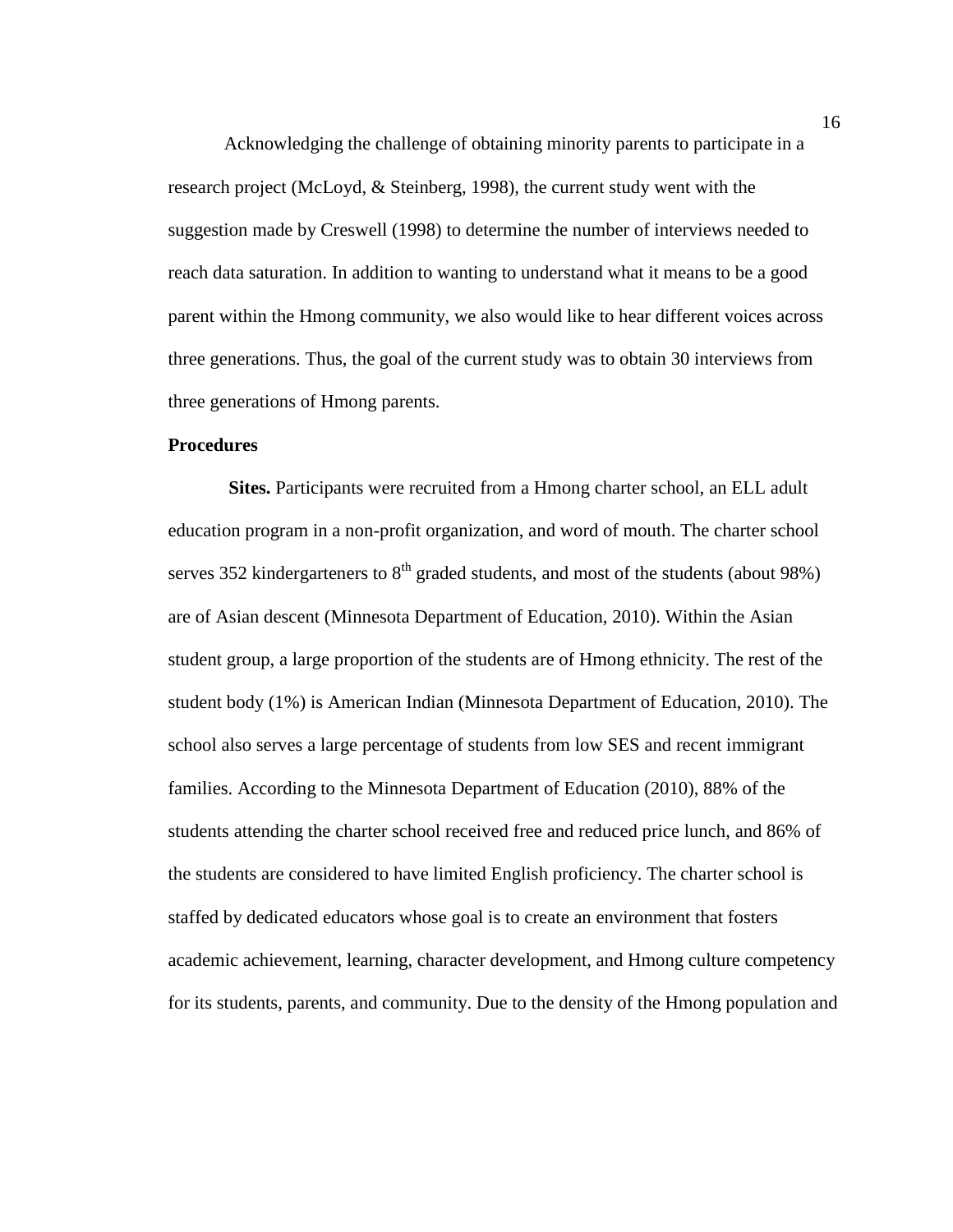grade levels served, the charter school is an ideal location for recruiting participants for the study.

The ELL adult education program in a non-profit organization has a pre-school program that serves low-income immigrant parents. The program also focuses on literacy by teaching parents English. Parents in this program could drop their children off at the pre-school while attending classes. In 2010, the program served 599 parents from 28 countries. The majority of these students (31%) are from Laos, and most of them are Hmong. All of the students attending the program are poor (below 200% poverty line). The majority of the students (60%) are parents.

In terms of immigration, 90% of the students enrolled in the program are firstgeneration immigrants and the other 10% are considered 1.5-generation. Due to the density of the Hmong parent population, the ELL adult education program is an ideal site for recruiting participants for the study.

**Recruiting.** The recruiting procedures of this study were approved by the University of Minnesota Institutional Review Board. Participants' recruitment for this study was done by a research team consisting of six upper-undergraduate students in their senior year, myself, and the advisor for this study. The recruiting procedure consisted of a few steps. First, the director of the charter school and the associate executive director of the Hmong non-profit organization that runs the adult education program were contacted and informed about the study. The directors of both institutions supported the study and designated staff to work with the researchers. Thus, with the support of both directors, the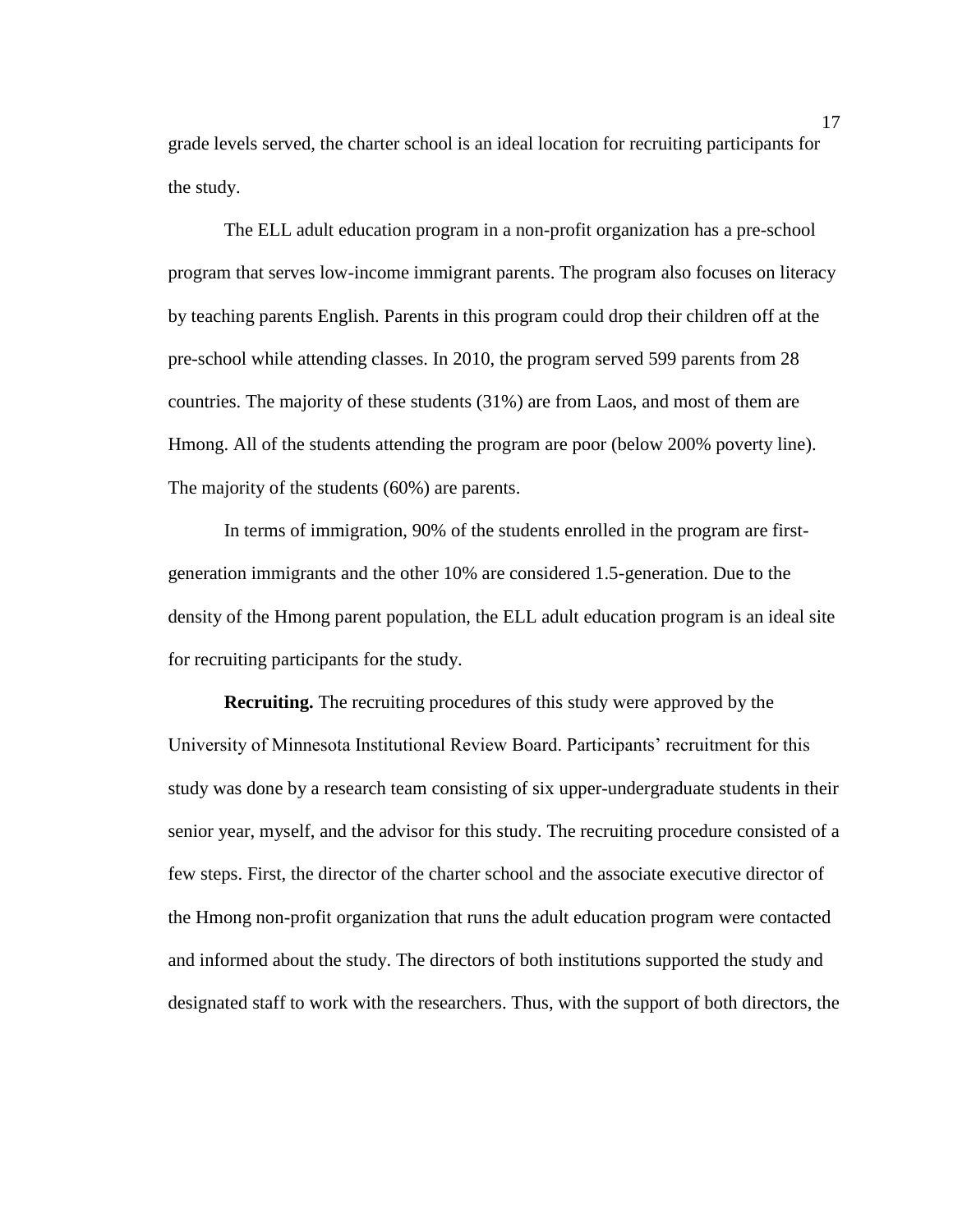researchers met with the designated staff of both institutions to plan out the best time and method to recruit the participants for the study.

For the charter school, the staff recommended the parent conference night as a way to reach out to most of the parents. Thus, during the parent conference night (February, 2011) the researchers set up a table in the cafeteria. The cafeteria was chosen since it was where parents came to visit the  $7<sup>th</sup>$  and  $8<sup>th</sup>$  grade teachers and where most parents passed through on their way to visit the  $K-6<sup>th</sup>$  grade teachers. As parents waited to visit with the teachers or were on their way to visit a classroom, parents were approached by members of the research team and were given a brief general description of the study. The team members then asked if the parent(s) was interested in participating. If the parent(s) indicated that he/she was interested in participating in the study, then the research team member asked the parent(s) for their name, phone number, and the best time to call. During the conversation with parents, members of the research team were trained to use their judgment based on the responses and conversations they had with parents on whether or not the parents were proficient enough to be interviewed in English. If a parent did not show evidence of proficiency in English, the team member would note it. This was to ensure that the individual contacting the potential participant would be fluent in both Hmong and English. As a result, 24 parents initially agreed to be contacted.

Two weeks later, a phone call was followed up by members of the research team to ask if they were still interested in participating in the study and to schedule for an interview. Of the 24 parents recruited at the parent conference night, 22 (99%) parents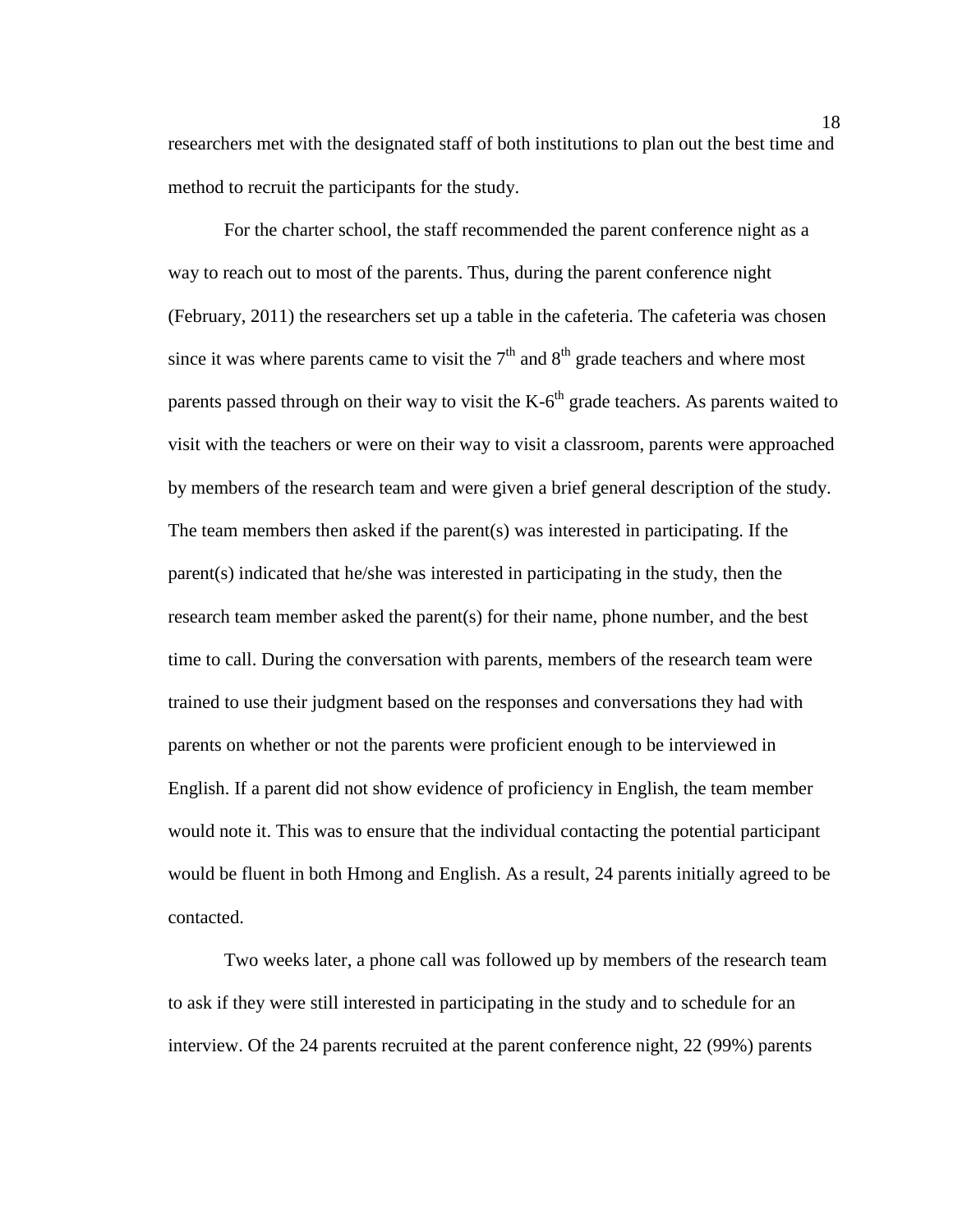refused to participate in the study. One possible reason for the refusal might be due to the time-lapse between the recruitment time and the contact time. It took our research team two weeks to start contacting the participants. During the time between the recruitment and phone contact, the team needed to work to finalize the interview questions, translate the interview questions to Hmong, and receive training on how to conduct the interview in Hmong. This process took longer than expected because some of the English words could not be directly translated into Hmong. The translation of the interview questions and training was led by the researcher's adviser. Translating the interview questions into Hmong was an additional step after we realized during the recruiting, that most of the parents who were interested in the study preferred to be interviewed in Hmong.

Due to the alarming refusal rate from the recruitment effort at the charter school, the team increased the recruitment efforts by connecting with the ELL adult education program and using word of mouth from members of the research team. Based on the recommendation of the staff at the ELL adult education program, recruitment occurred during class time at three English classes over the period of four weeks (from mid-March through mid-April of 2011).

Prior to the recruitment effort at the ELL adult education program, I had already volunteered at the adult education program for two weeks. This decision was made because I felt that it is important to give to the community before asking the members of the community to participate in a research project. The best resources that I had then were my time and knowledge. Thus, I asked the staff at the adult program for the opportunity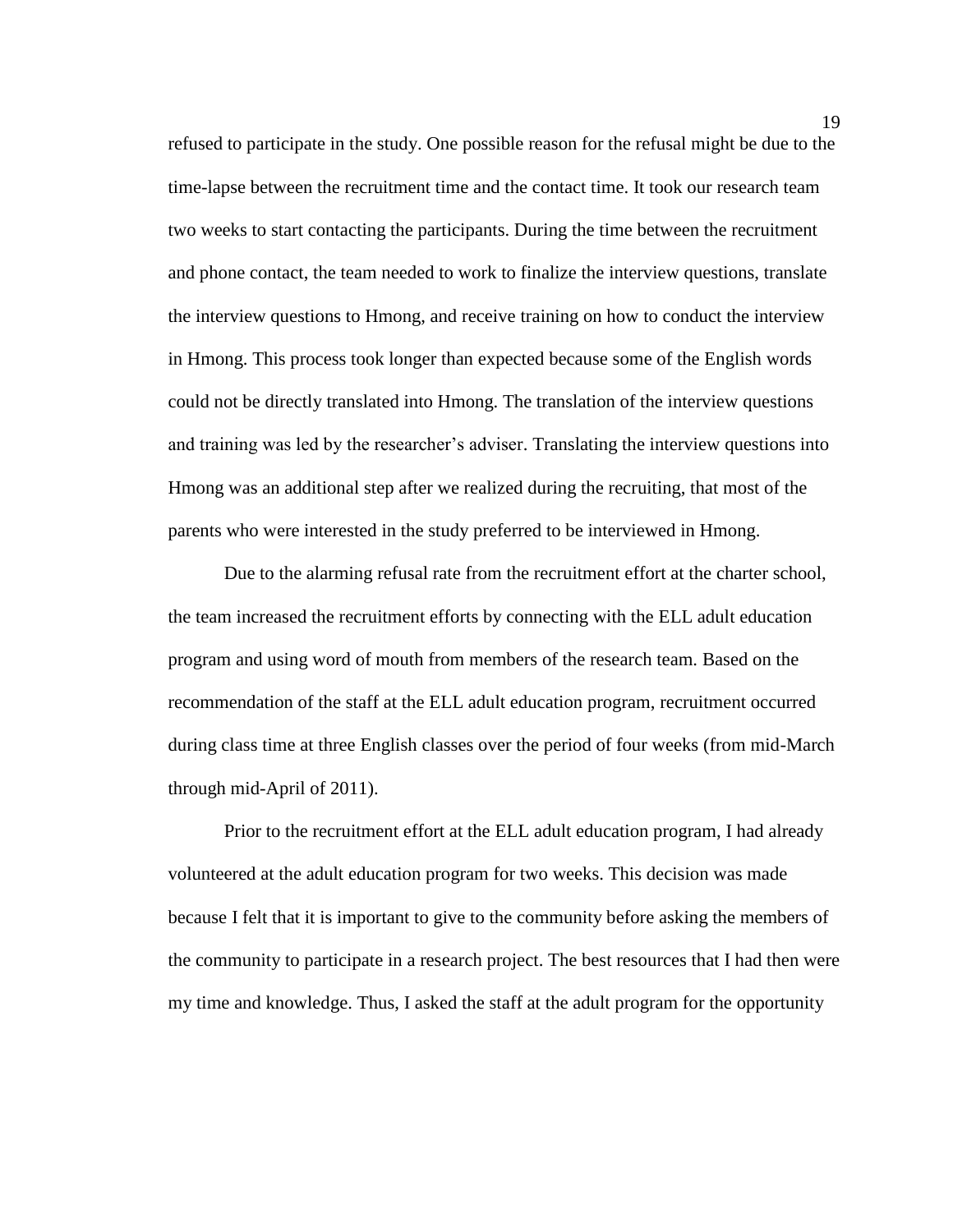to volunteer at the English School. I made the same offer to the charter school but at that time they did not need any volunteers.

During my volunteered time, I had the opportunity to get to know and build positive relationships with both the staff and students at the English School. This relationship is important because it allowed me to (a) reduce the perception of power between myself and the staff and students at the English School, (b) build relationships with staff and students at the English School so they would feel more comfortable talking to me and my research team, and (c) show the community that I am not here to take what I need and leave, but I am a member of the community and I am here to be a resource to the community.

I was given the warmest welcome and support from both the staff and students at the English School during my recruitment efforts there. I believe this is due to the time I gave to the English School and the relationship I developed while I was there.

During the first week of recruitment, students of the English classes were told about the study in English and were encouraged to think it over and ask questions if they had any. In the second week, the researcher returned to the same classrooms to see if the students had any questions, and a sign-up sheet was left with the instructors of each classroom. One participant signed up for the study after the second week.

Since most of the participants at the English classes have limited English comprehension, the researcher did not feel that the message about the study was communicated clearly to the participants. The researcher felt that if the study was communicated in Hmong and by a respected member of the Hmong community, the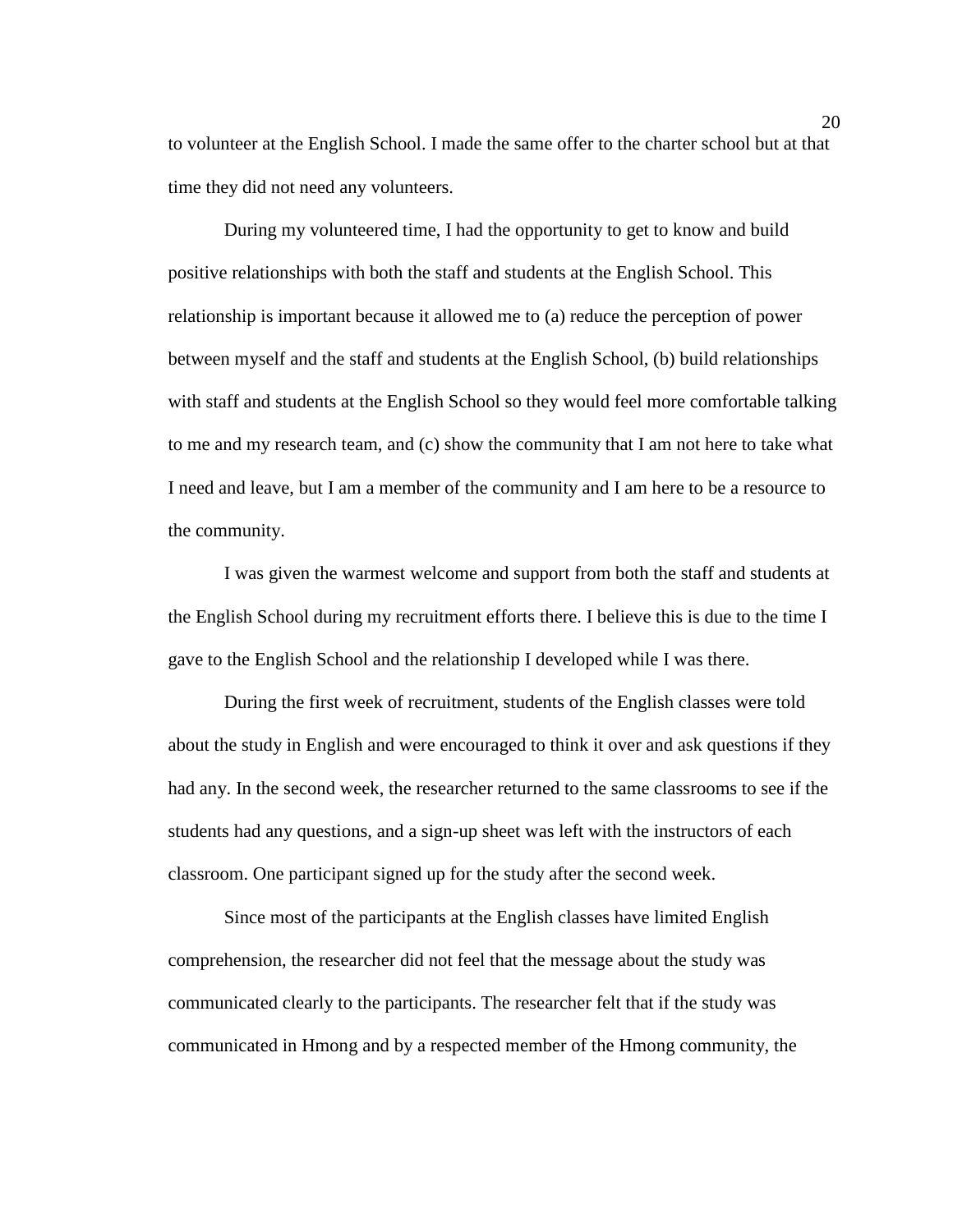participants might have a better understanding of the study and might be more willing to participate.

Thus, during the third week the researcher asked his adviser to visit three English classes at the English School to speak with the students about the study in Hmong and to answer any questions the students might have. Sign-up sheets were left with the instructors once again. In the fourth week, the researcher went to the three classrooms to ask the students once more if they have any questions about the study and to collect the sign-up sheets. Eighteen participants signed up after they heard from the adviser in the fourth week. Of the parents recruited at the adult education program, 17 (99%) parents decided to participate in the study. For those parents who decided to participate in the study, the instructors kindly agreed to allow them to use class time to be interviewed. Thus, all interviews took place in a private room arranged specifically for the study by the instructors.

Participants who were recruited via word of mouth went through the same procedure as participants recruited at the charter school. However, the team members who recruited the participant(s) were not allowed to interview the participant to make sure all participants were treated the same. We recruited 29 participants via word of mouth. Of the 29 participants recruited, 19 (66%) agreed to participate.

Seventy-two participants were contacted total. Of the seventy-two participants contacted thirty-nine participants (54%) agreed to participate and 22 (31%) were interviewed. As for the other 17 participants that signed up for the study, 5 (29%) did not qualify for the study after further information was obtained from the participants, and 12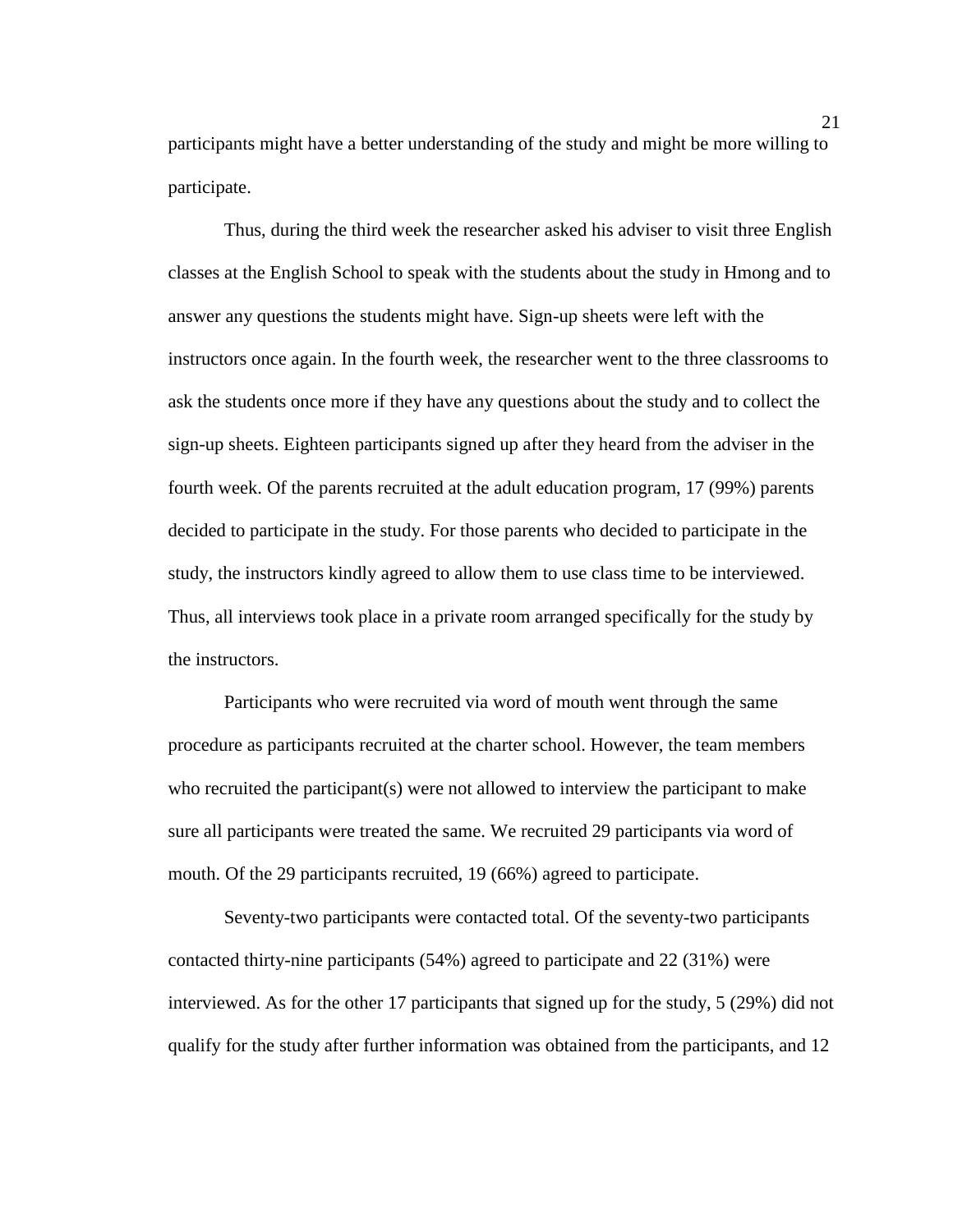(70%) we could not get to due to time constraints. The team members that could speak Hmong were no longer able to be part of the team due to the semester ending and graduation.

### **Participants**

Of the twenty-two participants interviewed, one participant's data was discarded because it did not meet the study's criteria. This information came about after the interview was conducted. Additionally, three interviews were discarded due to equipment failure during the interview. Of the eighteen parents remaining, 61% were females and 39% were males. Eight (44.4%) of the participants were first-generation immigrants, eight (44.4%) were second-generation immigrants, and finally two (11.1%) were 1.5 generation immigrants. The mean age of the participants was  $32$  years (SD = 10.44). The youngest participant was 19 and the oldest participant was 57 years old (See Table 1).

Most of the participants were married, and employed. The same number of participants have not finished high school and attended some college (Table 1). Additionally, most participants were fluent in both written and spoken English; fluent in spoken Hmong but not written Hmong, and either used Hmong and a mixture of Hmong and English when communicating with their children (see Table 2). Finally, when examining annual household income, it was found that 16.7 percent of participants have an annual household income between \$1 and \$16,000, 16.7percent between \$16,001 and \$30,000, 38.9 percent of the between \$31,001 and \$70,000, 22.2 percent have an annual household income of \$70,000 or above, and 1 participant (5.6%) did not respond to the question.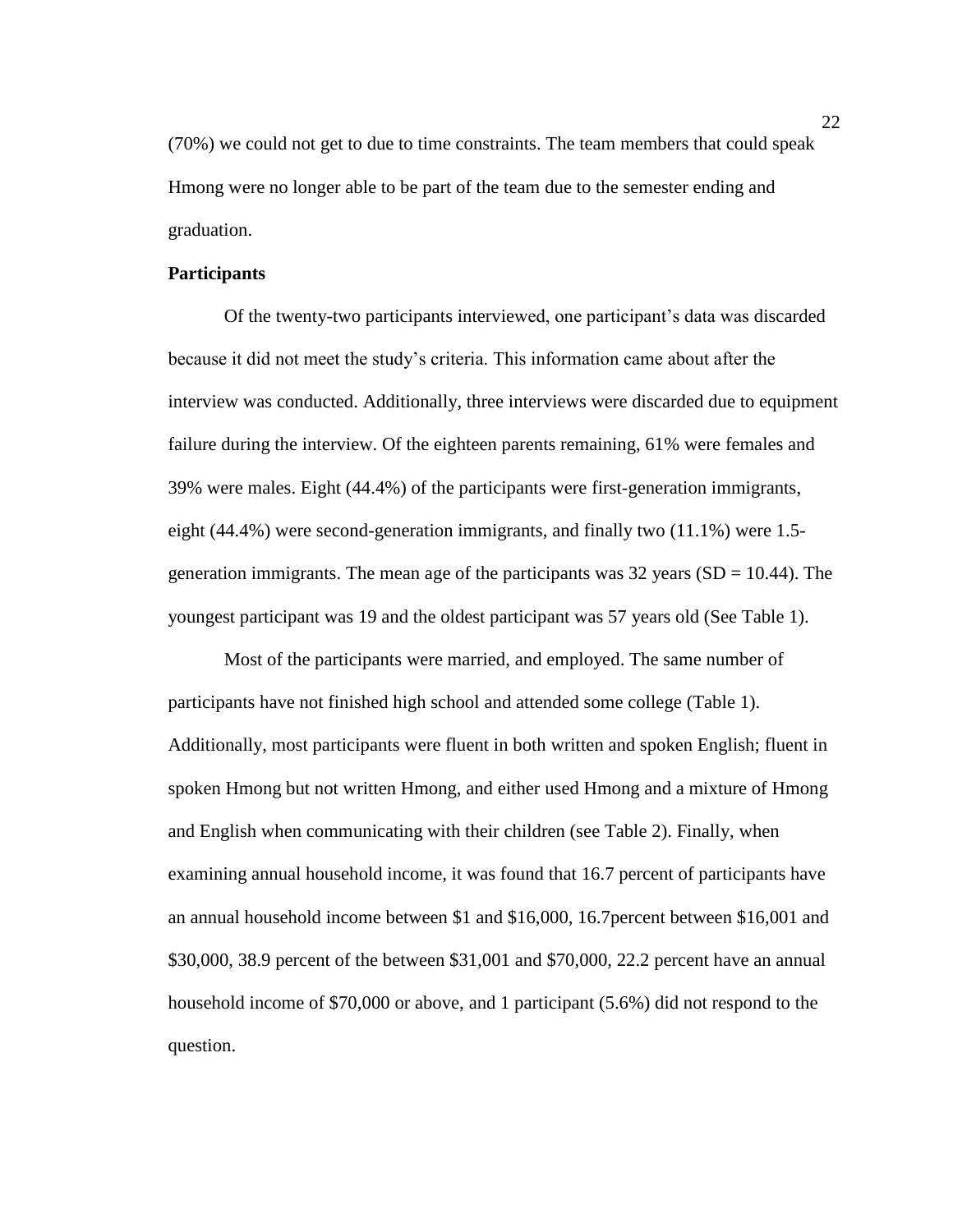For the purpose of this thesis, only first-generation parents were included in the analysis due to time constraints and resources (See Table 1). As can be seen in Table 1, the first-generation participants were older than those of 1.5- and second-generation. Additionally, first-generation parents group included 4 mothers and 4 fathers. Comparatively, 1.5-generation participants included 1 mother and 4 fathers, and secondgeneration participants included 6 mothers and 2 fathers. Seven out of eight parents (87.5%) were married, and six out of eight parents (75%) had less than a high school education. One parent graduated from high school and one parent chose not to answer the question. Comparatively, one out of two (50%) 1.5-generation parents were married, and all of 1.5-generation parents had some college education. When examining secondgeneration parents, seven out of eight (87.5%) parents were married, and all of the second-generation parents graduated from high school. The majority of parents (87.5%) had little to no written, spoken, or reading skill in English. Comparatively, all of 1.5- and second-generation parents are fluent in written, spoken, and reading skill in English.

# **Interview**

The interview took place at the participants' homes, coffee shops, or in a conference room at the English School as preferred by the participants. The interview lasted approximately one hour. The purpose and nature of the study were explained to the participants once more prior to the interview. Participants were also given the opportunity to ask questions and decline to participate prior to and during the interview. Once the participant understood the scope of the study, had all of his or her questions and/or concerns answered, and was still interested in participating, he or she was asked to sign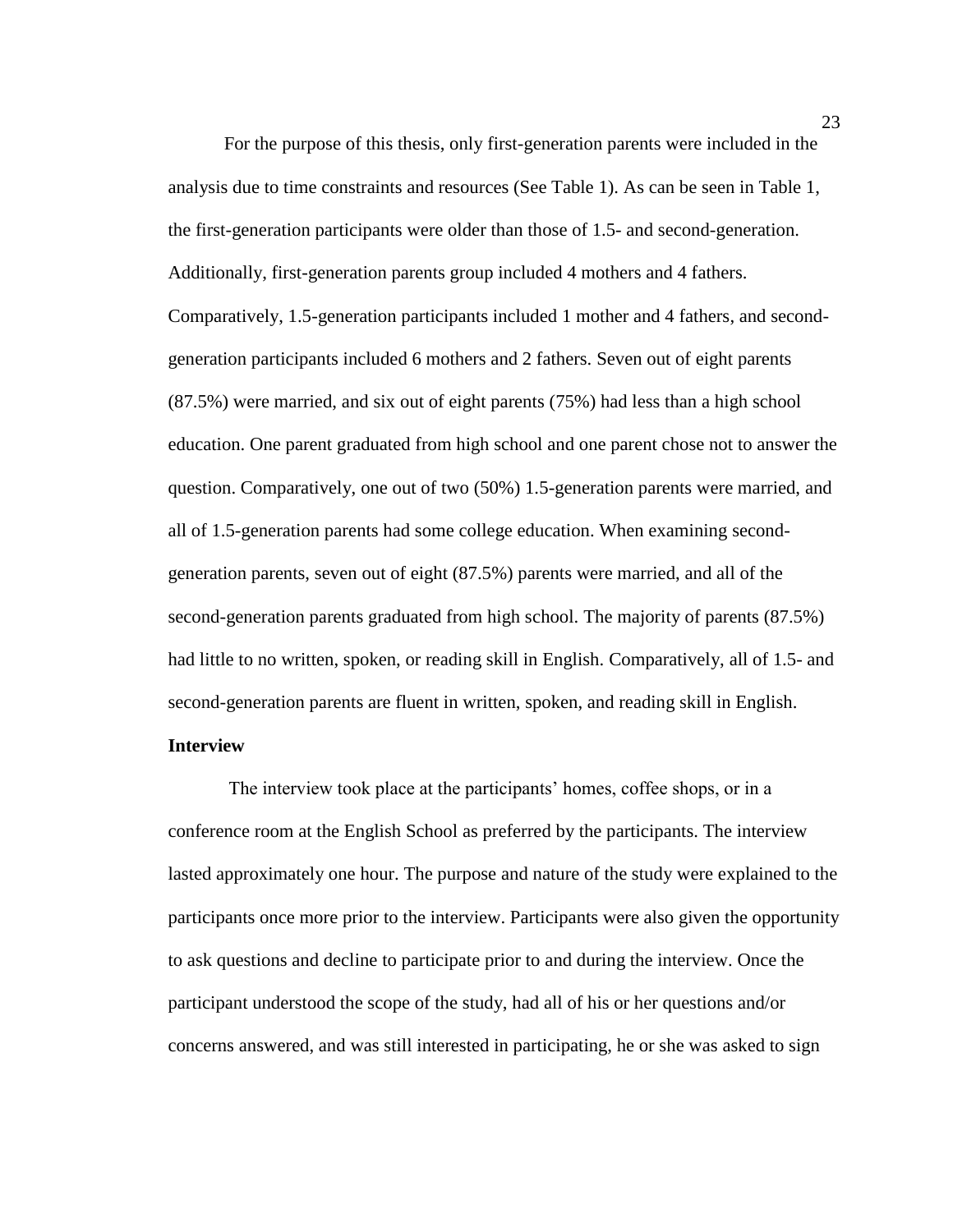the consent form. The interview procedure consisted of two parts. Part one asked the participants to fill out a demographic form (Appendix A). If participants could not read English to fill out the form, the interviewer would read the questions to the participants so that participants could provide the information to the form. Once the demographic form was completed, the interviewer then began the interview (See Appendix B for interview questions). All interviews were audio recorded for later analysis. After the interview, participants were compensated \$20 for participating.

Participants who were married at the time of the study were asked if their spouses would be interested in participating in the study. For those participants who stated that their spouses might be interested in participating in the study, a different team member was assigned to contact, schedule, and interview the spouse of the participant. Participants were also asked if it would be okay for the team to contact him/her if any questions should arise during the data analysis process. The interviews included one second-generation couple.

#### **Translation and transcription**

Seven individuals, 6 undergraduate students who were part of the research team and the researcher involved in the transcription process of the current study. Of the six undergraduate students, five were fluent in both Hmong and English and one was fluent in English only. The English interviews were transcribed by the researcher and an undergraduate student in the research team. The Hmong interviews were divided amongst the 5 undergraduate students who were fluent in Hmong and English. The undergraduate students were instructed by the researcher to transcribe the interview verbatim.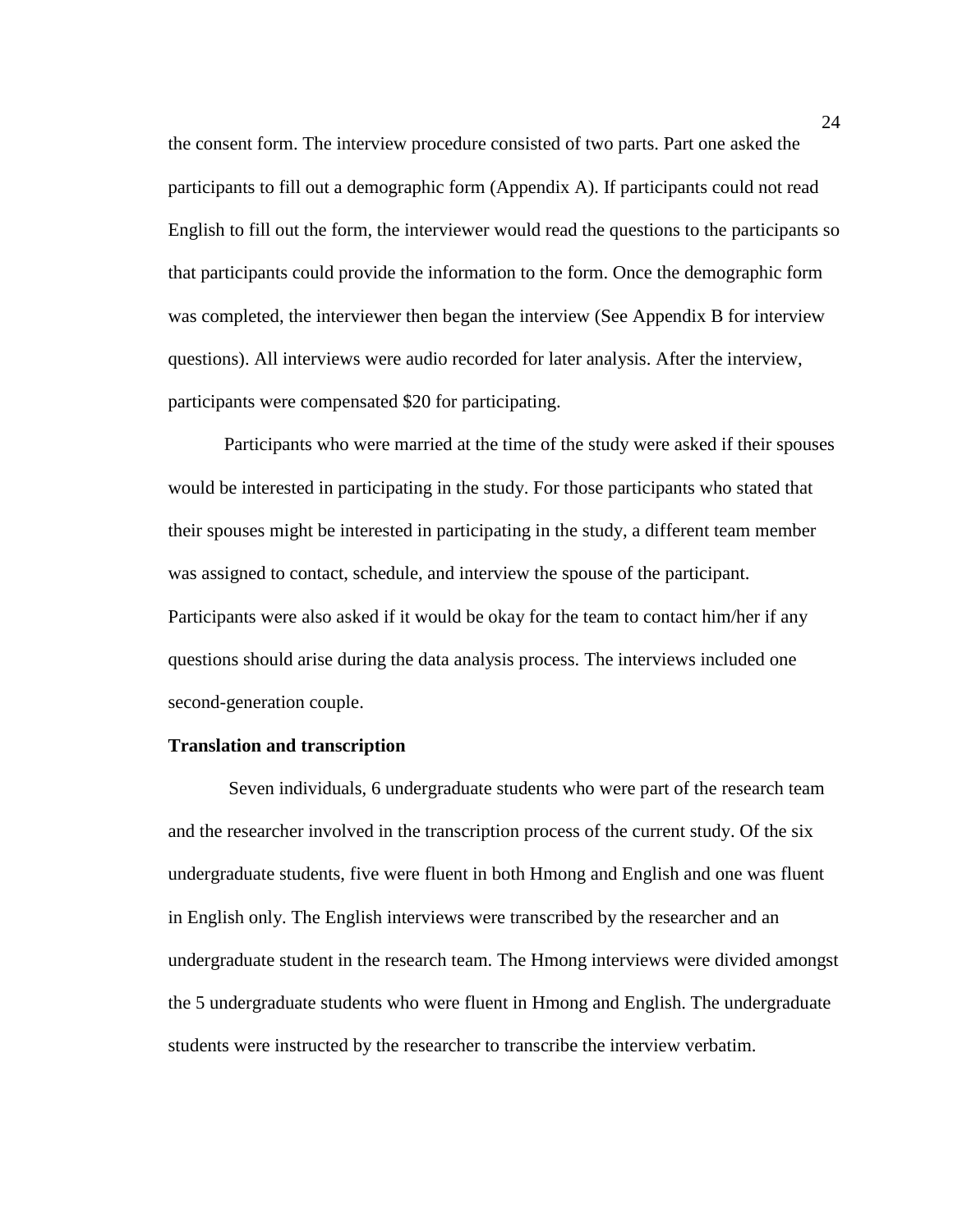Additionally, they were also instructed to employ a simultaneous translation and transcription process to transcribe the interviews. That is, rather than transcribing the interviews into Hmong before translating the transcripts into English, they were instructed and trained to listen to the interviews and translate the interviews into English simultaneously. Furthermore, discussions were engaged between the undergraduate students and the researcher about the challenge of transcribing some Hmong words into English due to the lack of vocabulary equivalence. It was decided, as a team, that in such situations, the transcribers could use their judgment and come up with an English word or words that closely describe or approximate the Hmong word(s). That word would be discussed in the research team to ensure the meaning of the word was equivalent to the original word.

To check for the accuracy of the simultaneous translated transcript, a seventh undergraduate student, who was not involved in the study and translation, was asked to transcribe 20% of the interviews to check for the reliability and quality of the translated transcripts. Cross reference of the original interview and the second transcription of the interview showed a 90% match.

#### **Data Analyses**

Girogi (1997) described five basic steps that need to be achieved for a qualitative method to be considered a phenomenological method. These steps included (1) collecting verbal data  $(2)$  reading the data  $(3)$  breaking the data down into parts  $(4)$  organization of data, and (5) summarizing the data. The collection of data must include open-ended questions so as to give the participants as much room as possible to express their thoughts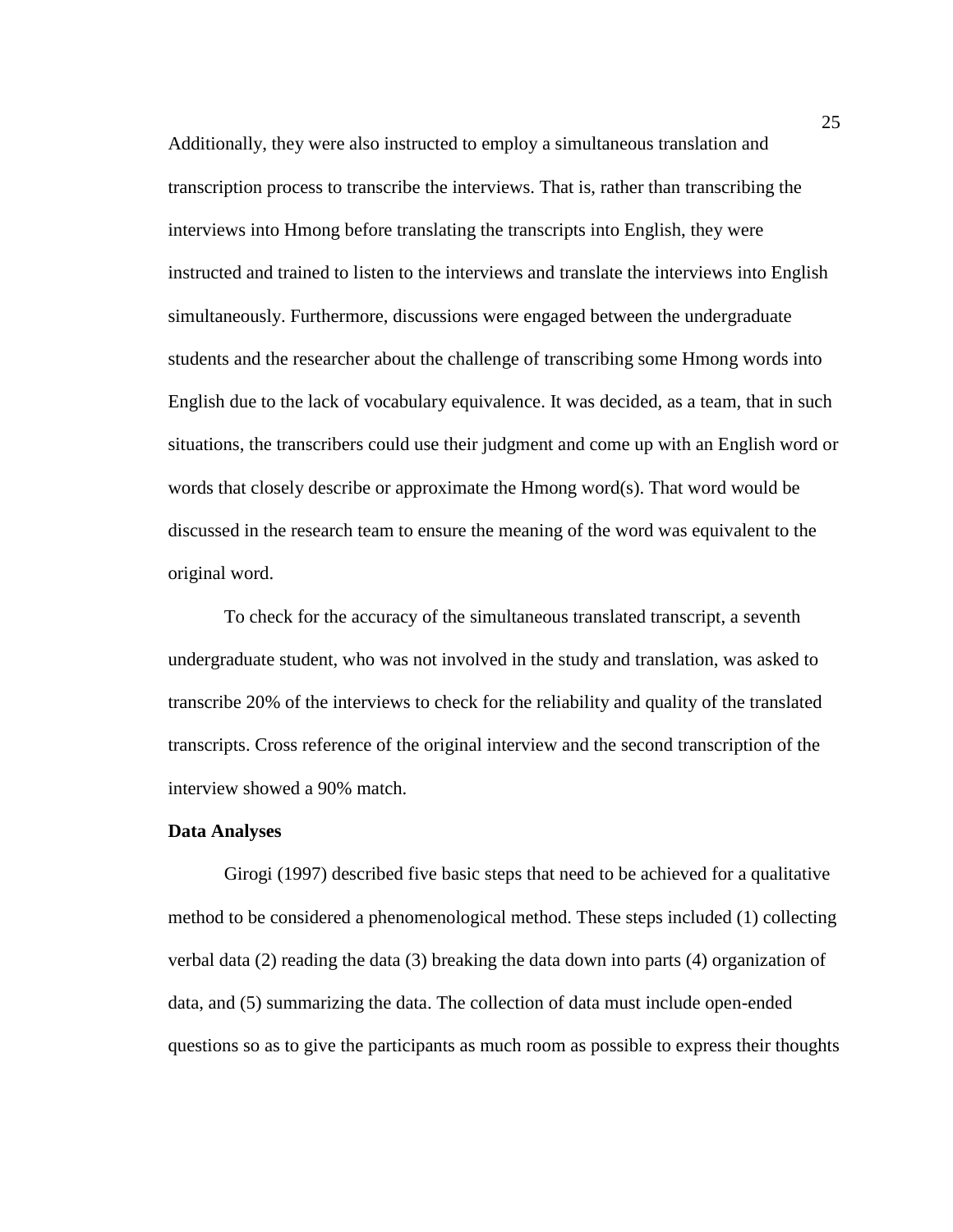and view-points. This also allows the researcher to collect detailed descriptions of the lived experiences sought in the study.

The data of the current study were analyzed following the steps recommended by Giorgi (1997) in conjunction with the addition made by Javo, Alpack, Heyerdahl, and Ronning (2003). The addition includes discussing the results of the data with the participants to get the consensus from the participants. Since the researcher of the current study is not Hmong, it is easy for misunderstandings and misconceptions to occur. Thus, this adaption is necessary to minimize any misunderstanding between the researcher and the participants.

In this study, the following analysis steps were followed. (1) Data collection. The researcher and his research team went to the community to collect lived experienced data from Hmong parents. (2) Translation and transcription. Once the data were collected the researcher and his team translated and transcribed the data and typed them into a word document. The researcher then assigned each line in the word document a number. This was done to better track the analysis process. (3) The global reading of the data. Once the transcription and numbering were completed, the researcher printed out the document and read the data without any attempt to conduct detailed analysis of the data. Due to the holistic nature of the phenomenological method, it is necessary to read the data as a whole first to gain insight into the global aspects of the data. (4) Detailed analysis of the data. A detailed analysis followed the holistic reading of the data. In this step, the researcher searched for the meaning units within the data. This was done by carefully reading of the data, identifying expressions that conveyed a meaning, and then noting the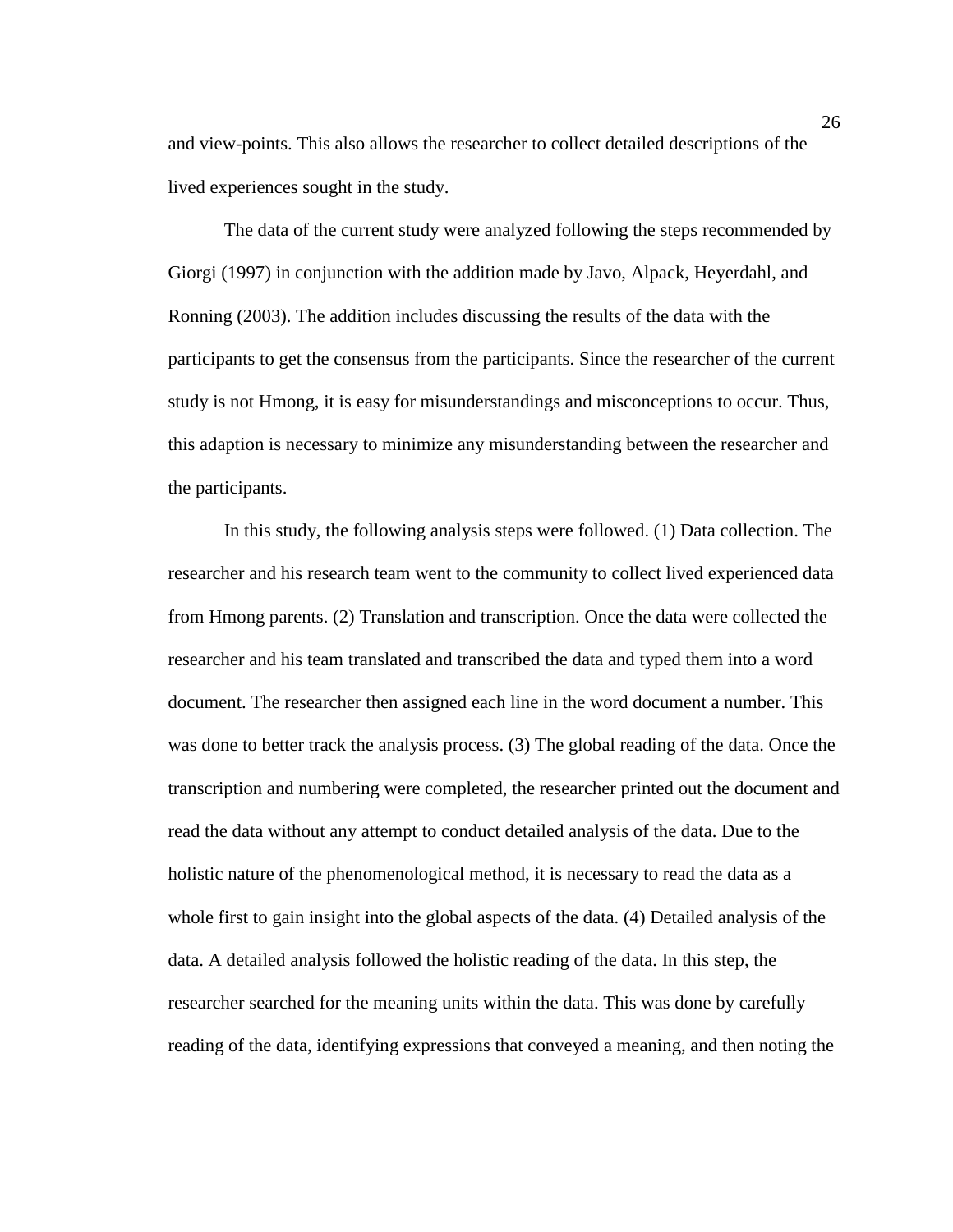meaning. This was done within the context and everyday language of the participants. (5) Organization of the data. Once meaning units were identified, the researcher read through the meaning units to see if they formed any themes. (6) Summarizing the data. The data were summarized using a thematic approach, grouping the data into domains and themes. (7) The researcher took the results back to the participants to verify the findings.<sup>\*</sup>

Detailed analysis of the data consisted of three steps. In step one, each paragraph of the transcript was carefully read to gain an understanding of the main idea being communicated. Two or three statements were selected from the paragraph that best summarized the idea(s) communicated. At the end of each statement the identification number associated with the interview and the line where the statement was found within the interview transcript was recorded. The numbers are recorded within the parentheses. The first number is the interview's identification number and the second number is the line number where the statement could be found within the interview. The statements are then recorded on separate rows within an Excel spread sheet. For sorting purposes a letter was placed next to each statement that communicated similar ideas.

For example, in the paragraphs:

 $\overline{a}$ 

*"To be a good mother, she has to clean the home, cook for the children, and teach them to do things around the house. This is because if one day I am no longer here, they would not know how to do it. When they, my children, have a wife or husband, they will know* 

<sup>&</sup>lt;sup>1</sup>\* Due to time constraints, we were not able to complete this step before the completion *of the current report. It is still our intention to take the results back to the community to get their thoughts on the findings.*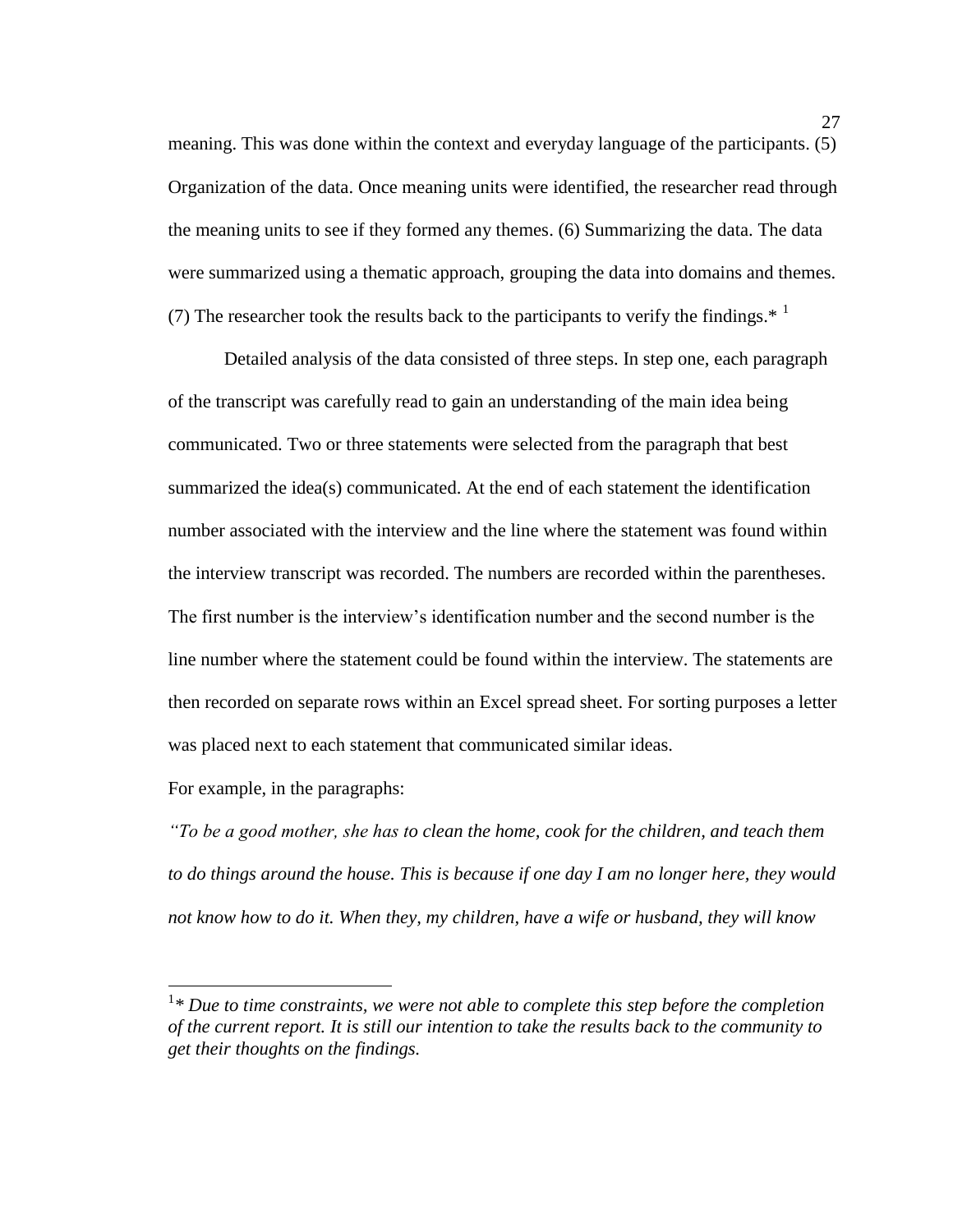*how to do it. So I teach my kids. They are really helpful around the home with cleaning and mopping and dishes. They help me with laundry. I teach them all this and they all know how to do it"(46, 33-39).* 

*"In my opinion, I think a good father needs to take care of the children. By taking care of the children, the father needs to find food/clothing [and] provide shelter for the children to live and eat so they would not be starved. The father also needs to support the children by encouraging them to strive for what they want instead of giving up"(61, 8-11).*

The statements that would be selected are:

| $\mathbf{A}$ | $(1)$ "To be a good mother, she has to clean the home, cook for the children, and        |
|--------------|------------------------------------------------------------------------------------------|
|              | teach them to do things around the house" (46, 33-34).                                   |
| $\mathbf{A}$ | "When they, my children, have a wife or husband, they will know how to do it.            |
|              | So I teach my kids "(46, 35-36).                                                         |
| A            | $(3)$ "A good father needs to take care of the children. By taking care of the children, |
|              | the father needs to find food/clothing [and] provide shelter for the children to live    |
|              | and eat so they would not be starved" $(61, 8-10)$ .                                     |
| B            | "The father also needs to support the children by encouraging them to strive for<br>(4)  |
|              | what they want instead of giving up" $(61, 10-11)$ .                                     |

These statements were selected because they best summarize the ideas

communicated in the two paragraphs. That is, to be a good parent, one must provide for the children's needs, such as nutrition, clothing, and shelter. Additionally, good parents need to also provide independent training so that when the children become adults they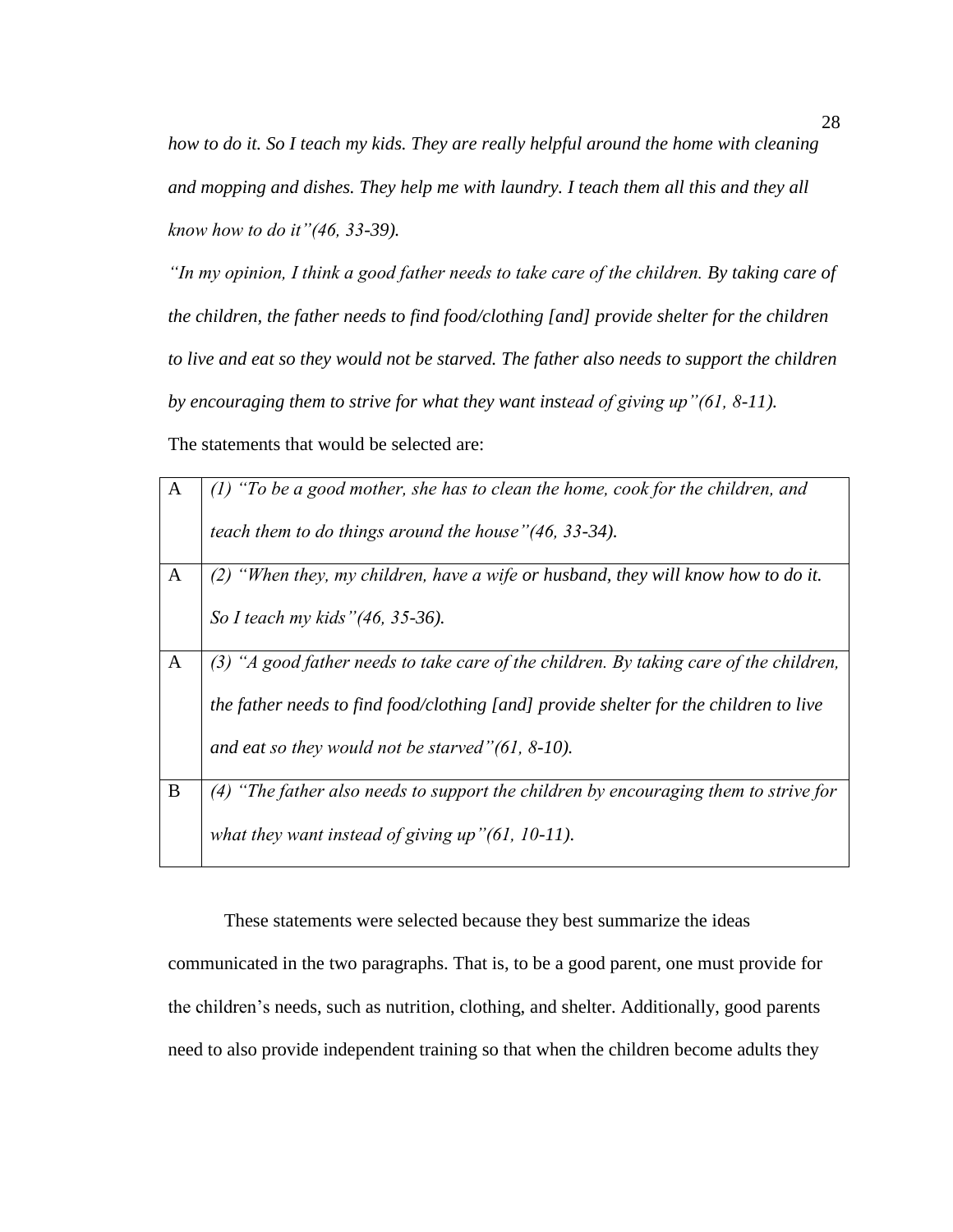would know how to do the necessary household chores or tasks. Furthermore, good parents need to be able to communicate and connect with their children through the use of encouragement. The second and third idea was best summarized by the second and fourth statement. Once the paragraphs were summarized, a "sort" function in Excel was used to group statements expressing similar ideas together.

The letter "A" was placed next to the first three statements above because they communicate a similar message, that is, all three statements communicate provisions that good parents should do for their children. The letter "B" was placed next to the last statement because it communicates a different idea than the first three statements. The last statement mentioned encouragement, which is the communication and connection that good parents should make available to their children.

In step two, each statement was further summarized using a few words. For example, the statements:

| A | $(1)$ "To be a good mother, she has to clean the home, cook for the children, and     |
|---|---------------------------------------------------------------------------------------|
|   | teach them to do things around the house" (46, 33-34).                                |
| A | "When they, my children, have a wife or husband, they will know how to do it.         |
|   | So I teach my kids "(46, 35-36).                                                      |
| A | "A good father needs to take care of the children. By taking care of the children,    |
|   | the father needs to find food/clothing [and] provide shelter for the children to live |
|   | and eat so they would not be starved" $(61, 8-10)$ .                                  |
| B | The father also needs to support the children by encouraging them to strive for       |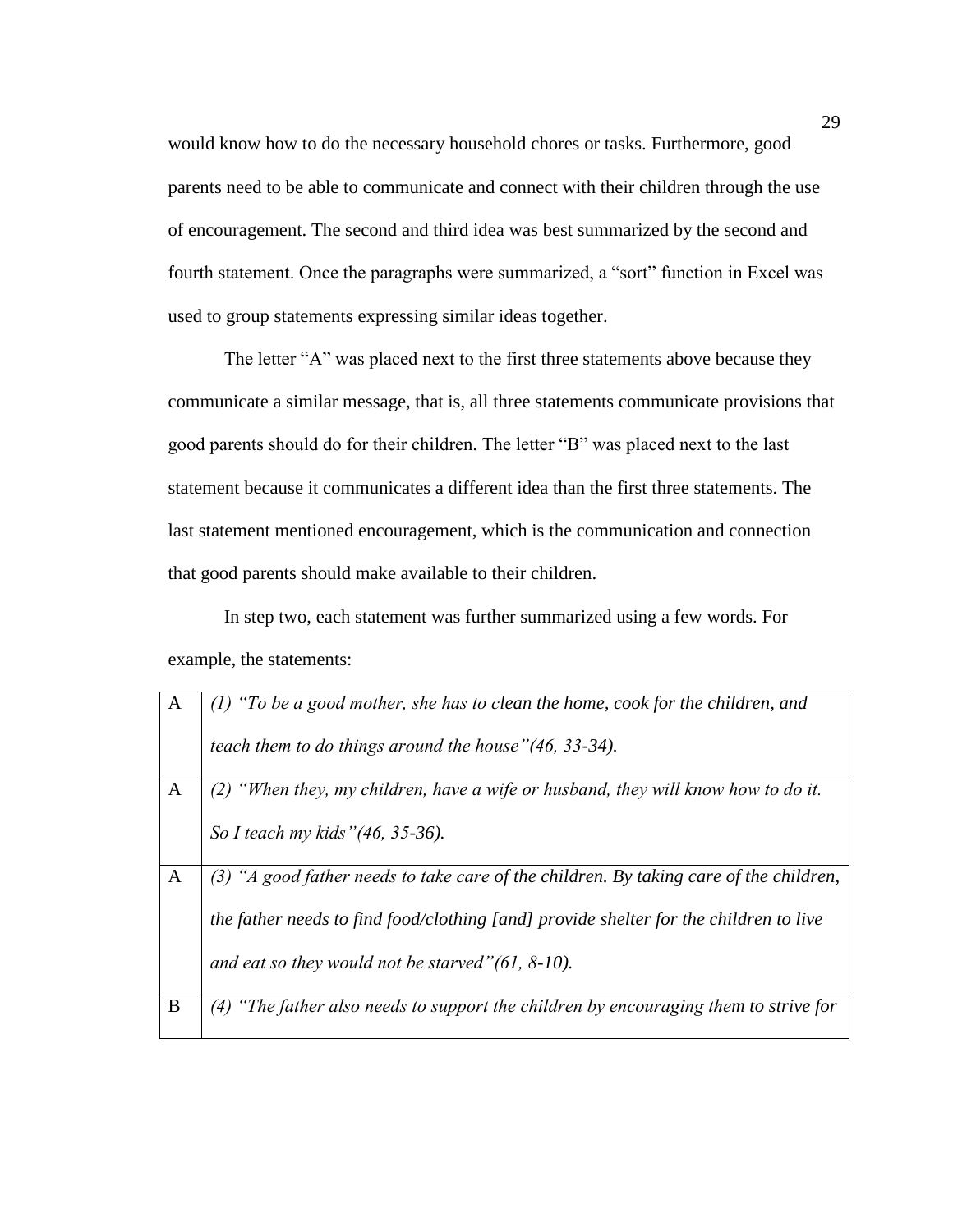Would be further summarized to: (1) Provide nutrition and clean home, (2) Provide independent training, (3) Provide nutrition, clothing, shelter, and (4) Provide encouragement.

| $\mathbf{A}$ | $(1)$ "To be a good mother, she has to clean the home, cook for    | Provide nutrition  |
|--------------|--------------------------------------------------------------------|--------------------|
|              | the children, and teach them to do things around the               | and clean home     |
|              | house" (46, 33-34).                                                |                    |
| $\mathbf{A}$ | $(2)$ "When they, my children, have a wife or husband, they will   | Provide            |
|              | know how to do it. So I teach my kids" $(46, 35-36)$ .             | independent        |
|              |                                                                    | training           |
| $\mathbf{A}$ | $(3)$ "A good father needs to take care of the children. By taking | Provide nutrition, |
|              | care of the children, the father needs to find food/clothing       | clothing, and      |
|              | [and] provide shelter for the children to live and eat so they     | shelter            |
|              | would not be starved" $(61, 8-10)$ .                               |                    |
| B            | $(4)$ "The father also needs to support the children by            | Provide            |
|              | encouraging them to strive for what they want instead of giving    | encouragement      |
|              | $up''(61, 10-11).$                                                 |                    |

The summary of each statement was added in a column next to the statement (see above). Once all of the statements were summarized, a sort function was used to group similar statements' summaries together.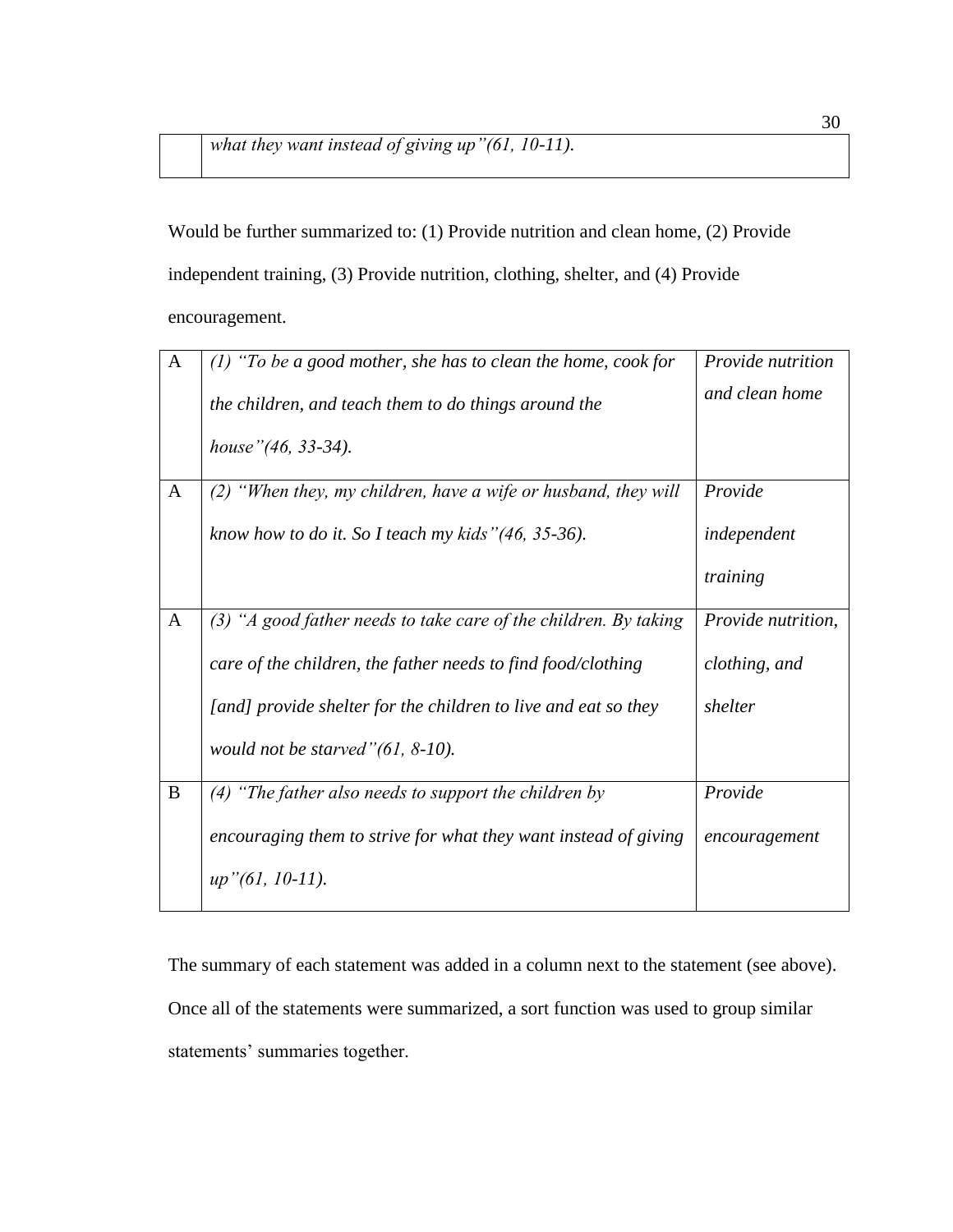The third and final step is to look at the Excel sheet to determine themes, domains, and frequencies of the themes. Frequencies were determined by the number of times each theme was mentioned across the interviews. If one interview mentioned the same theme or themes multiple times, it would still count as one mention. If two interviews mentioned the same theme or themes, that theme(s) would count as two mentions.

Once the themes and domains were determined, it was recorded in a table. The themes were then given a label of "variant," "typical," or "general." These labels were borrowed from the Consensual Qualitative Research method (Hill et al., 2005). In accordance to the Consensual Qualitative Research method, a label of "variant" was given to themes that were mentioned by at least one case but less than half of the cases, a label of "typical" was given to themes that were mentioned more than half of the cases but short of all cases, and finally, a label of "general" was given to themes that were mentioned by all cases. In our study, this translates to a labeling of "variant" for themes mentioned by 1-3 cases, "typical" for themes mentioned by 4-7 cases, and "general" for themes mentioned by all 8 cases.

## **Results**

Analysis of interview transcripts of first-generation Hmong parents revealed seven domains and 46 themes (see Table 3). The domains included provision, involvement, communication, characteristics of good parents, community perception, motivation for being good parents, and good parent education. Each domain contained a number of themes. In the interest of space, only "typical" and "general" themes will be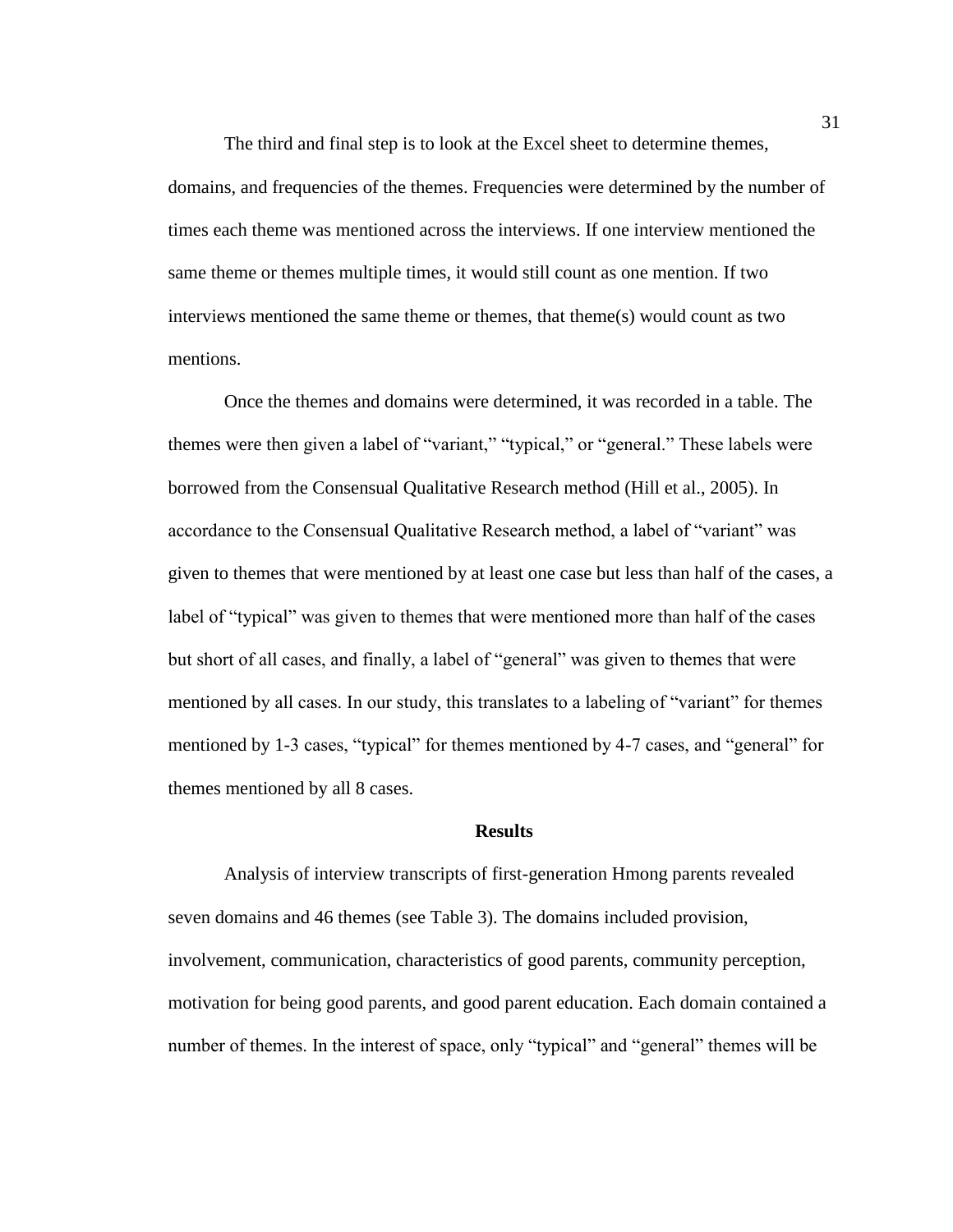discussed for domain(s) containing more than 3 themes. For those domain(s) containing 3 themes or less, at least two of the themes will be included.

## **Provision**

Under this domain, there are five themes (see Table 3). The first them is providing education support for children. All eight parents we interviewed talked about this theme when asked what constitutes a good parent. All parents interviewed agreed that providing educational support for their children is a must for parents to be considered good parents. For example, when asked what she would do to be considered to be a good parent, one mother replied, "I think that I will support my children to finish their education" (46,145). Another mother stated, "[a good mother] cook for the kids, take care of them, help the kids with their education, be able to give them what they need" (66, 1b). Moreover, one father explained, "if there is any meeting at school, you [as a good father] should attend [the meeting] to support [your children in] their education" (71, P2).

The second theme is providing nutritional, clothing, and shelter needs for children. Six out of eight parents discussed this theme during the interview. As one father stated, "I think a good father needs to take care of the children. By taking care of the children, the father needs to find food/clothing or provide shelter for the children to live and eat so they would not starve" (61, 8-10). Another mother stated, "to be a good mother, she has to clean the home, cook for the children, and teach them to do things around the house" (46, 33-34). Still another mother described, "[to be a good mother] you have to cook breakfast, lunch, and dinner for them [your children] so that they have the strength to go to school and other places" (52, 4-5).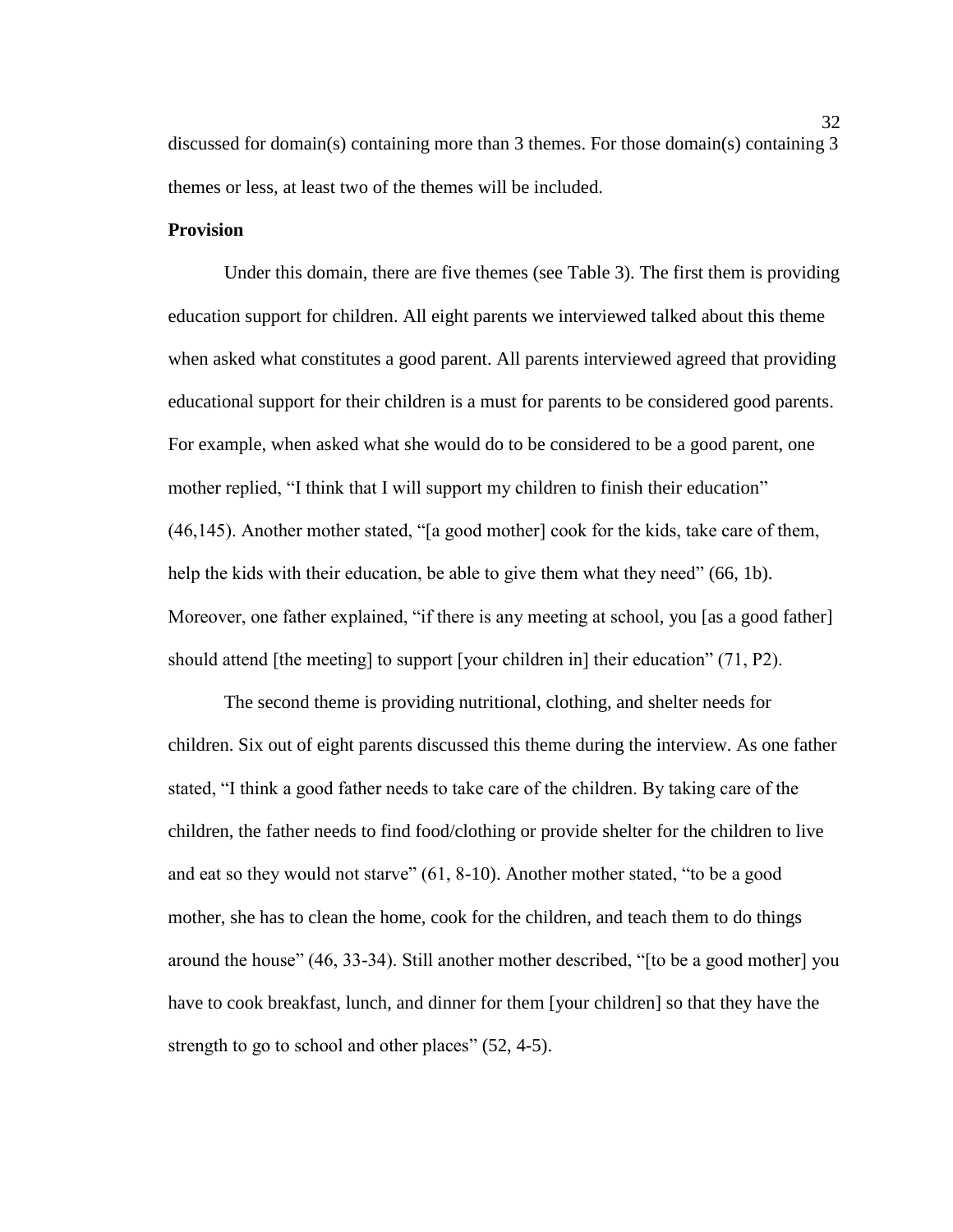Last, but not least, providing training for children is also mentioned by five of the eight parents we interviewed. Training here refers to skill training to prepare children to be independent adults and teaching children how to stay out of trouble. One participating mother indicated that teaching her children to do household chores is an important aspect of a good parent. Her reasoning for this is, "when they, [my children], have a wife or husband, they will know how to do it" (46, 35-36). Another mother described the method she used to teach her children some of the household chores. As she describes it, "if I want them [her children] to learn how to cook and stuff, I would ask that I need their help and then they would come and we would cook and joke around together" (52, 134-136). Furthermore, one father shared, "if he is a good father, he will teach his wife and children what is right and wrong and to not do anything [that will cause them] to be in trouble" (47, 53-54).

## **Involvement**

The involvement domain contains six themes. The first theme is involving in the child's life. The majority of parents, six out of eight, mentioned that being involved in the lives of their children is something that good parents need to do. Involvement in this context includes active participation in the daily lives of the children. As one mother explained, "…if they [my children] wants to go somewhere I do drop them off and when it's time for them to come back I do go right back and pick them up" (52, 33-35). Another mother puts it this way, "when my kids get home, I ask them how school went, and how their education is" (46, 26-27).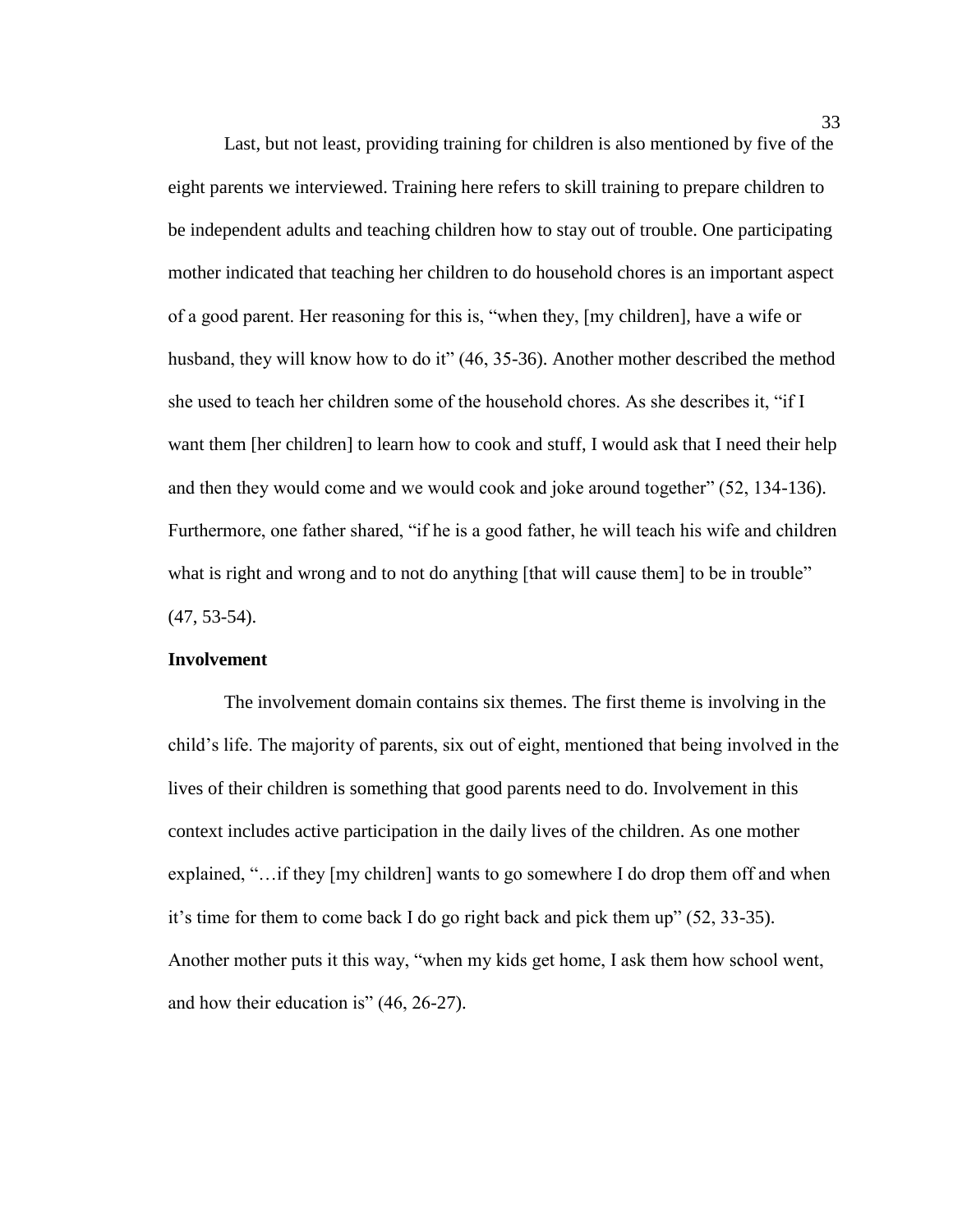The second theme under the involvement domain is involving in the household chores. Five out of eight parents believe that active participation in household chores is something that good parents need to do. As one father puts it, "I think a good father needs to clean the house" (61, 2). Another father emphasized the importance of involvement in household chores when he stated, "[a good father should] know how to love and help one another in the household so that there won't be any fights, arguments or breakup within it [the family]" (71, P2).

## **Communication**

A majority of first-generation parents agreed that effective communication is something that good parents need to have with their children. Effective communication in this context refers less to precision or communicating an idea in a precise way, but refers more to gentle communication. Thus, the first theme we identified is "talking nicely" to children. Six of the eight parents we interviewed mentioned this as a criterion to judge whether a parent is a good or bad one. When communicating to children, one mother suggested that good parents, "don't yell or talk nonsense [to the children], and if [they] do talk, [they need to] think before talking" (46, 57-58). Another mother explained, "a good mother need to know [how to] choose their words wisely and gently [when talking] to their children" (62, 2-3). To illustrate the importance of "taking nicely", one father explained, "I use gentle words [to talk to my children] because I believe that gentle words would convince [and] show them that I care about their education so they would do their homework" (61, 63-65).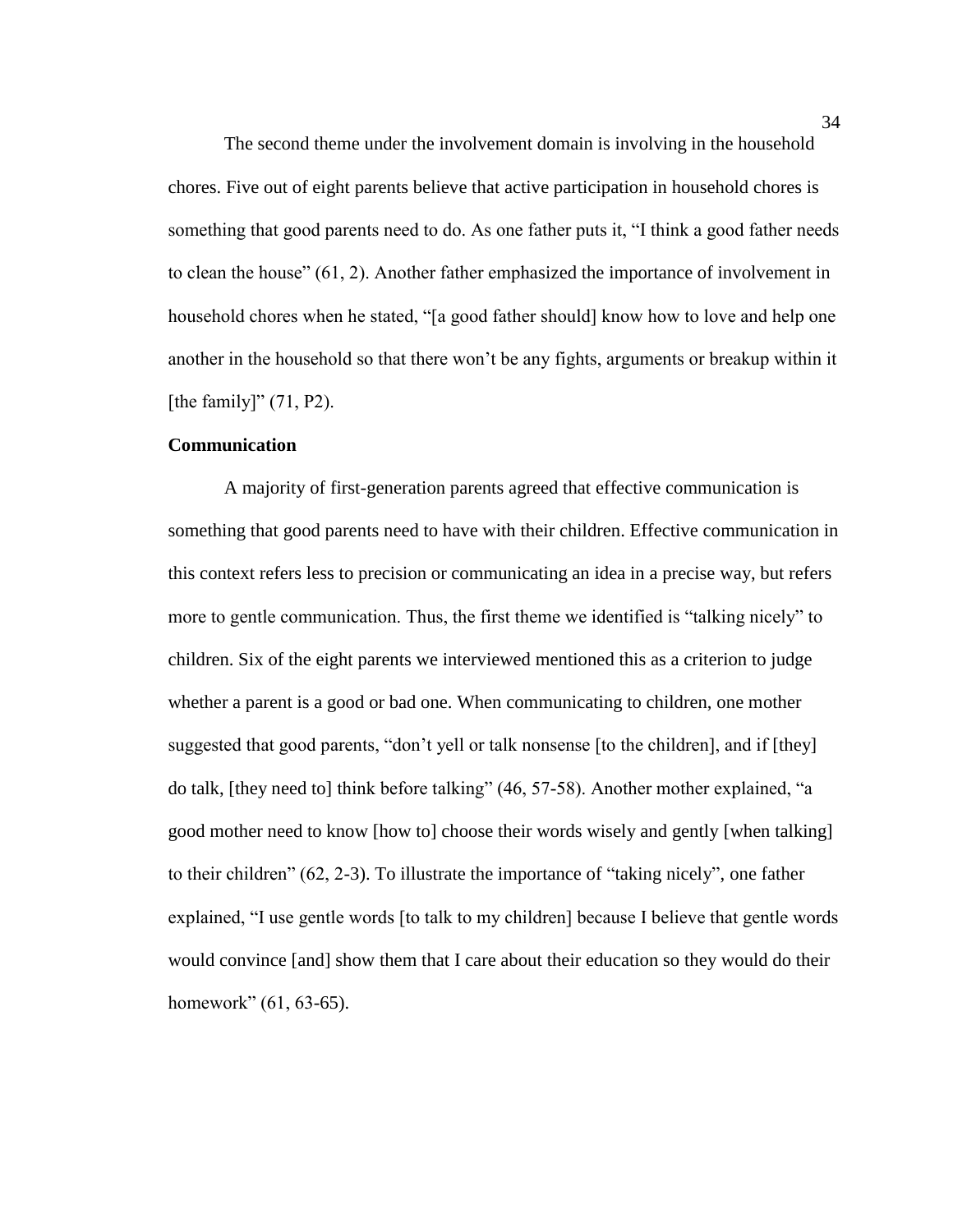Encouraging children is the second theme under the communication domain. Four of the eight parents discussed this theme as an important indicator of what good parents should do. Encouragement in this context is a combination of encouraging children to stay in school and to strive for their goals. A father participant expressed that, among other things, a good father "also needs to support the children by encouraging them to strive for what they want instead of giving up" (61, 10-11). In addition, a mother explained, "I was telling my kids to study hard even if we don't have money, it's okay"(46, 145-146). Furthermore, another father explained that a good father should encourage their children to "focus and study hard and do well in school so that it [their education] can help their future" (69, S1).

## **Characteristics of Good Parents**

Nuzzled under the domain of characteristics of good parents are 20 themes. Characteristics of good parents refer to the personal traits that parents must possess to be considered a good parent. When describing what personal characteristics good parents must have, many parents agreed that patience (five out of eight) and being a good role model (four out of eight) is something that is necessary for good parents. Patience is the ability to not react negatively, at least not immediately, towards children when they do something that is disapproving to the parents. As one mother described it, "be patient with them, the children, so when they do something wrong, don't show them your anger right away and try to be more patient with them" (66,1d). Additionally, one father explained, "even if they, [the children], make a mistake, you should be patient and teach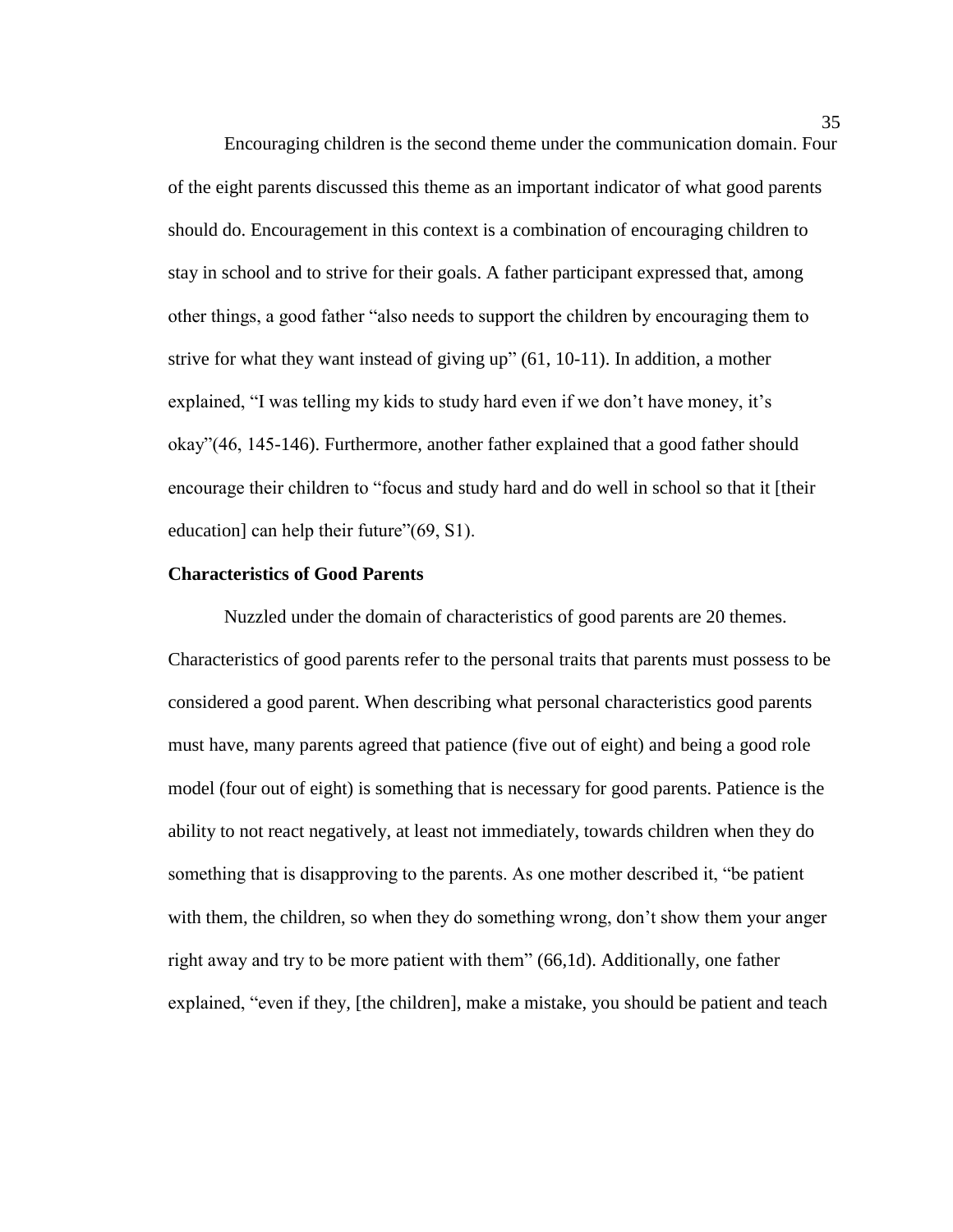them why they made the mistake and how to fix it" (71, P14). Finally, one mother simply put it, "a good mother's personality should be patient" (46, 57).

The ability to be a good role model to one's children is an important characteristic of a good parent, according to first generation Hmong parents. As one mother described, "[to be a good mother, you need to] be a role model to your kids" (66,1d). Another mother further explained, "you should act good so you could be a role model for your kids" (46, 43). A good role model in this context is one who possesses many positive behaviors, including but not limited to, staying away from gambling, alcohol consumption, be honest, modest, and be respectful and kind to others. As one father elaborates, "[to be a good father] he has to be a good role model who doesn't go out and party [or] flirt with other women, [and] don't gamble or drink [or] do drugs" (71, P2).

## **Community Perceptions**

The community perceptions domain consists of one theme. While parents agreed that providing for the needs of children is an important part of being a good parent, some parents (two out of eight) acknowledged the influence their community has on whether or not they viewed themselves as good parents. This is true in how the community viewed the behavior of their children. As one father described it, "in the Hmong community if the daughters are good daughters then it means that the parents are good parents, and they know how to teach the daughters to be good people" (61, 37-39). One mother explained that she knows she is a good mother when "other kids come stay with my kids, [and] they (the parents) [would] ask, 'how come your kids don't fight or say mean stuff to others?'" (46, 36-38). Thus, well behaved children, in the eyes of the community, are a reflection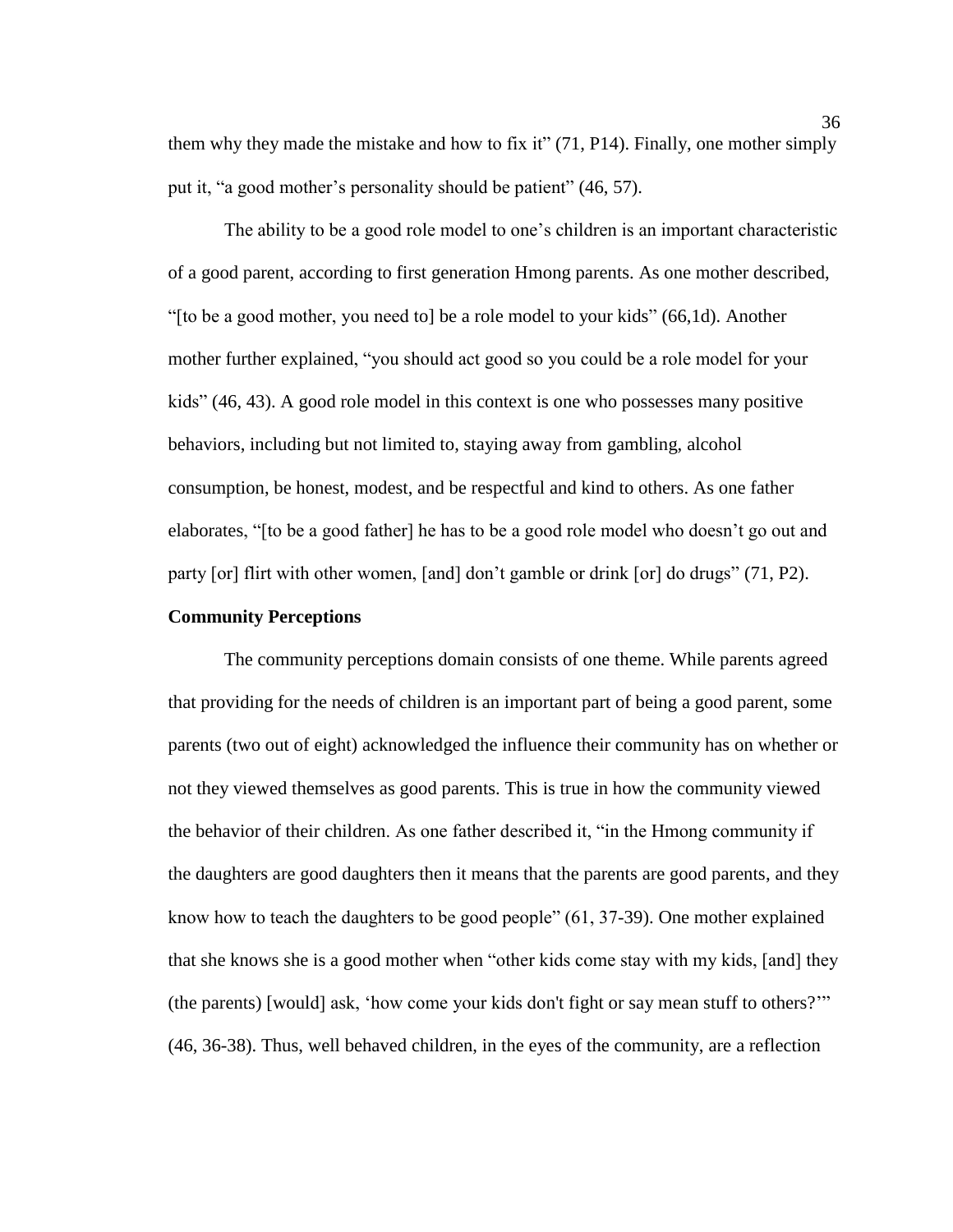of good parents. In other words, good parents are judged by the community based on how well their children behave.

#### **Motivations to be Good Parents**

Eight themes were found under the "motivations to be good parents" domain. When asked about the importance of being a good parent, parents provide a variety of answers. Some of these answers include the ability to be a good role model for other community members (four out of eight), having a good reputation within the community (three out of eight), and the ability to teach children to be good (three out of eight).

Being a good role model is an important aspect of a good parent. Good role models are not limited to the children; they are also applicable to the community. A good parent not only needs to be a good role model for his children, but also for his community. As one father described, "[it is important to be a good father because] others will see me as a good father. They will learn from me and it will be good for others" (47, 175-176). Furthermore, one mother explained that one of the reasons why it is important for her to be a good mother is because she could show parents the importance of building bonds with their children. As she puts it, "right now our Hmong parents don't really build that bond with their children" (52, 217-220). Bonding with children is something that she believes is necessary for good parents to do. Additionally, one father stated that "for our Hmong community, if we are good role models [and] our leaders don't lie and are truthful towards everyone and ourselves, then…if everyone thinks like I think then we can be very good [as a community]" (71, P46).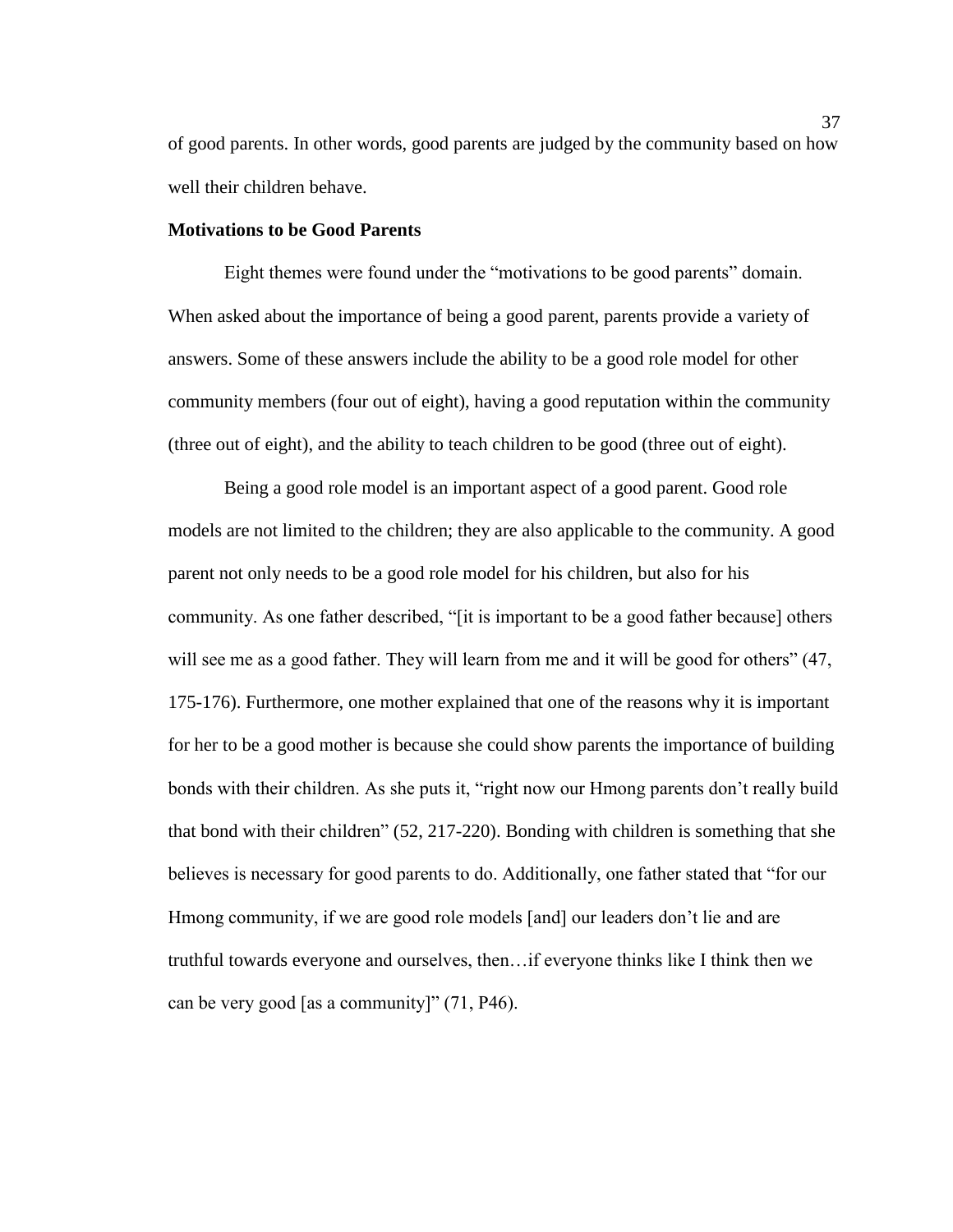When parents are good parents, the community recognizes that quality and views those parents highly. As one mother explained, "[it is important to be a good mother because] other people might think it is good because they can see that I am able to teach my children well and being a single mother it is good too because there are people who can't teach their kids to be good" (52, 217-220). This recognition, in turn, provides parents with a good reputation within the community. In short, as another mother puts it "[it is important to be a good mother because] other will see that you are important" (46, 94).

The ability to teach children to be good is, according to Hmong parents, an importance of being good parents. As one mother stated, "[It is important to be a good mother] because if you are a good mother, you are able to teach your kids to be good" (52, 203-204). Another mother simply stated, "[a good mother should teach her children] good only and not teach them anything bad" (46, 6-7). Teaching children to be good includes, but is not limited to, keeping children from joining gangs and keeping children in school.

#### **Good Parent Education**

Under the good parent education domain there are three themes. When asked where they learned how to be good parents, the majority of Hmong parents (six out of eight) credit their own parents. As one mother stated, "My parents taught me [to be a good parent]. I know from them" (46, 75-56). Another mother explained, "I learned [how to be a good mother] from my parents" (62, 36). Furthermore, one father stated, "I learned [how to be a good parent] from my own parents" (61, 40).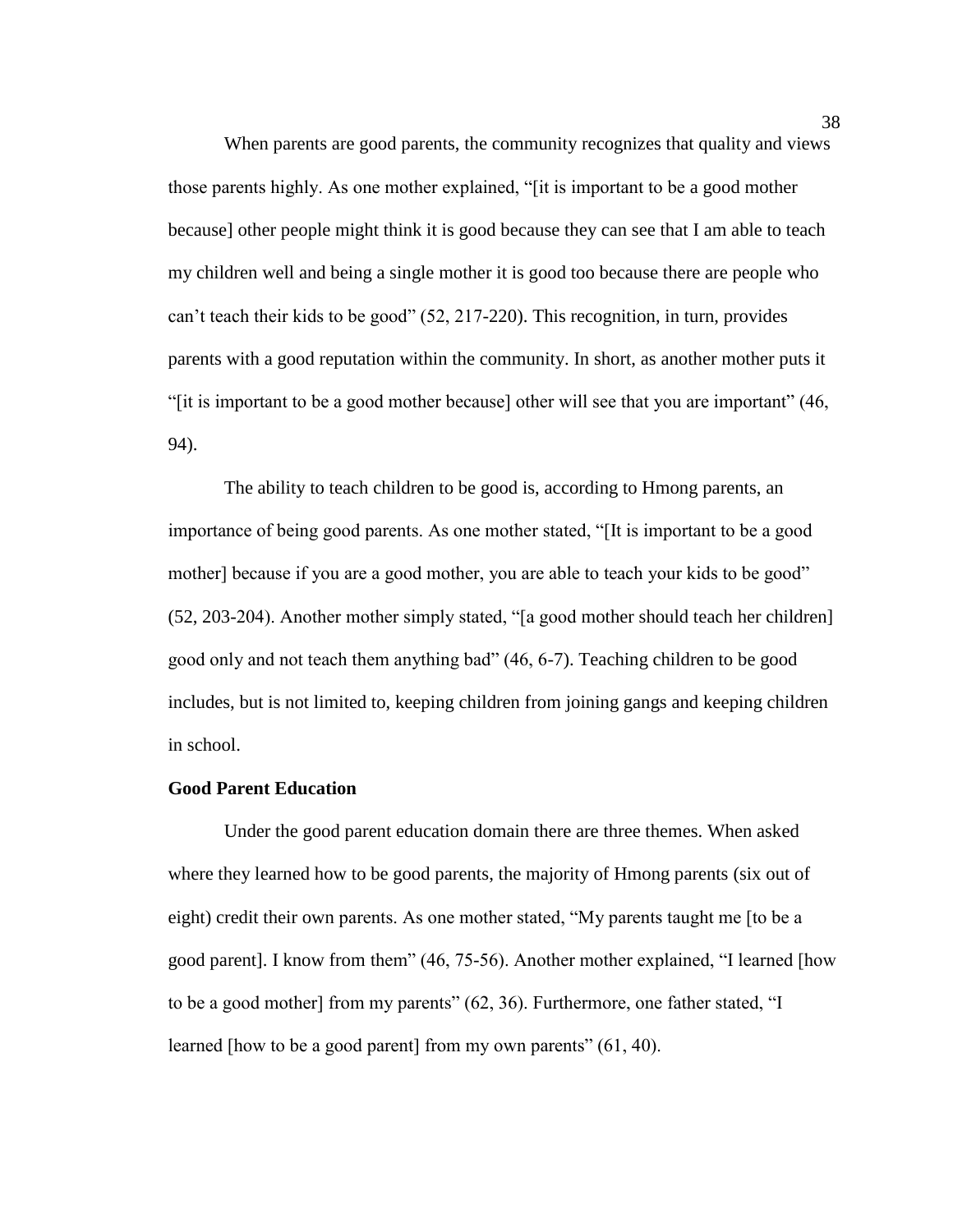Other parents (three out of eight) credit themselves in addition to their parents. As one father stated, "all of this [my views of what makes a good parent] is just from how my parents raised me and how I think" (71, P20).

Still other parents (two out of eight) credited clan leaders in addition to their parents as their source of good parent education. One father explained, "The leader of my clan is a good father. I said this because I saw that he take good care of his children, especially [his daughters]. [H]e has seven girls and all of his seven girls are good daughters" (61, 30-32). Earlier in his interview, this father stated that having well behaved children, especially daughters, is one quality of a good parent.

#### **Discussion**

The current study examines the construct of good parents within the Hmong community. Overall, we found seven domains and 46 themes that constitute good parents. The seven domains include (1) provision, (2) communication, (3) involvement, (4) characteristics of good parents, (5) community perception, (6) motivation for being good parents, and (7) good parent education. Of the seven domains, provision, involvement, communication, good parents education, and characteristics of good parents are the most salient, ranging from "typical" to "general" based on the Consensual Qualitative Research method (Hill et al., 2005).

## **Provision**

Provision is the only domain all parents in this study discussed as a symbol of good parents. According to these parents, good parents in the Hmong culture mean that they have to support their children's education; provide for their children's nutritional,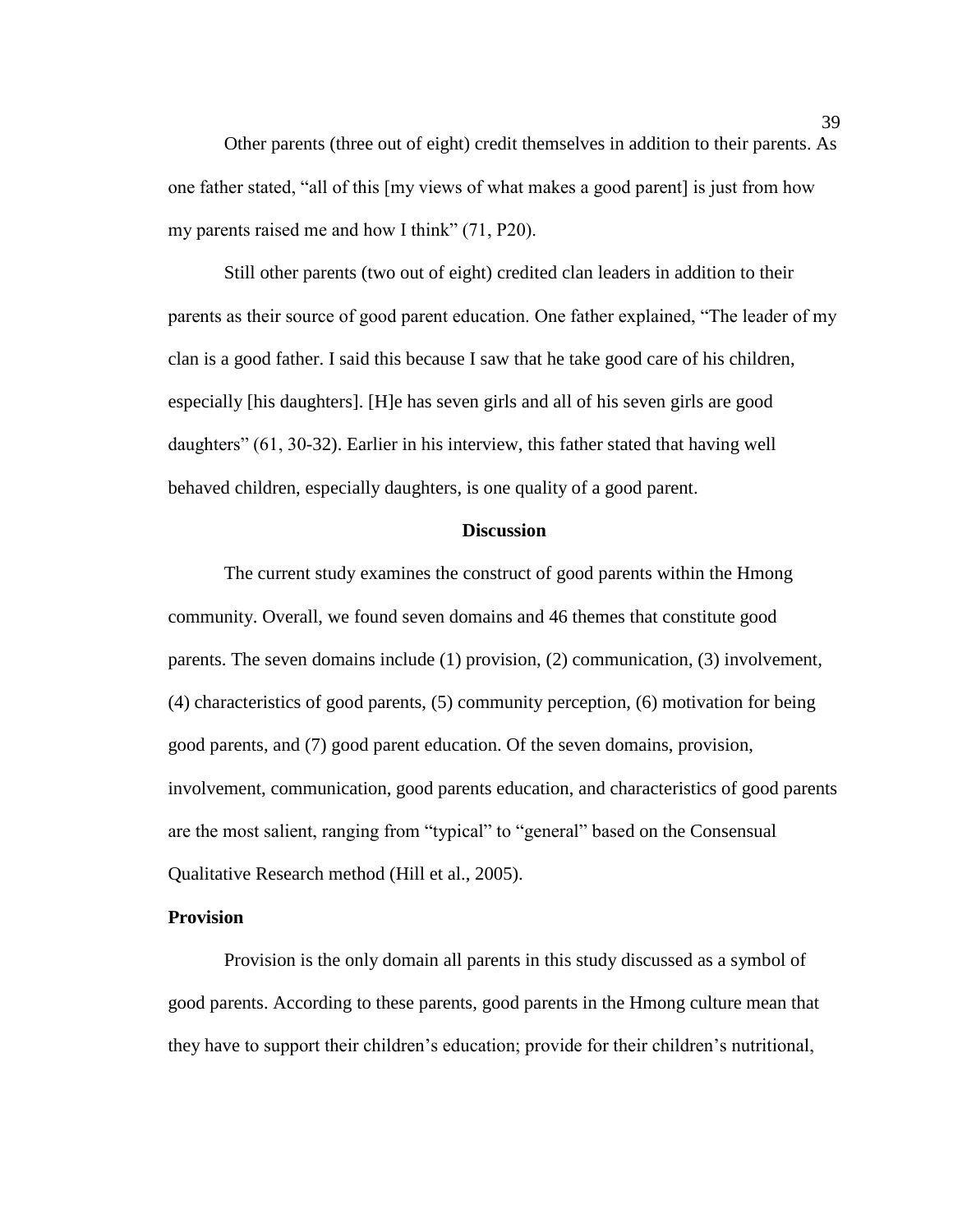clothing, and shelter needs; training children to be successful (*txim txiaj*), including cooking, cleaning, and abstaining from alcohol and drugs; meeting the financial needs of the family; and providing cultural education to children.

These themes have been consistently found in the cross-cultural literature (Chao, 1994; Julian, McKenry, & McKelvey, 1994; Magen, 1994; Dybdahl & Hundeide, 1998; Goyette, & Xie, 1999; Xiong, Eliason, Detzner, & Cleveland, 2005). For example, the theme of providing for children's needs such as nutrition, clothing, and shelter has been found in studies where parents came from a less developed country where food and clothes were scarce such as those in Southeast Asia (Xiong, Eliason, Detzner, & Cleveland, 2005) and Somalia (Dybdahl & Hundeide, 1998).

Similarly, the theme of providing education support to children cuts across cultures, but more salient in cultures outside the United States where public education might not be readily available to every family, such as Southeast Asia, Somalia, and Israel (Dybdahl & Hundeide, 1998; Magen, 1994; Xiong, Eliason, Detzner, & Cleveland, 2005). Furthermore, this finding supports the longstanding knowledge that Asian parents tend to view education highly and often encourage their children to perform well in school (Julian, McKenry, & McKelvey, 1994; Goyette, & Xie, 1999).

For the Hmong in particular, support for children's education is viewed as a very important indicator for good parents since many first-generation Hmong, including participants of this study, did not have the opportunity to get their education back in their native countries because public education was not available to all children. Given this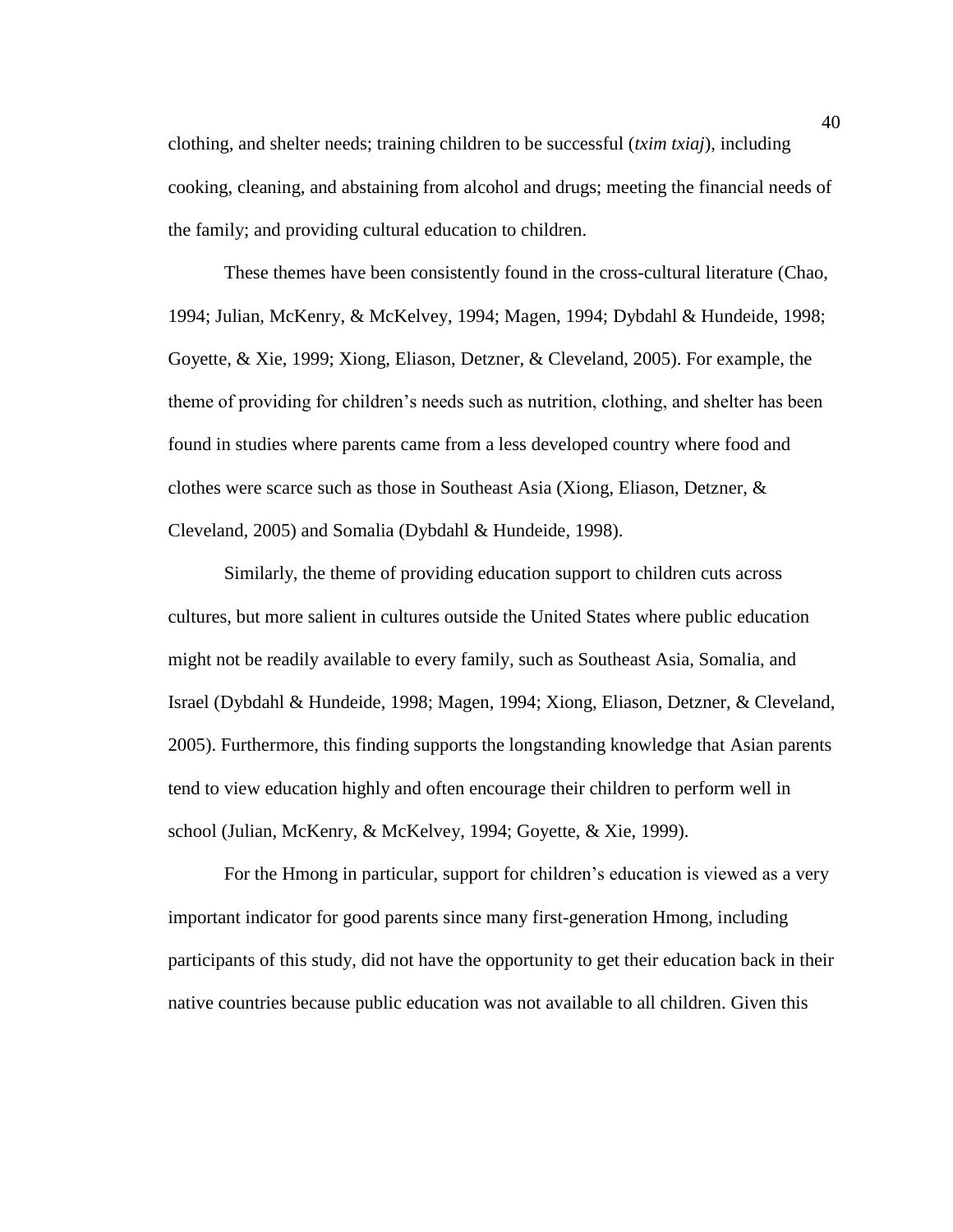context, it is not surprising that this theme emerged as the most salient one compared to others in this study.

## **Involvement**

Involvement is the active participation of parents in the lives of their children. Involvement is the second most salient domain in the consideration of good parents according to the participants of the current study. Six of out eight ("typical") parents agreed that being involved in the daily lives of their children is something that parents should do in order to be good parents. Good parents therefore need to involve themselves in the lives of their children, including the social and academic aspects; participate in the completion of household chores; be responsive to their children; monitor their children's activities; be physically present for their children; and discipline their children if need be.

The idea of parental involvement was mentioned by familyresearchers as an attribute of good parents (Julian, McKenry, & McKelvey, 1994; Magen, 1994; Dybdahl & Hundeide, 1998; Hoghughi & Speight, 1998; Javo, Alapack, Heyerdahl, & Ronning, 2003; Xiong, Eliason, Detzner, & Cleveland, 2005). Indeed, parental involvement was observed by researchers within the mainstream American (Julian, McKenry, & McKelvey, 1994; Hoghughi & Speight, 1998; Xiong, Eliason, Detzner, & Cleveland, 2005), Sami (Javo, Alapack, Heyerdahl, & Ronning, 2003), Somali (Dybdahl and Hundeide, 1998), Israeli (Magen, 1994), and Asian (Chao, 1994; Xiong, Eliason, Detzner, & Cleveland, 2005) culture as a practice of good parents. Similary, Xiong, Eliason, Detzner, and Cleveland (2005) found that parental involvement was identified as an attribute of good parents in the Cambodian, Lao, and Vietnamese community. This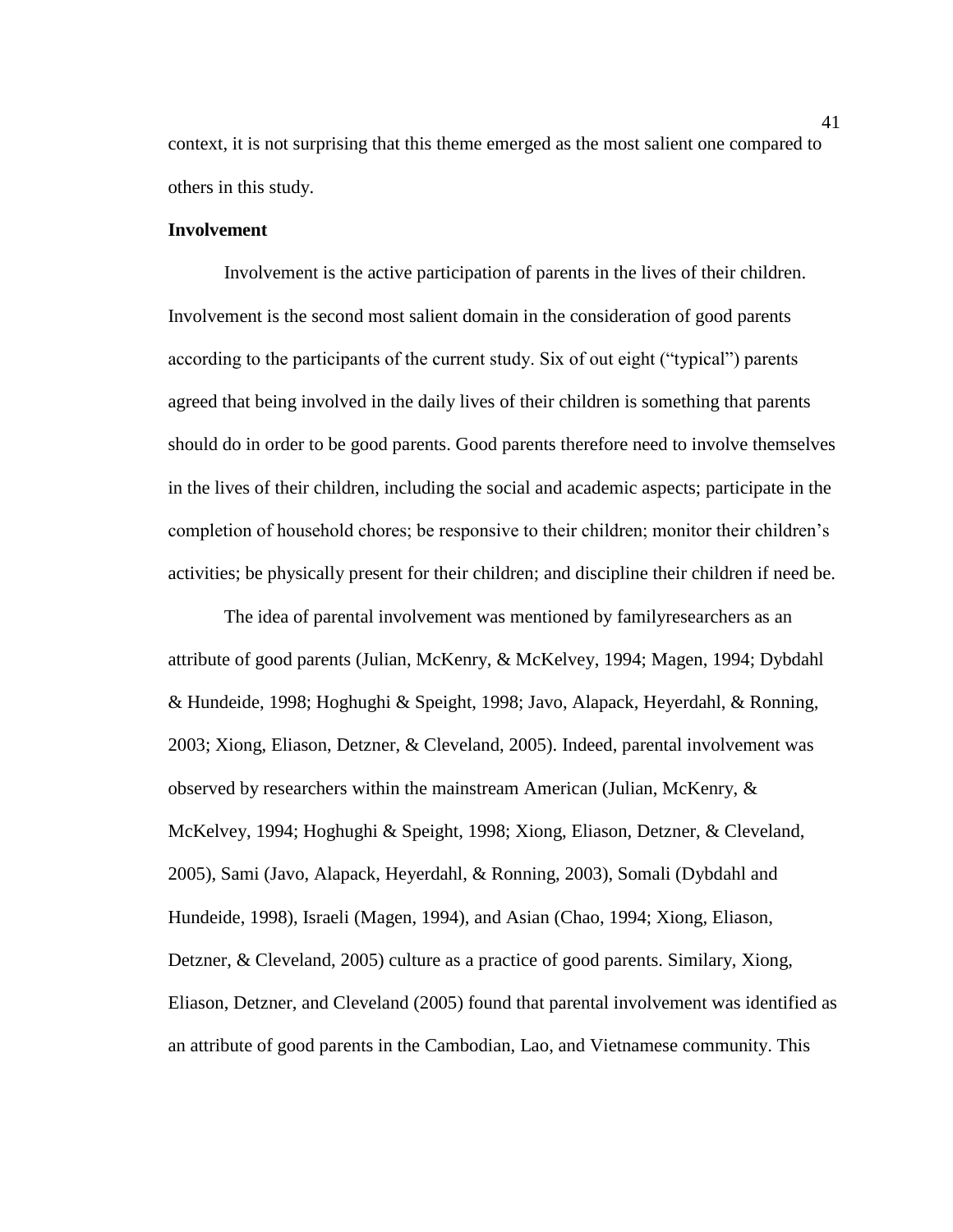attribute, however, was not mentioned by the Hmong parents. Thus, this finding is a new contribution to the good parent literature.

Involvement in household chores was also found to be an important contributing factor of a good parent. As far as the author knows, the literatures on good parents within the Asian community have yet to mention this as a practice of good parents. Thus, this finding is a contribution to the good parent literature.

## **Communication**

Equally important as involvement is communication. Communication or the ability to connect with children has emerged as the third most salient domain when considering what constitutes a good parent in this study. Six out of eight ("typical") parents mentioned communication as something good parents need to provide to their children. Therefore, good parents are supposed to talk nicely to children, encourage children to talk nicely to each other, and build relationships with children to enhance the communication between parents and children. Specifically, parents of this study told us that good parents are those who talk to their children nicely. They tend to refrain from yelling and hitting. They explain more and command less when interacting with children.

This finding, although insightful, seems to run counter to what has been found in the literature about Asian parents, where they have been characterized as harsh and authoritarian (Ho, 1986; Steinberg, Dornbsch, & Brown, 1992; Xiong, Detzner, & Cleveland, 2005; Yum, 1988). For example, in the Southeast Asian community "when parents speak, children are expected to listen without questioning. Any attempt to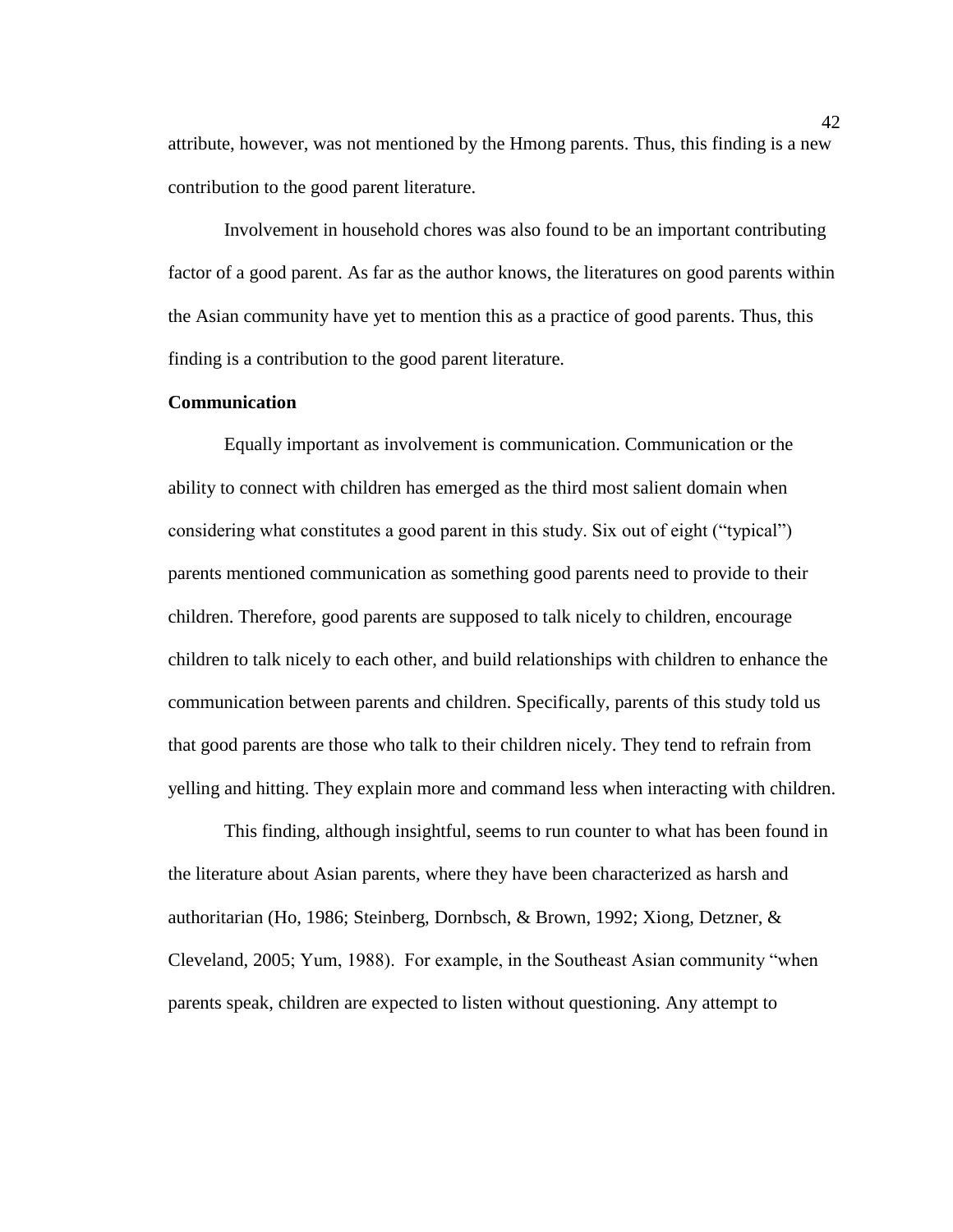question or 'talking back' is considered disobedient" (Detzner, Xiong, & Eliason, 1999, p. 5).

It is perhaps after years of frustration about parenting children in the United States (Hughes, 1990; Xiong, Detzner, & Rettig, 2000) coupled with the level of acculturation Hmong parents may have realized that the traditional one-way communication is no longer viable to raise children in America. This is something to be observed in future studies with this population and other immigrant populations in the United States.

## **Good Parent Education**

Good parent education is the fourth most salient domain in this study. Parents identify "good parent education" as what helped them to form their own definition of good parenting. When asked from whom they learned how to be a good parent, six out of eight parents ("typical") identified their own parents. Although this finding was insightful, it is not surprising considering the general Asian parenting philosophy. Since training children is an important value to Asian parents (Chao, 1994), it is not surprising that training children how to be good parents is a skill that falls within that arena.

#### **Characteristics of Good Parents**

Characteristics of good parents came out to be the fifth most salient domain in this study. Five out of eight parents ("typical") mentioned that a good parent tends to be patient and has the ability to be a good role model. Since "training" is an important responsibility of a good parent, it makes sense that good parent also needs to be able to be patient with their children.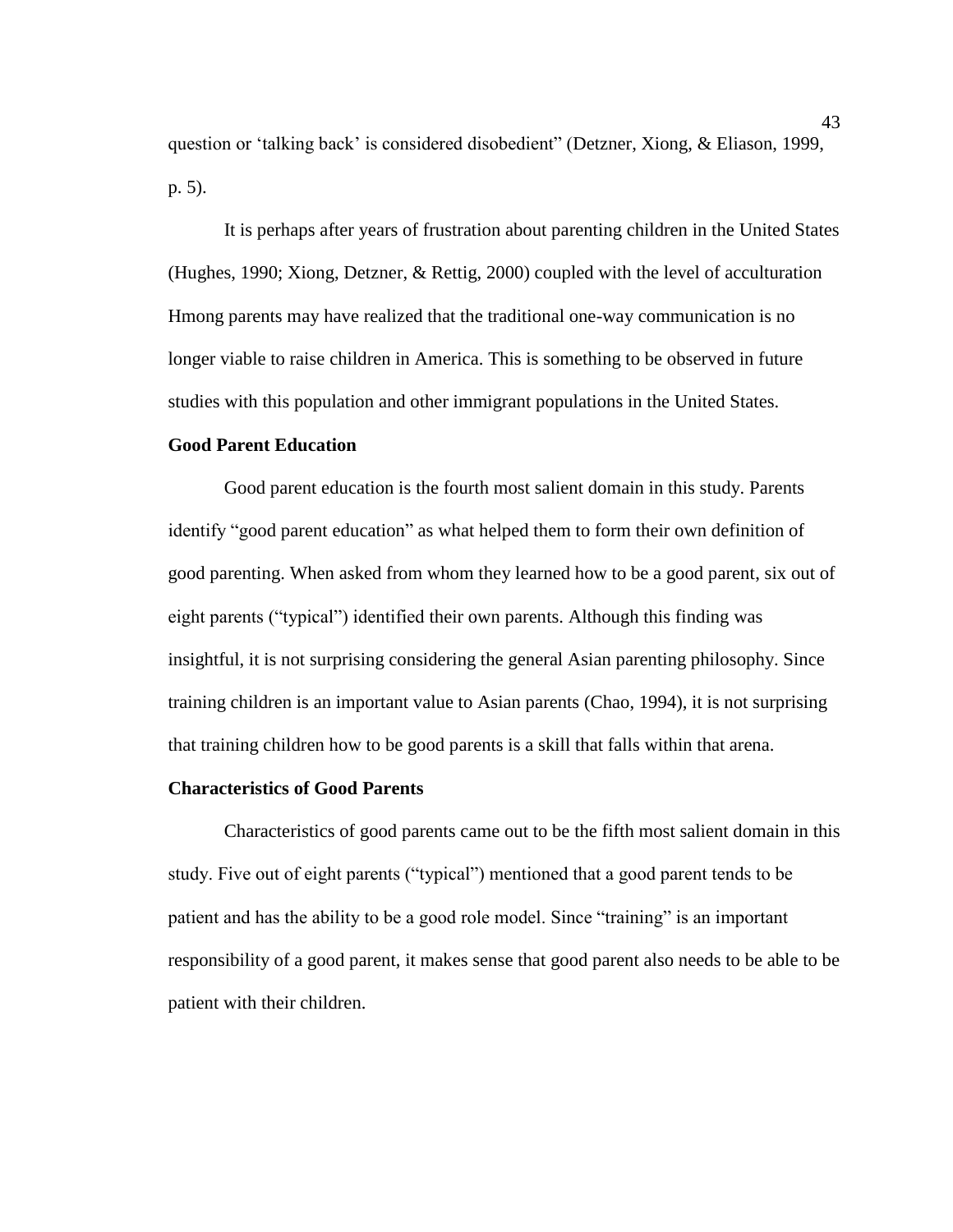Parents do not expect children to know how to behave at all situations, nor do they expect children to know all of the necessary skills to be an independent adult. Thus, whenever children make mistakes, it is necessary that parents show patience towards their children so to help their children correct their mistakes. This attribute is very similar to the attributes of "understanding" and "forgiving" found in the research conducted by Xiong, Eliason, Detzner, and Cleveland (2005). The attributes of "understanding" and "forgiving" convey the idea of compassion good parents give to their children. Patience also communicates compassion but it goes a step further by encouraging the provision of further guidance given to children by parents to help correct a mistake or complete a task. In their study, Xiong, Eliason, Detzner, and Cleveland (2005) discovered that the attributes of "understanding" and "forgiving" are only mentioned by Cambodian parents as an attributes of good parents. The current study found that Hmong parents also value similar attributes, which is a new contribution to the literature.

The ability to be a good role model for their children is an important characteristic of good parents. Good parents go beyond teaching children how to be good members of society; they also model the way. This is important, as one mother explained, "[i]f you don't act good, your children [will] not listen to you and will be far apart from you" (49, 69-70). As far as this researcher knows the literature on Asian parenting has yet to mention good role model as an attribute of good parents. Therefore, this finding is a contribution to the literature.

The collective community plays an important role in the construct of good parents within the Hmong community. Hmong parents mentioned two domains that contribute to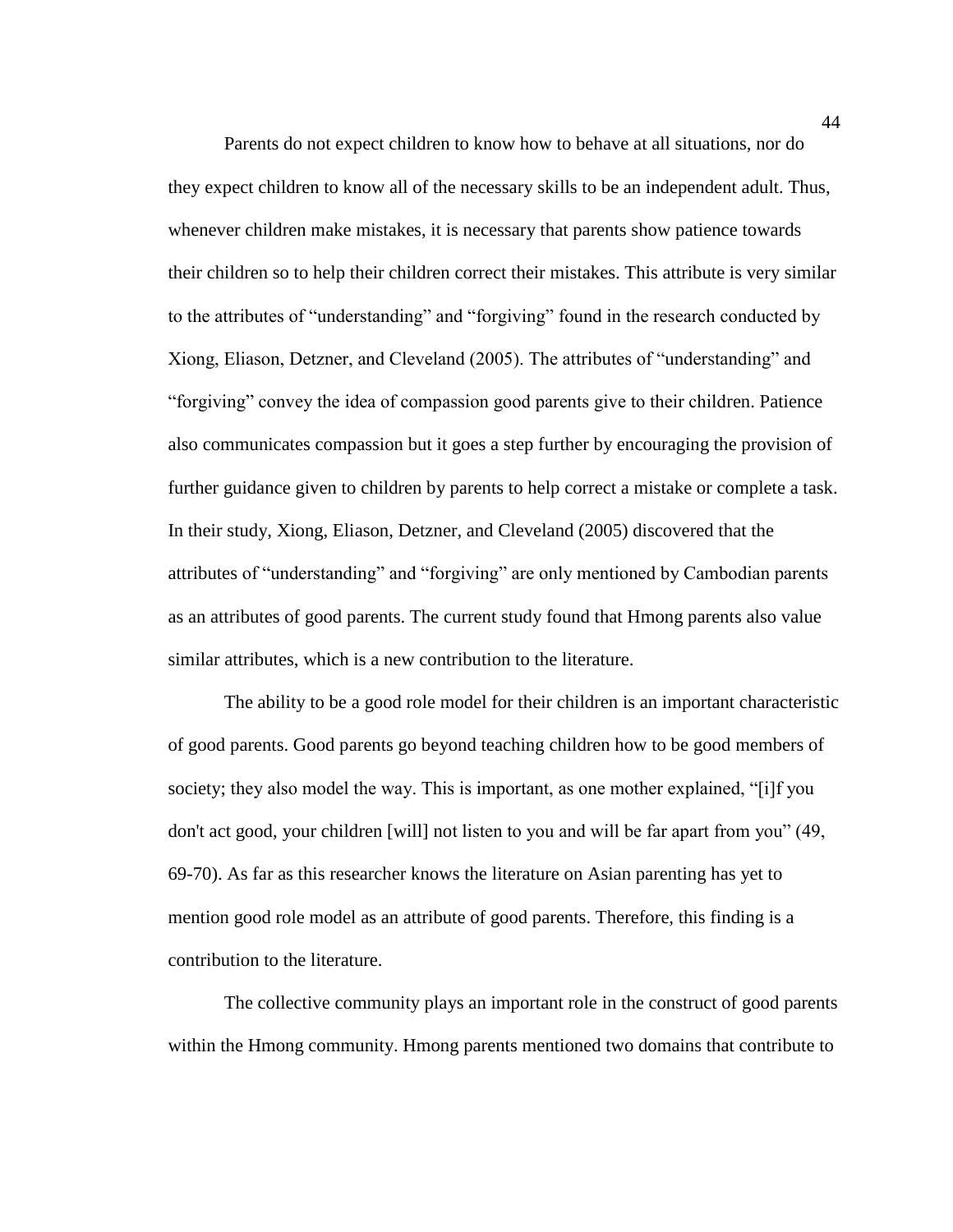the definition of good parents that are influenced by their community. These two domains are community perception and motivation parents have for being good parents. Within the community perception domain, parents mentioned well-behaved children in the eyes of the community as an important contributing factor in defining a good parent. Within the motivation to be good parent domain, parents mentioned being a good role model for the community, and having a good reputation within the community as two contributing factors in the definition of good parents.

This finding speaks to the collective philosophy of the Hmong culture. Within the United States, Hmong immigrants live in close and cohesive community. Members of the Hmong community shared many beliefs, norms, values, and rituals that make up the Hmong ethnic identity (Xiong, Tuicomepee, LaBlanc, & Rainey, 2006). Within such close-knit community, members tend to feel more pressure to maintain social harmony. One way to accomplish this task is through preserving face (Ow & Katz, 1999). Face preservation allows members of the community to be connected to the overall collective community. In our case, parents' mindfulness of the community's perceptions in the creation of good parent's definition could be explained by the parents' desire to maintain social harmony and avoid social shame and isolation.

#### **Theory Integrations**

Symbolic interaction theory articulates that individuals construct meanings through the interaction process with other individuals. These meanings, in turn, influence the individual's behaviors (LaRossa & Reitzes, 1993). Incorporated within symbolic interaction theory are a list of assumptions including: (1) individuals' actions towards a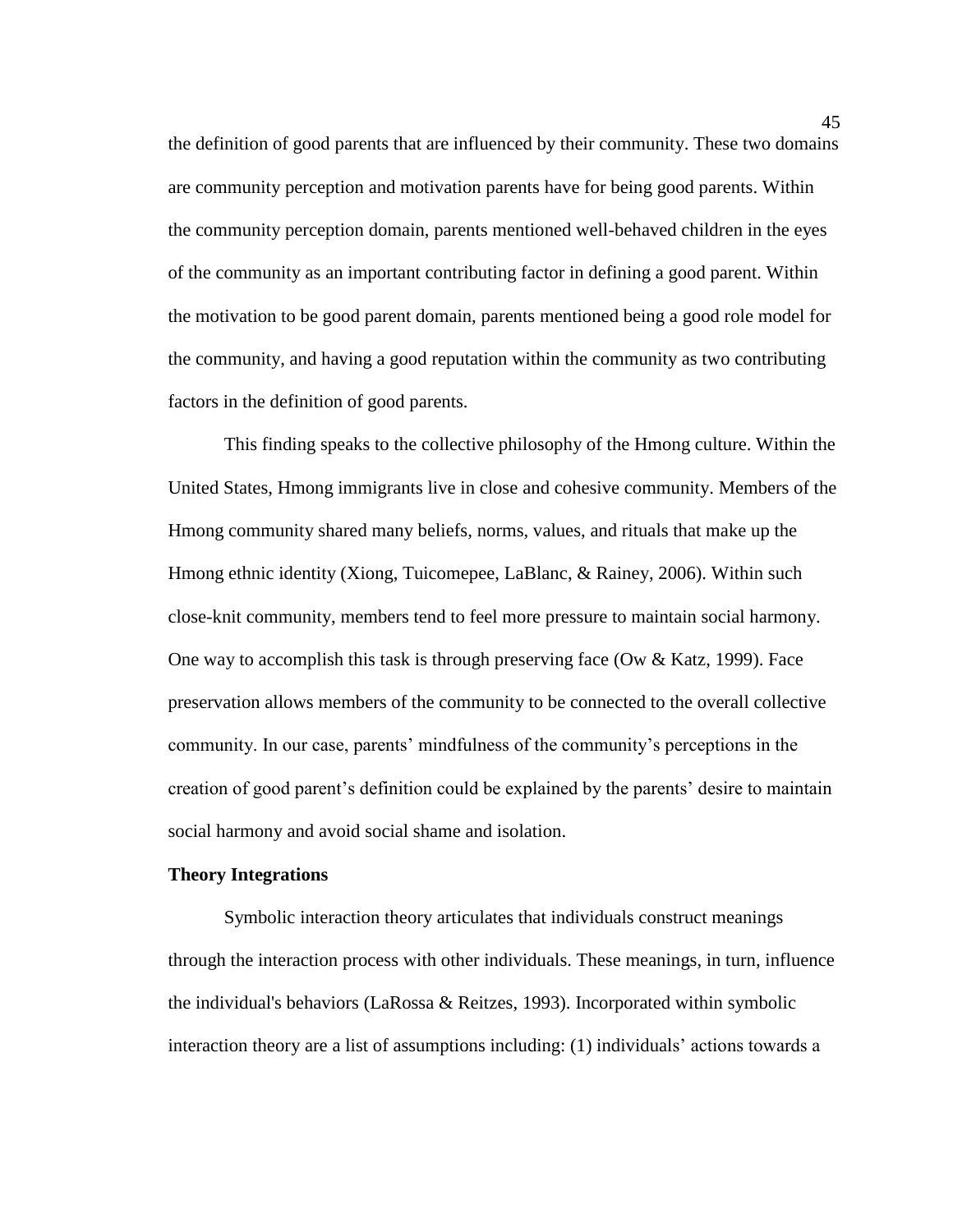thing(s) are influenced by the meanings that individuals assigned to that thing; (2) the meaning of a thing(s) came about as the result of the interaction between people; and (3) the cultural and societal process have significant influence on the individual and the small groups residing within (LaRossa & Reitzes, 1993).

When viewing the current study through the framework of symbolic interaction theory, it is possible to see the process Hmong parents go through as they construct the definition of good parents and the influence of the collective Hmong community on the development of the definition. The third assumptions of symbolic interaction theory, listed above, explained that the individuals are subjected to the influence of cultural and societal process that the individuals have membership to (LaRossa & Reitzes, 1993).

Due to the collectivist philosophy embedded within the Hmong culture and the close-knit community Hmong individuals reside in (Xiong, Tuicomepee, LaBlanc, & Rainey, 2006), the pressure to conform to community's norms and values are strong. Through years of development, the Hmong community, as a whole, has agreed on a set of attributes that makes up the concept of "good". When the individual Hmong parent interacts with the larger collective community, their definition of "good" was constructed and influenced by that interaction. Thus, not wanting to deviate from the collective philosophy and risk social seclusion and community rejection, Hmong parents incorporate the collective community's definition of good parents within their own definition of good parents. Here, it is possible to see the influence the collective community has on Hmong parents' construct of good parents. Additionally, it is possible to understand why Hmong parents include such attributes as well-behaved children in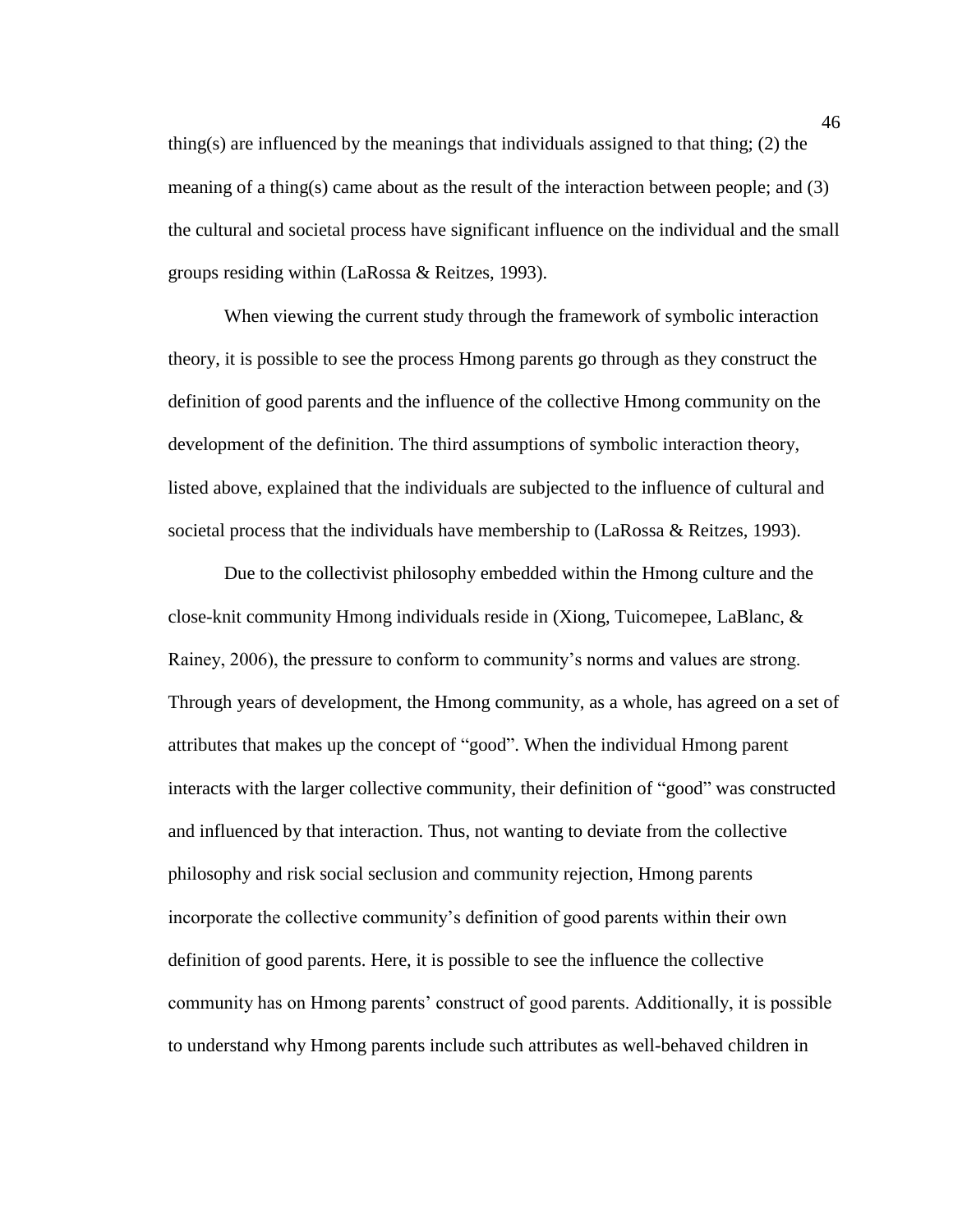accordance to the community, good reputation, and good role models within the community in the makeup of good parents.

Once the definition of good parents was created in the minds of individual Hmong parents, it is then used as a guideline to help shape the behavior of Hmong parents. The first assumption of symbolic interaction theory, listed above, explained that the individual's interaction with an object is influenced by the meaning the individual assigned to that object (LaRossa & Reitzes, 1993). The object in our case is the concept of good parents. Under the umbrella of good parents, reside a list provisions and behaviors that need to be carried out if the title of "good parent" is to be gained. The current study has begun to uncover that list. Such actions as provision and characteristics of good parents are guidelines of actions and behaviors. The participants in the current study strive to fulfill these actions and guidelines. These actions and behaviors are in constant check by the collective Hmong community, and feedback is provided by the community to the individual members. An example of such feedback comes in the form of pride, shame, and saving face.

Saving face is an important value within the Hmong community (Xiong, Tuicomepee, LaBlanc, & Rainey, 2006). Individuals do not want to lose face due to the heavy consequence of community rejection and abandonment (Xiong, 2000). Thus, Hmong parents will strive to fulfill the requirements of good parents so to avoid the shame of being labeled a bad parent and to gain the pride of having the title of good parents bestowed upon them by the community. Taken together, the requirements of good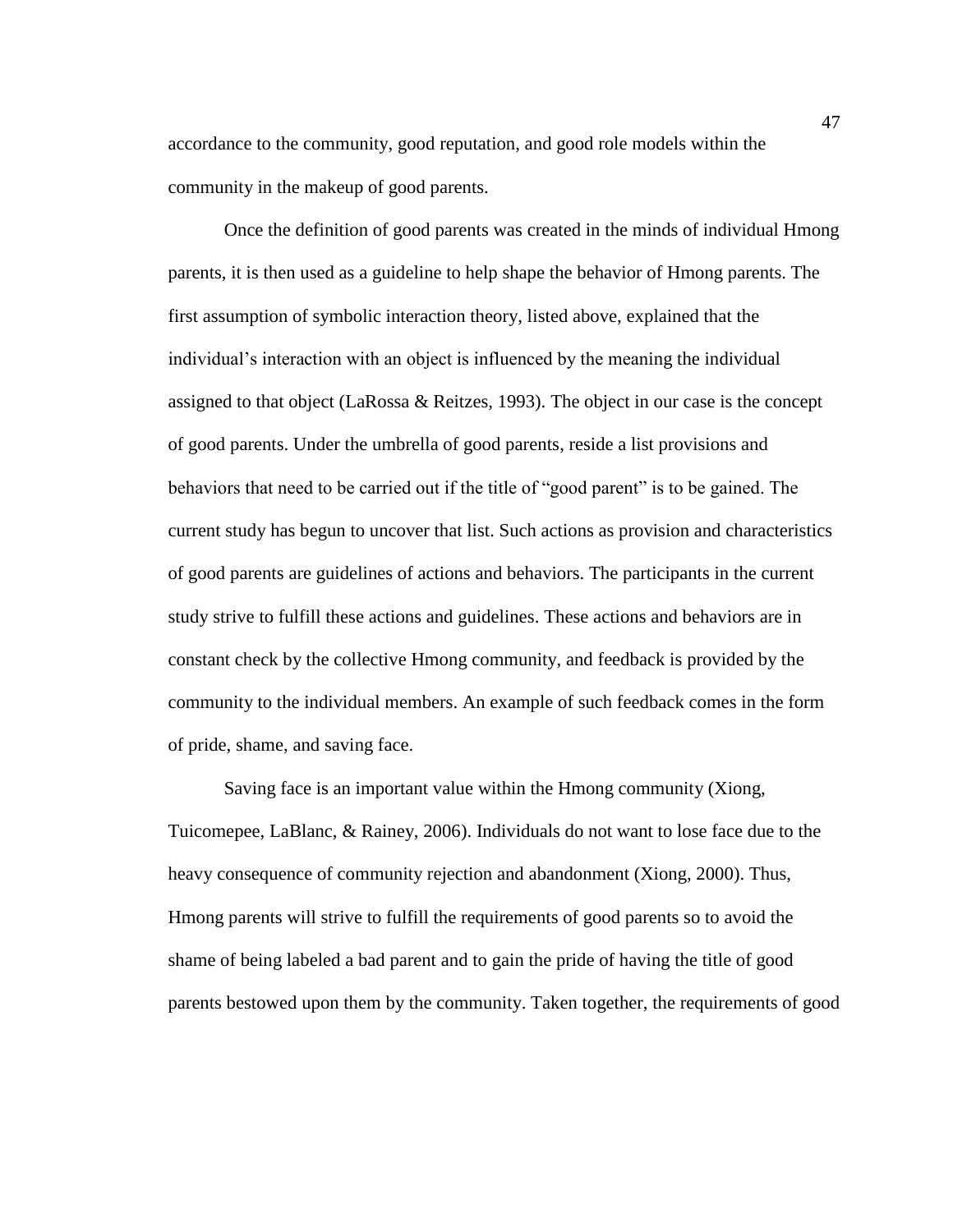parents and the feedback and interaction of the community help parents define and carry out their parental roles.

## **Implications for Practice and Future Research**

The current study revealed a beginning list of the attributes that make up a good Hmong parent. Additionally, the current study also illustrates the important role the collective community plays in the construction and parents' perception of good parents within the Hmong community. These lessons can be used to inform best practices for parent education programs serving Hmong parents.

Previous researches have noted that many currently established parent education programs were based on the middle-class European-American parenting philosophy (Gordon, 1970; Dinkmeyer & McKay, 1976; Popkin, 1990; Xiong, Detzner, Keuster, Eliason, & Allen, 2006) which may not be effective for the Asian population. The findings of the current study could be used as points of consideration when developing parent education programs for Hmong parents.

More specifically, the current study illustrates the necessity of incorporating the collective community's philosophy into the program's curriculum and acknowledging the influencing role the community has on Hmong parenting values. Furthermore, it would also be beneficial to invest the time to understand how Hmong parents see themselves within the community, their concerns, and work with parents to improve their current situation instead of imposing our outcomes. Doing this will increase the effectiveness of the program's ability to serve Hmong parents.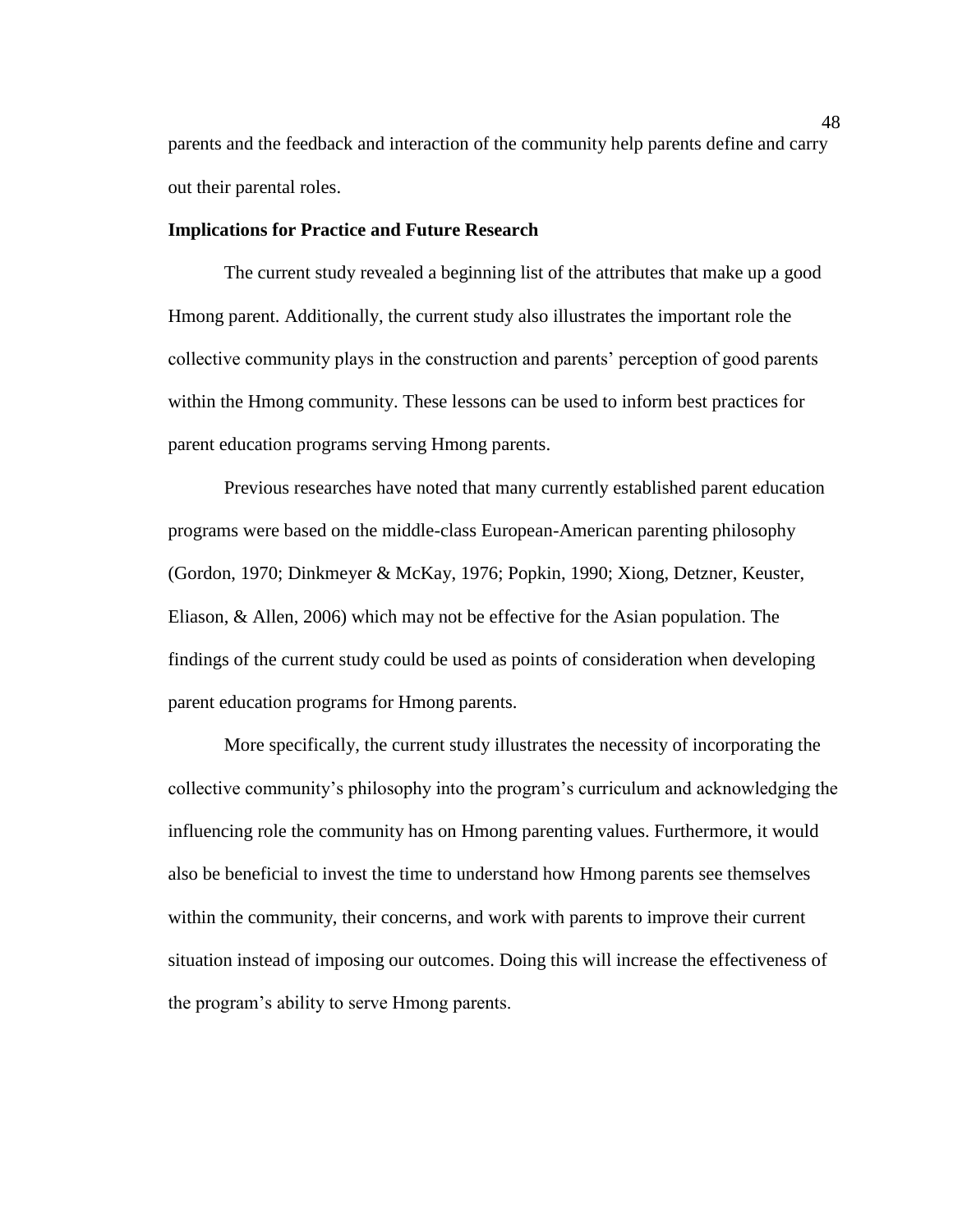The current study only examines the results of eight first-generation Hmong parents' interviews. While these interviews provide rich insights into the definition of good parents within the Hmong community, it is incomplete. Future study would benefit from the inclusion of Hmong parents from younger generations (e.g. 1.5- and secondgenerations), which is the plan for the current study. We've already collected interviews from 1.5- and second-generation Hmong parents. We plan to analyze these interviews for comparisons and publication considerations.

Additionally, interviewing parents with children of different developmental stages (e.g. parents with children ages zero to five, school age children, and teenagers) would also provide meaningful insights into the definition of good parents. Parents with younger children might define "good parents" differently than parents with school age children or teenagers.

Furthermore, the definition of good parents may vary depending on the gender of the parents. Thus, comparing mothers' views of good parents and fathers' views of good parents could provide valuable insights into the concept of good parents. This is something that could be explored in future studies.

Moreover, it would be interesting to examine the stability of good parents over time. Would the definition of a good parent change over time? If so how? These are important questions to ask, especially within a minority population like the Hmong. Acculturation literatures have suggested that child-rearing philosophy of minority cultures is influenced by the length of exposure to the majority culture. With increased exposure, the child-rearing philosophy of minority cultures tends to move towards that of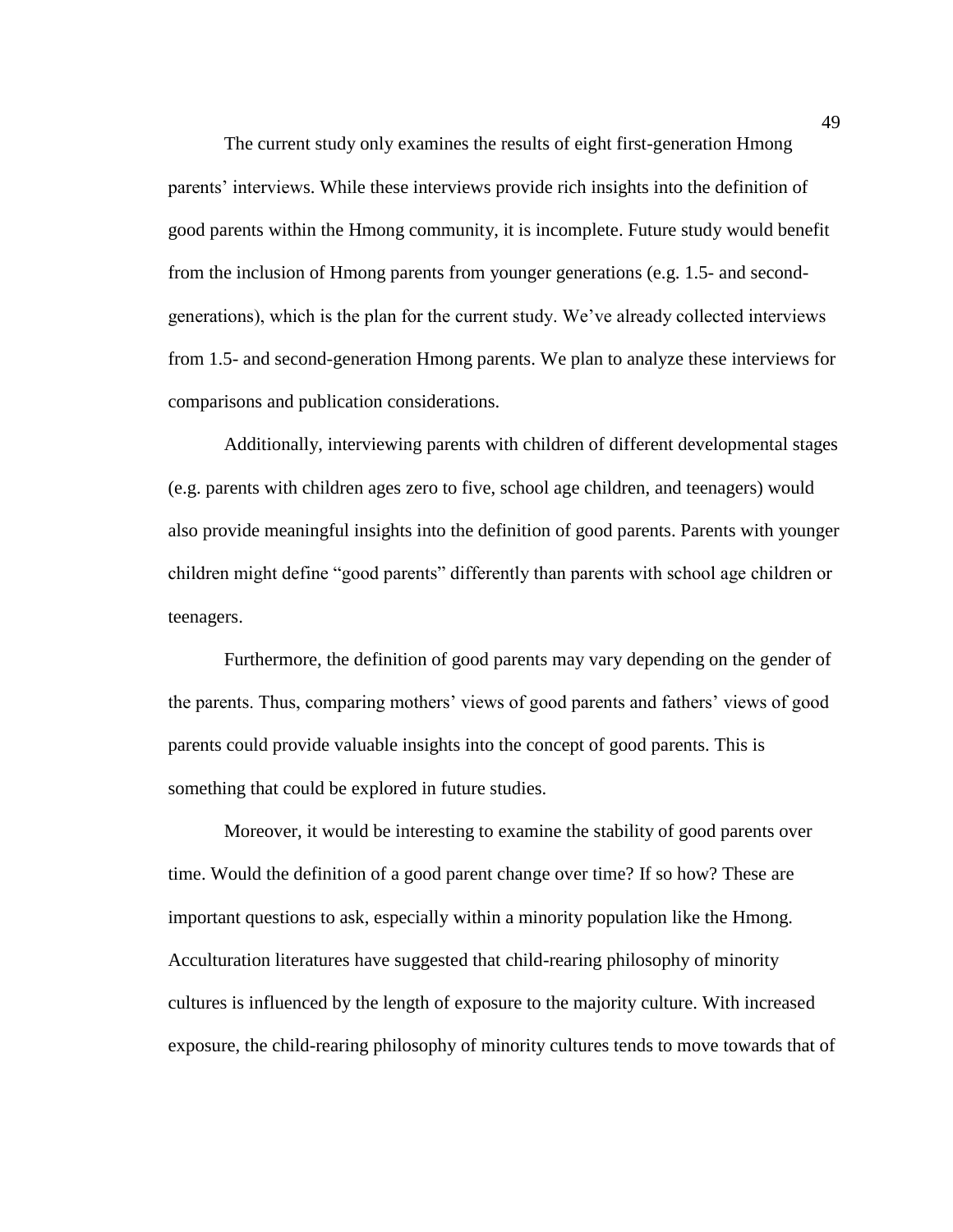the majority culture (Kobayashi-Winata, & Power, 1989; Javo, Alapack, Heyerdahl, & Ronning 2003). This is something that would be worthwhile to explore in future studies.

Last but not least, while the current study provided insights into the concept of good parents within the Southeast Asian community, it only captures the voice of one Southeast Asian group. Future study would benefit from the inclusion of other Southeast Asian groups (e.g. Vietnamese, Cambodian, Laos, etc.) so to capture a more complete understanding of the concept of good parents within the Southeast Asian community.

## **Limitations**

The current study contains a few limitations that are warrant for discussion. First, the participants of the current study were recruited from convenient locations. Thus, the current study is limited in its ability to generalize the findings to Hmong parents residing in other geographic locations. Future studies would benefit from more random recruitment strategies and from more diverse geographical locations.

Second, due to time constraints the current report only presented the results of the definition of good parents through the views of first-generation Hmong parents. Thus, this limits the study's ability to apply the findings to parents of younger generations. The overall study does include interviews from 1.5- and second-generation parents. Perhaps the definition of good parents is more feasible for these later generations once the remaining interviews are analyzed. This is the next step of the current study.

Third, the current study has not reached data saturation for all domains and themes found. Data saturation happens when an idea was mentioned over and over again by the participants and no new information about that idea was generated (Glaser,  $\&$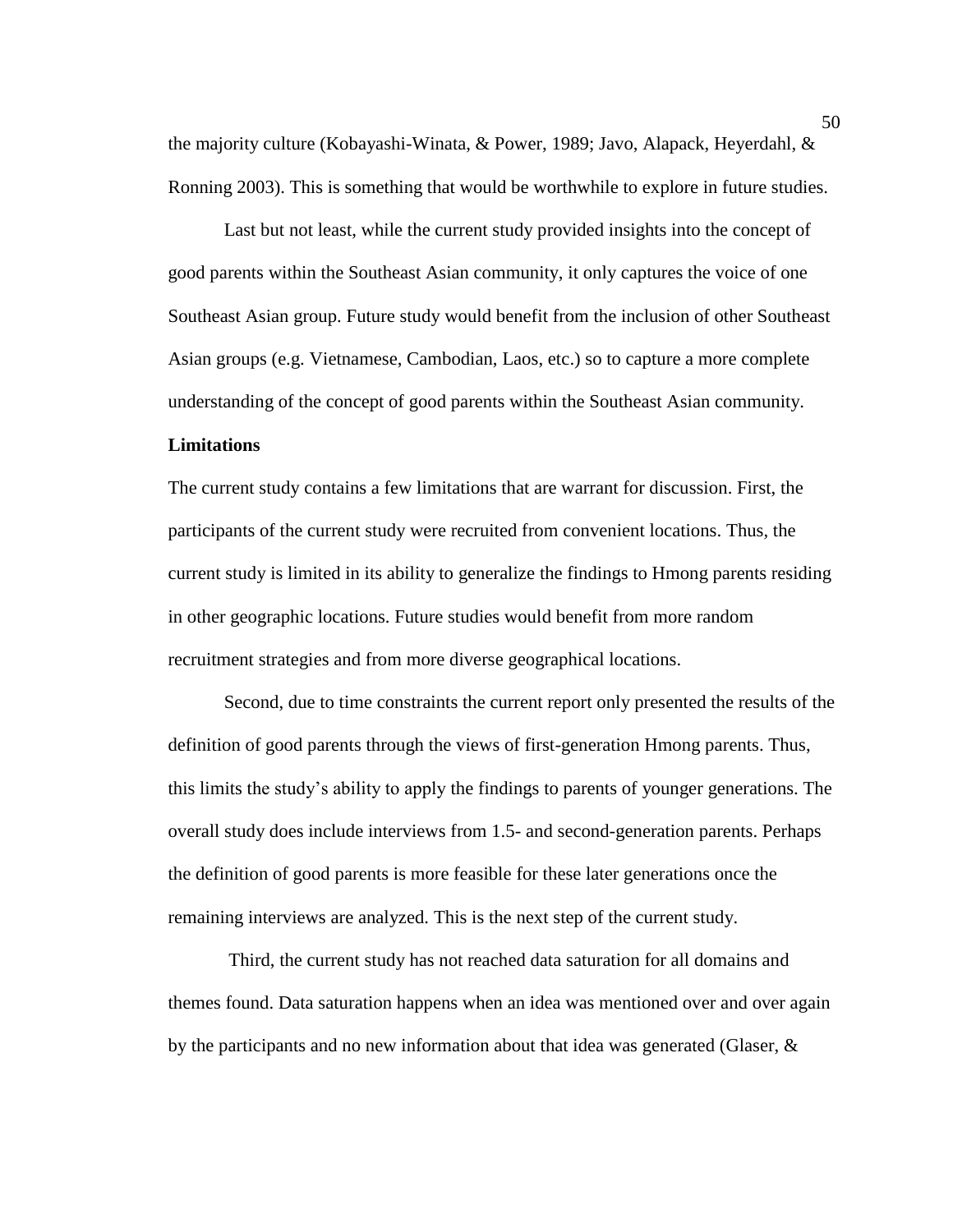Strauss, 1967; Guest, Bunce, & Johnson, 2006). In the current study, the idea of providing educational support was mentioned over and over again by all eight parents and no new information about that idea was communicated by the parents. This might be due to the small number of participants. Due to time constraints, the current report only includes the voices of eight out of 19 participants. The other participants' data had not been analyzed. Perhaps more of the domains and themes will become saturated once the other interviews are analyzed.

Fourth, due to language barriers, the researcher was not able to personally interview all of the participants in the current study. Many participants preferred to be interviewed in Hmong, and since the researcher was not able to speak or understand Hmong, he was not able to personally interview these participants. As a result, the researcher had to rely on the Hmong-speaking undergraduate research team members to conduct the interview. Although training was provided to the undergraduate team members by the researcher and his adviser, the lack of interview experience prevented the undergraduate team members from gathering quality in-depth data.

Last but not least, due to time constraints and language barriers, the researcher was not able to contact the first generation participants to ask follow-up and clarifying questions of their interviews. Thus, occasions during the data analysis, the researcher had to use his best judgment to make sense of any confusing points in the interviews. Despite these limitations, the current study does provide valuable insight into the concept of good parenting in the Hmong community.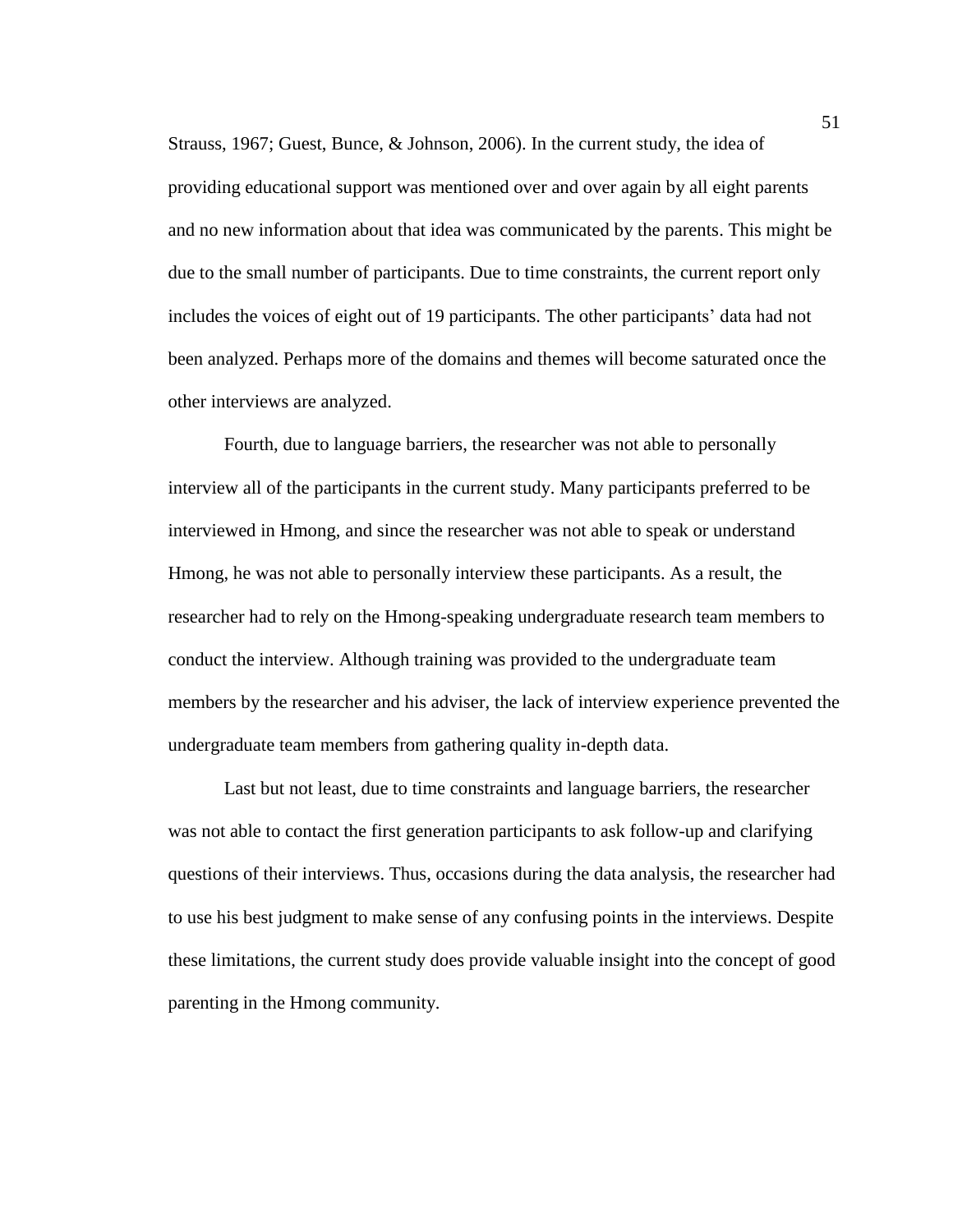#### **References**

- Baumrind, D. (1968). Authoritarian v. authoritative parental control. *Adolescence, 3*, 225- 71.
- Bavolek, S. J., Hime, H., & Ly, P. (1995). Nurturing program for Hmong parents and adolescents. Family Development Resources, Inc. 3160 Pinebrook Road, Park City, UT 84060.
- Bliatout, B. T., Downing, B. T., Lewis, J., & Yang, D. (1988). *Handbook for teaching Hmong-speaking students.* Folson, CA : Folsom Cordova Unified School District, Southeast Asia Community Resource Center.
- Chao, R. K. (1994). Beyond Parental Control and Authoritarian Parenting Style: Understanding Chinese Parenting through the Cultural Notion of Training. *Child Development, 65(4)*, 1111-1119.
- Chiu, L. H. (1987). Child-rearing attitudes of Chinese, Chinese-American, and Anglo-American mothers. *International Journal of Psychology*, *22*, 409-419.
- Creswell, J. 1998. Qualitative inquiry and research design: Choosing among five traditions. Thousand Oaks, Ca: Sage.
- Daly, K.J. (2007). *Qualitative Methods for Family Studies & Human Development.* Thousand Oaks, CA Sage.

Dekun, W. (1991). A brief introduction to the Hmong of China. *Hmong Forum, 2,* 1-15.

Department of Education. (2010). *Demographics.* Department of Education. Retrieved May 29, 2011 from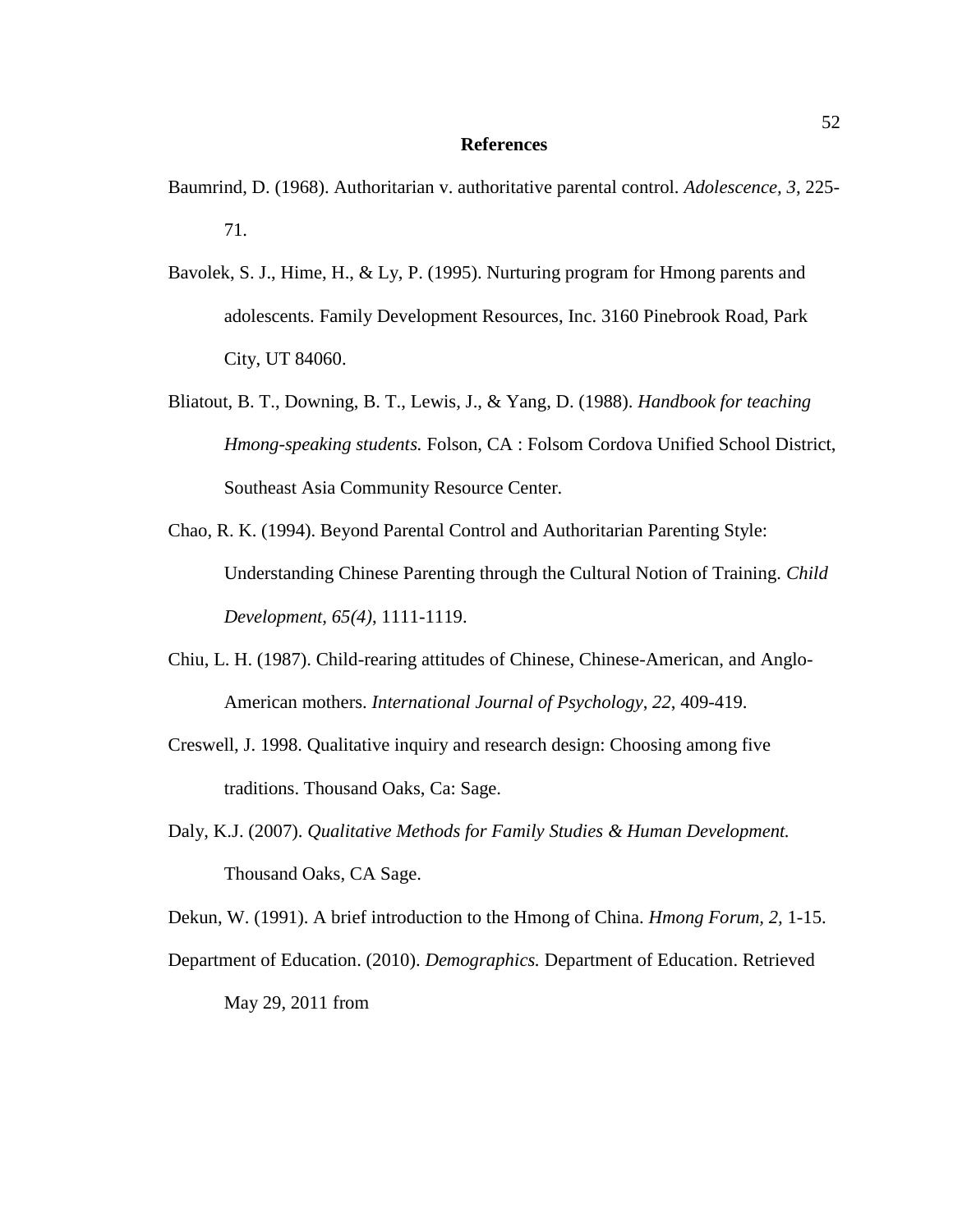- Detzner, D. F. (1992). Life history: Conflict in Southeast Asian refugee families. In J. F.Gilgun, K. Daly, & G. Handel (Eds.), *Qualitative methods in family research* (pp. 85-102). California: Sage.
- Detzner, D. F., Xiong, B., & Eliason, P. (1999). Helping youth succeed: Bicultural parenting for Southeast Asian families. St. Paul, MN: University of Minnesota Extension Service.
- Dinh, T.K., Sarason, R.B. & Sarason, G.I. (1994). Parent-child relationships in Vietnamese immigrant families. *Journal of Family Psychology, 8*(4), 471-488.
- Dinkmeyer, D., & McKay, G. D. (1989). The parent's handbook (3rd Ed.). Circle Pines, MN: American Guidance Service.
- Dybdahl, R., & Hundeide, K. (1998). Childhood in the Somali context: Mothers' and children's' ideas about childhood and parenthood. *Psychology and Development Societies, 10*(2), 131-145.
- Fass, S. M. (1986). Economic development and employment projects. In G. L. Hendricks, B. T. Downing, & A. S. Deinard (Eds.), *The Hmong in transition* (pp. 202-209). Staten Island, NY: The Center for Migration Studies of New York, Inc.
- Francis, J.J., Johnston, M., Robertson, C., Glidewell, L., Entwistle, V., Eccles, M.P., & Grimshaw, J.M. (2010). What is an adequate sample size? Operationalising data saturation for theory-based interview studies. *Psychology & Health, 25 (10)*, 1229-1245.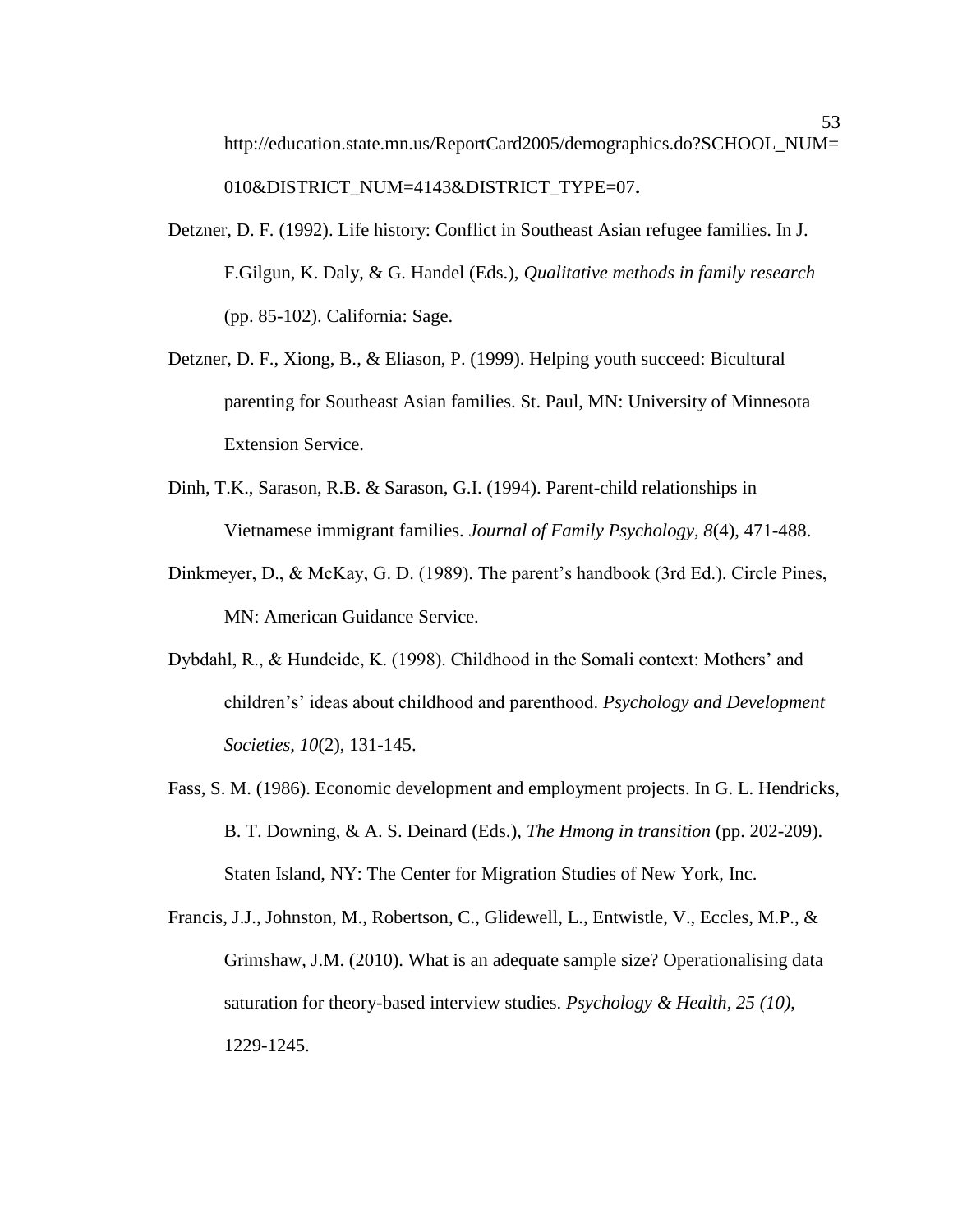- Galejs, I., & Pease, D. (1986). Parenting beliefs and locus of control orientation. *The Journal of Psychology, 120*(5), 501-510.
- Garcia, F., & Gracia, E. (2009). Is always Authoritative the optimum parenting style? Evidence from Spanish Families. *Adolescent, 44(173)*, 101-131.
- Giorgi, A. (1997). The Theory, Practice, and Evaluation of the Phenomenological Method as a Qualitative Research Procedure. *Journal of Phenomenological Psychology, 28*(2), 235-260.
- Glaser, B., & Strauss, A. (1967). The discovery of grounded theory: strategies for qualitative research. New York: Aldine Publishing Company.
- Gordon, T. (1970). Parent effectiveness training: The no-lost program for raising responsible children. New York: Peter H. Wyden.
- Gorman, J.C. (1998). Parenting attitudes and practices of immigrant Chinese mothers of adolescents. *Family Relations, 47*, 73-80.
- Goyette, K., & Xie, Y. (1999). Educational expectations of Asian American youths: Determinants and ethnic differences. *Sociology of Education, 72*(1), 22-36.
- Gross, C. S. (1986). The Hmong in Isla Vista: Obstacles and enhancements to adjustment. In G. L. Hendricks, B. T. Downing, & A. S. Deinard (Eds.), T*he Hmong in transition* (pp. 145-157). Staten Island, NY: The Center for Migration Studies of New York, Inc.
- Guest, G., Bunce, A., & Johnson, L. (2006). How many interviews are enough? An experiment with data saturation and variability. *Field Methods, 18*(1), 59-82.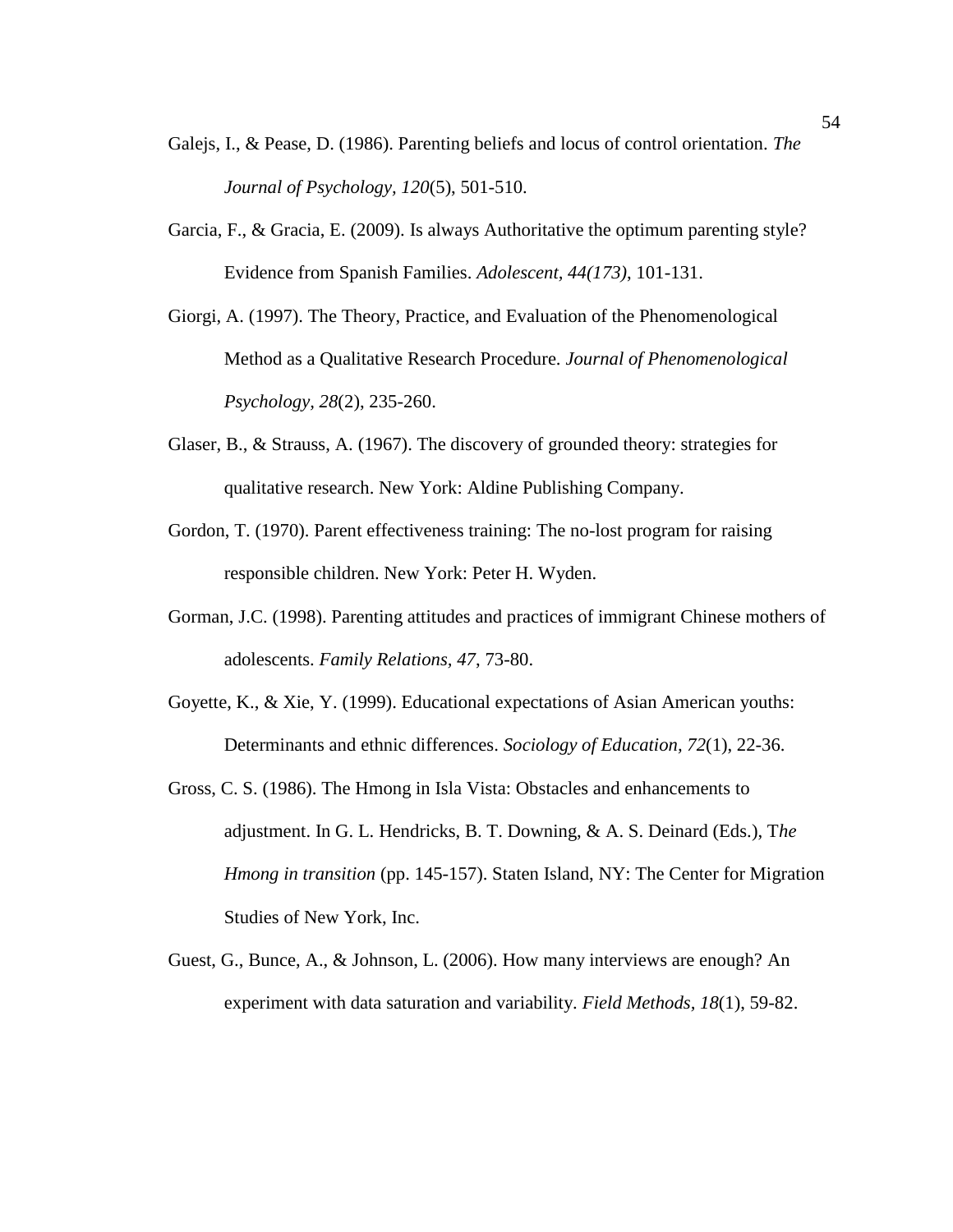- Hall, J. A. (1987). Parent–adolescent conflict: An empirical review. *Adolescence, 22*, 767–789.
- Hamilton-Merritt, J. (1993). Tragic mountains: The Hmong, the Americans, and the secret wars for Laos. Indianapolis, Indiana: Indiana University Press.
- Ho, D. Y. F. (1986) Chinese patterns of socialization: A critical review. In M. H. Bond (Ed.), *The psychology of the Chinese people* (pp. 1-37). Hong Kong: Oxford University.
- Hoghughi, M. (2004). Parenting: An introduction. In M. Hoghughi & N. Long (Eds.), *Handbook of parenting: Theory and research for practice (pp. 1–18). Thousand* Oaks, CA: Sage.
- Hoghughi, M., & Speight, A. N. P. (1998). Good enough parenting for all children a strategy for a healthier society. *Archives of Disease in Childhood, 78*, 293-296. doi: 10.1136/adc.78.4.293.
- Hughes, M. K. (1990). Hmong concepts of parenthood and the family in the United States. Unpublished master thesis, Washington University.
- Javo, C., Alapack, R., Heyerdahl, S., & Ronning, J.A. (2003). Parental values and ethnic identity in indigenous Sami families: A qualitative study. *Family Process, 42*(1), 151- 164.
- Julian, T. W., McKenry, P. C., & McKelvey, M. W. (1994). Cultural variations in parenting: Perceptions of Caucasian, African-American, Hispanic, and Asian-American parents. *Family Relations, 43*(1), 30-37.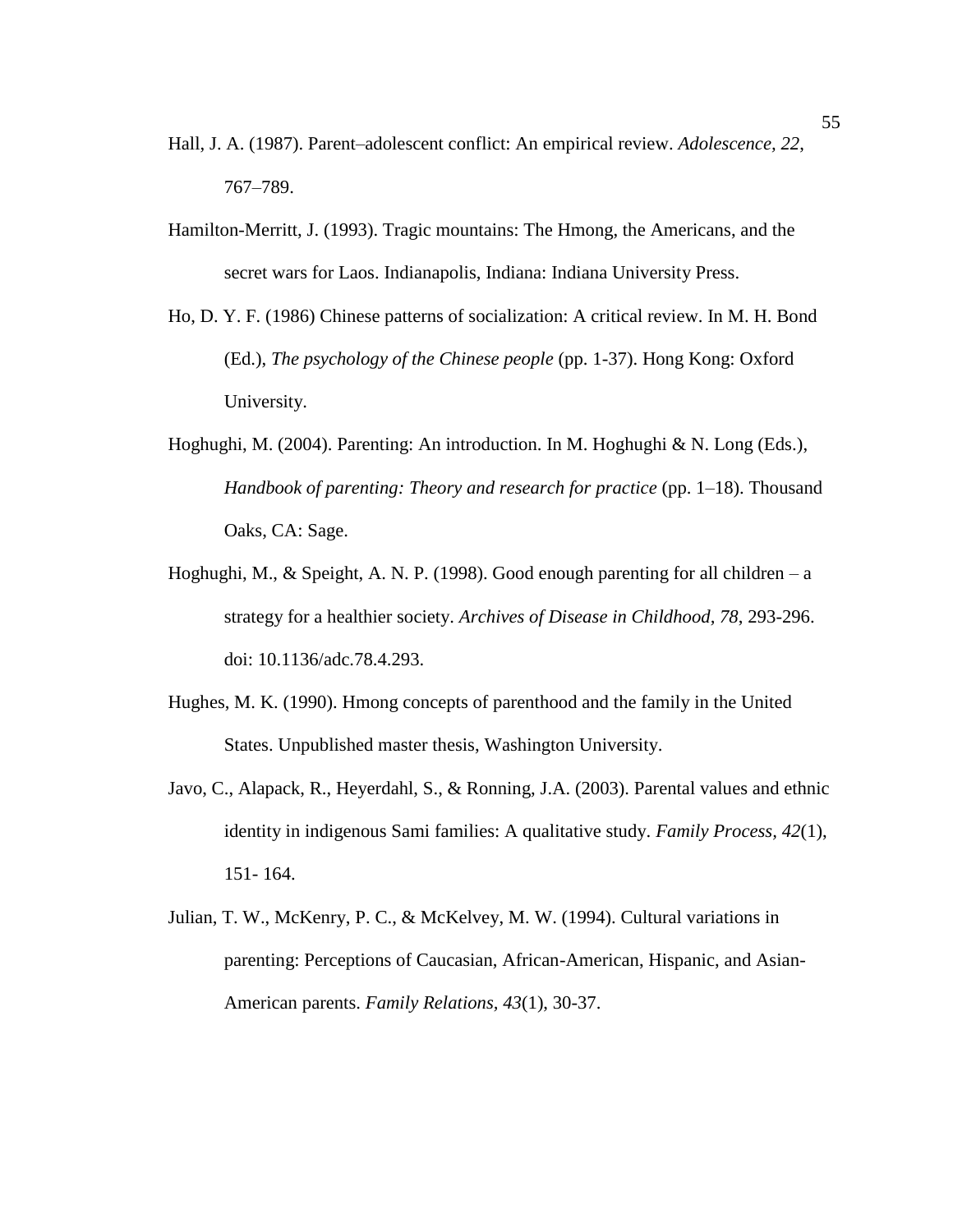- Kibra, N. (1993). *Family tightrope: The changing lives of Vietnamese Americans*. Princeton: Princeton University Press.
- Kobayashi-Winata, H., Power, T. G. (1989). Child rearing and compliance. *Journal of Cross-Cultural Psychology, 20*, 333-356.
- LaRossa, R., & Reitzes, D. C. (1993). Symbolic interactionism and family studies. In P. G. Boss, W. J. Doherty, R. LaRossa, W. R. Schumm, & S. K. Steinmetz (Eds.), *Sourcebook of family theories and methods: A contextual approach* (pp. 135-163). New York: Plenum Press, New York, 1993.
- Lau, S., & Cheung, P.C. (1987). Relations between Chinese adolescents' perception of parental control and organization and their perception of parental warmth. *Developmental Psychology, 23*(5), 726-729.
- Lawton, J. T., Schuler, S. G., Fowell, N., & Madsen, M. K. (1984). Parents' perceptions of actual and ideal child-rearing practices. *The Journal of Genetic Psychology, 145*, 77–87.
- LeVine, R. A. (1977). Child rearing as cultural adaptation. In P. H. Leiderman, S. R. Tulkin, & A. Rosenfeld (Eds.), *Culture and infancy* (pp. 15-27). San Diego, CA: Academic Press.
- Lin, C. C., & Fu, V. R. (1990). A comparison of child-rearing practices among Chinese, immigrant Chinese, and Caucasian-American parents. *Child Development*, *61*, 429-433.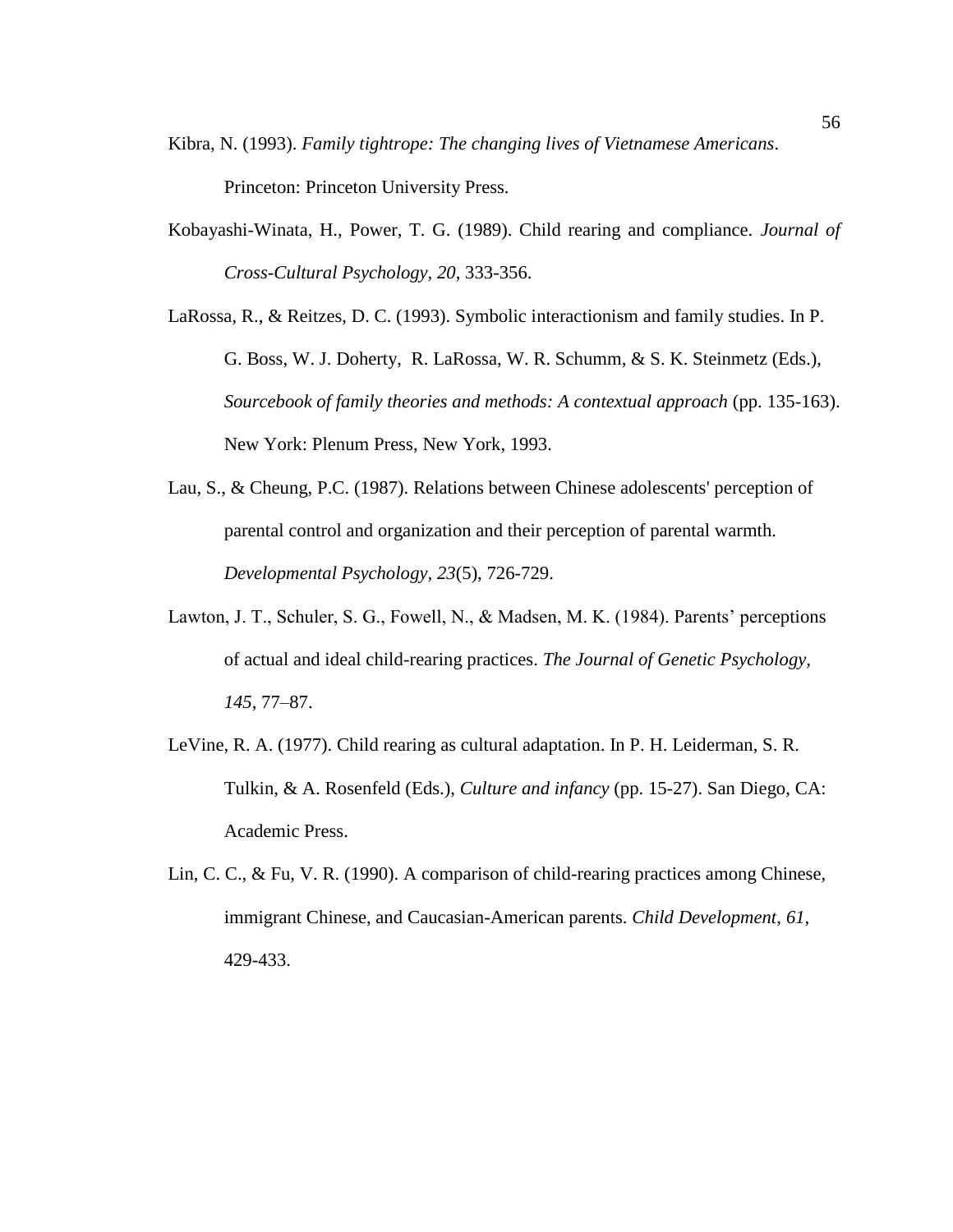- Luster, T., Rhoades, K., & Haas, B. (1989). The relation between parental values and parenting behavior: A test of the Kohn hypothesis. *Journal of Marriage and the Family, 51*, 139-147.
- Magen, Z. (1994). Good parents: Comparative studies of adolescents' perceptions. *Current Psychology, 13*(2), 172–184.
- Meredith, W. M., & Rowe, G. F. (1986). Changes in Lao Hmong marital attitudes after immigrating to the United States. *Journal of Comparative Family Studies, 17*, 117-126.
- Minuchin, S. (1974). *Families and family therapy*. Cambridge, MA: Harvard University Press.
- McLoyd, V. C. & Steinberg, L. (1998). Studying minority adolescents: Conceptual, methodological, and theoretical issues. Mahwah, NJ: Lawrence Erlbaum Associates.

Morse J.M. (2000). Determining sample size. *Qualitative Health Research. 10(1)*, 3–5.

- Nguyen, N.A., & Williams, H.L. (1989). Transition from East to West: Vietnamese adolescents and their parents. *Journal of the American Academy of Child and Adolescent Psychiatry, 28*, 505-515.
- Olney, D. (1986). Population trends. In G. L. Hendricks, B. T. Downing, & A. S. Deinard (Eds.), *The Hmong in transition* (pp. 179-184). Staten Island, NY: The Center for Migration Studies of New York, Inc.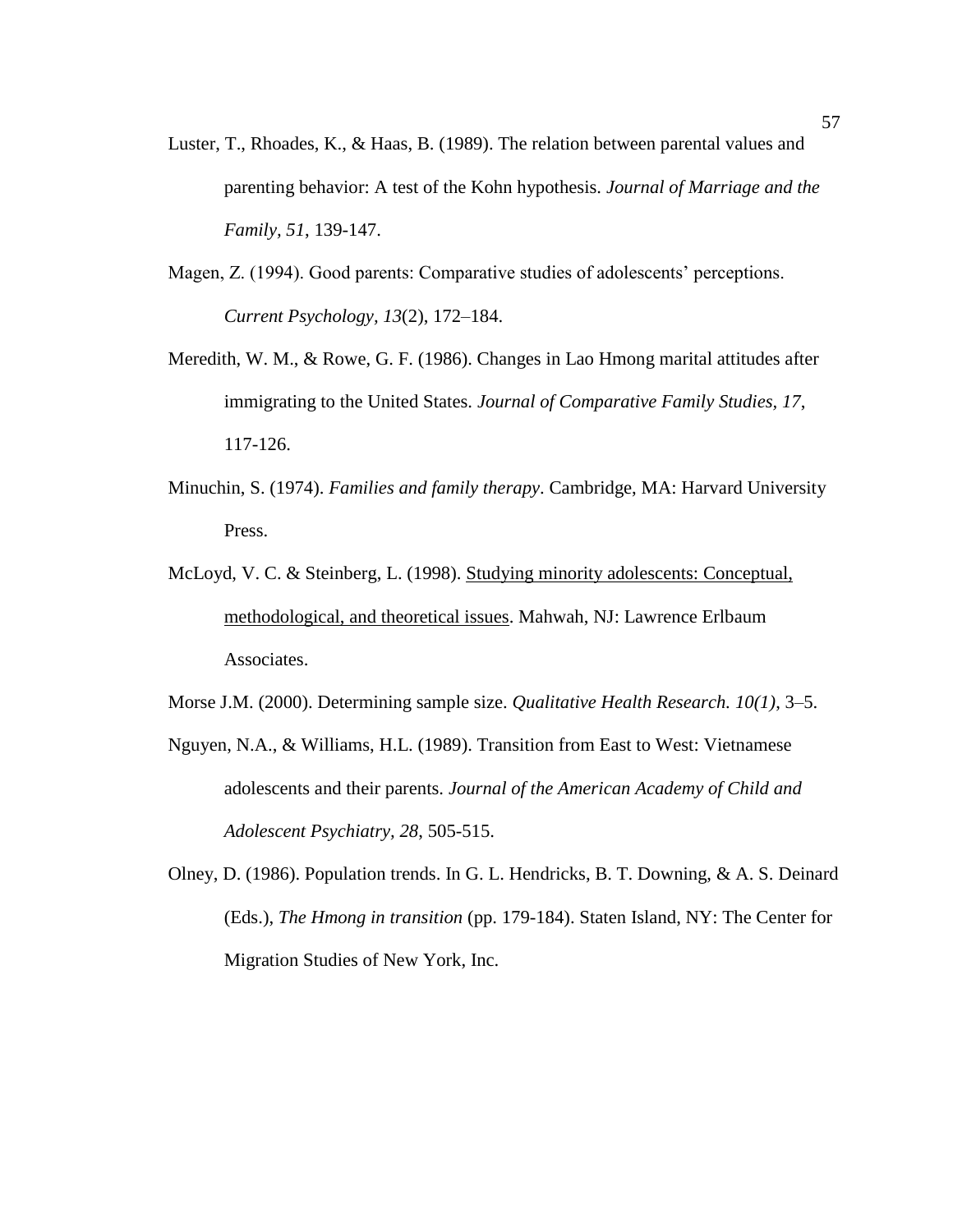- Ow, R., & Katz, D. (1999). Family secrets and the disclosure of distressful information in Chinese families. *Families in Society: The Journal of Contemporary Human Services, 80*(6), 620–628.
- Paguio, L. P., Skeen, P., & Robinson, B. E. (1989). Differences in perceptions of the ideal child among employed and nonemployed American and Filipino mothers. *Early Child Development and Care, 50*, 67–74.
- Popkin, M. (1990). Active parenting of teens: Video-based program for parents of teens. Atlanta, Georgia: Active Parenting, Inc.
- Portes, A., Rumbaut, R.G. (2001). Legacies: The story of the immigrant second generation. University of California Press, Berkeley, CA.
- Raina, M. K., Kumar, G., & Raina, V. K. (1980). A cross-cultural study of parental perception of the ideal child. *The Creative Child and Adult Quarterly, 5*(4), 234– 241.
- Savina, F. M. (1924). Histoire des Miao. Hong Kong: Imprimerie de la Societe des Missions-Etrangeres.
- SarDesai, D. R. (1989). Southeast Asia past and present. Boulder, Colorado: Westview Press.
- Shaffer, D.R. (2005). *Social and Personality Development 5th (ed)*. Thompson Wadsworth, Belmont, CA.
- Shute, N. (2008, June 23). Good parents, bad results. *U.S.News & World Report*. Retrieved from [http://health.usnews.com/health-news/family-health/living](http://health.usnews.com/health-news/family-health/living-well/articles/2008/06/12/good-parents-bad-results)[well/articles/2008/06/12/good-parents-bad-results](http://health.usnews.com/health-news/family-health/living-well/articles/2008/06/12/good-parents-bad-results)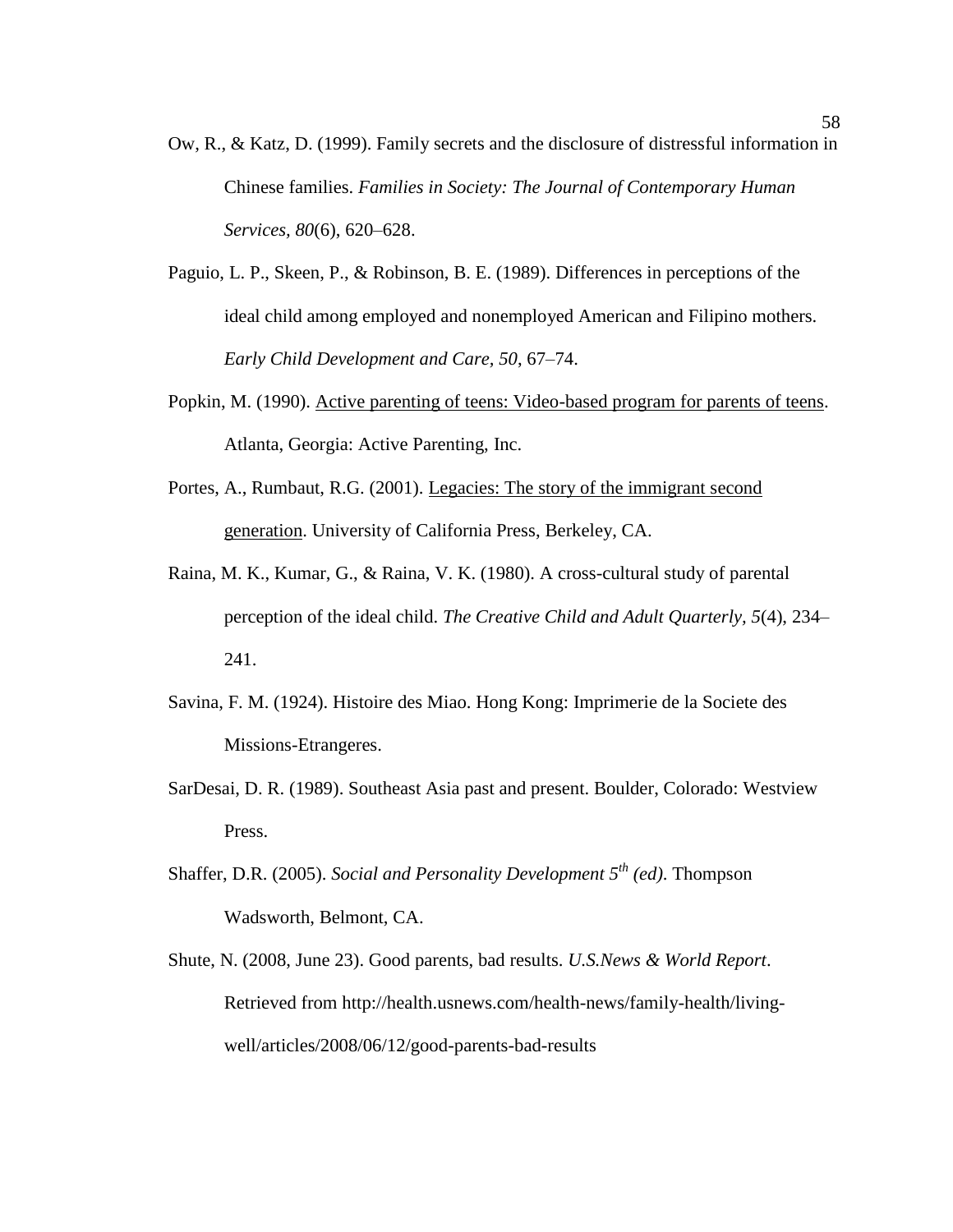- Smalley, W. A. (1986). Stages of Hmong cultural adaptation. In G. L. Hendricks, B. T. Downing, & A. S. Deinard (Eds.), *The Hmong in transition* (pp. 7-22). Staten Island, NY: The Center for Migration Studies of New York, Inc.
- Smetana, G. J. (1995). Parenting styles and conceptions of parental authority during adolescence. *Child Development, 66*, 299-316.
- Steinberg, L. (2001). We know some things: Parent–adolescent relationships in retrospect and prospect. *Journal of Research on Adolescence, 11,* 1–19.
- Steinberg, L. Dornbusch, S. M. & Brown, B. B. (1992). Ethnic differences in adolescent achievement. *American Psychologist, 47*(6), 723-729.
- Stevenson, H. W., & Stigler, J. W. (1992). The Learning Gap: Why Our Schools Are Failing and What We Can Learn from Japanese and Chinese Education. New York: Summit Books.
- U.S. Census Bereau (2009). Hmong alone or in any combination (422) & (100-299) or (300, A01-Z99) or (400-999). Retrieved from http://factfinder2.census.gov/faces/tableservices/jsf/pages/productview.xhtml?pid =ACS\_10\_3YR\_S0201&prodType=table
- Wagner, S.M., Foley, K.P., & McNeil, C.B. (2008). Parenting. *Encyclopedia of Counseling.* SAGE Publications.
- Waters, E., Merricks, S., Treboux, D., Crowell, J., & Albersheim, L. (2000). Attachment security in infancy and early adulthood: A twenty –year longitudinal study. *Child Development, 71*, 684-689.
- Weins, H. J. (1967). China. New Haven: The Shoe String Press.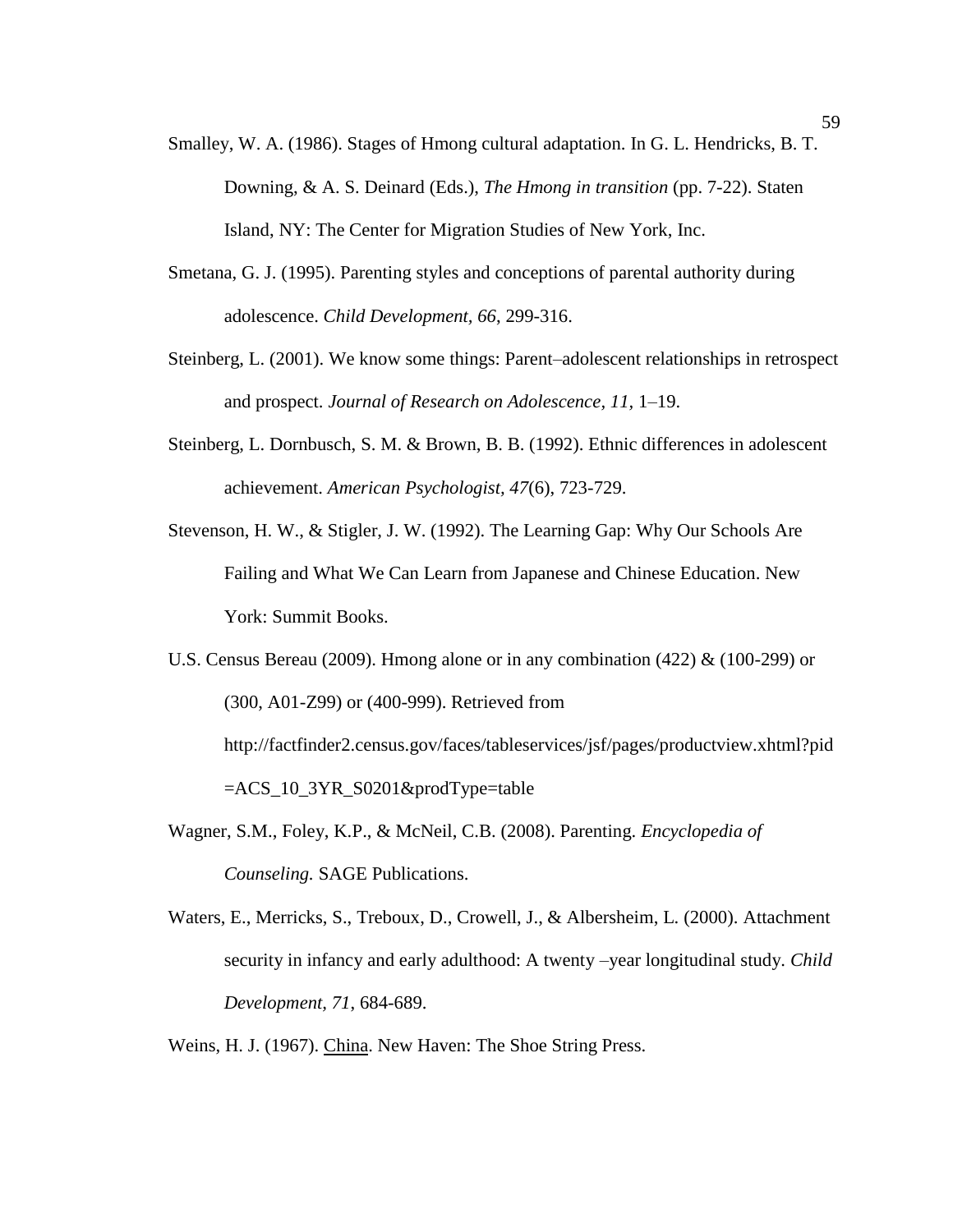- Wertz, F.J. (2005). Phenomenological research methods for counseling psychology. *Journal of Counseling Psychology, 52*(2), 167-177.
- Xiong, Z. B. (2000). Hmong-American family problem-solving interactions: Conceptualizations, communications, and problem-solving processes. Unpublished doctoral dissertation, University of Minnesota, St. Paul, Minnesota.
- Xiong, Z. B., Detzner, D. F., and Cleveland, M. J. (2005). Southeast Asian adolescents' perceptions of immigrant parenting practices. *Hmong Studies Journal, 5,* 1–20. Retrieved from http://hmongstudies.com/XiongDetznerClevelandHSJ5.pdf
- Xiong, Z. B., Detzner, D. F., & Rettig, K. D. (2001). Southeast Asian immigrant parenting practices and perceptions of parent-adolescent conflicts. *Journal of Teaching in Marriage and Family, 1*(1), 27-48.
- Xiong, Z. B., Detzner, D. F., Keuster, Z. H., Eliason, P. A., & Allen, R. (2006). Developing culturally sensitive parent education programs for immigrant families – the helping youth succeed curriculum. *Hmong Studies Journal, 7*, 1-29.
- Xiong, Z. B., Eliason, P. A., Detzner, D. F., & Cleveland, M. J. (2005). Southeast Asian immigrants' perception of good adolescents and good parents. *Journal of Psychology, 39*(2), 159-175.
- Xiong, Z. B., Rettig, K. D., & Tuicomepee, A. (2006). Perceived parent-adolescent conflicts and adolescent adjustments in Hmong immigrant families in the United States. In D. M. Devore (Ed.). *Parent-child relations: New research*. NOVA Science Publishers.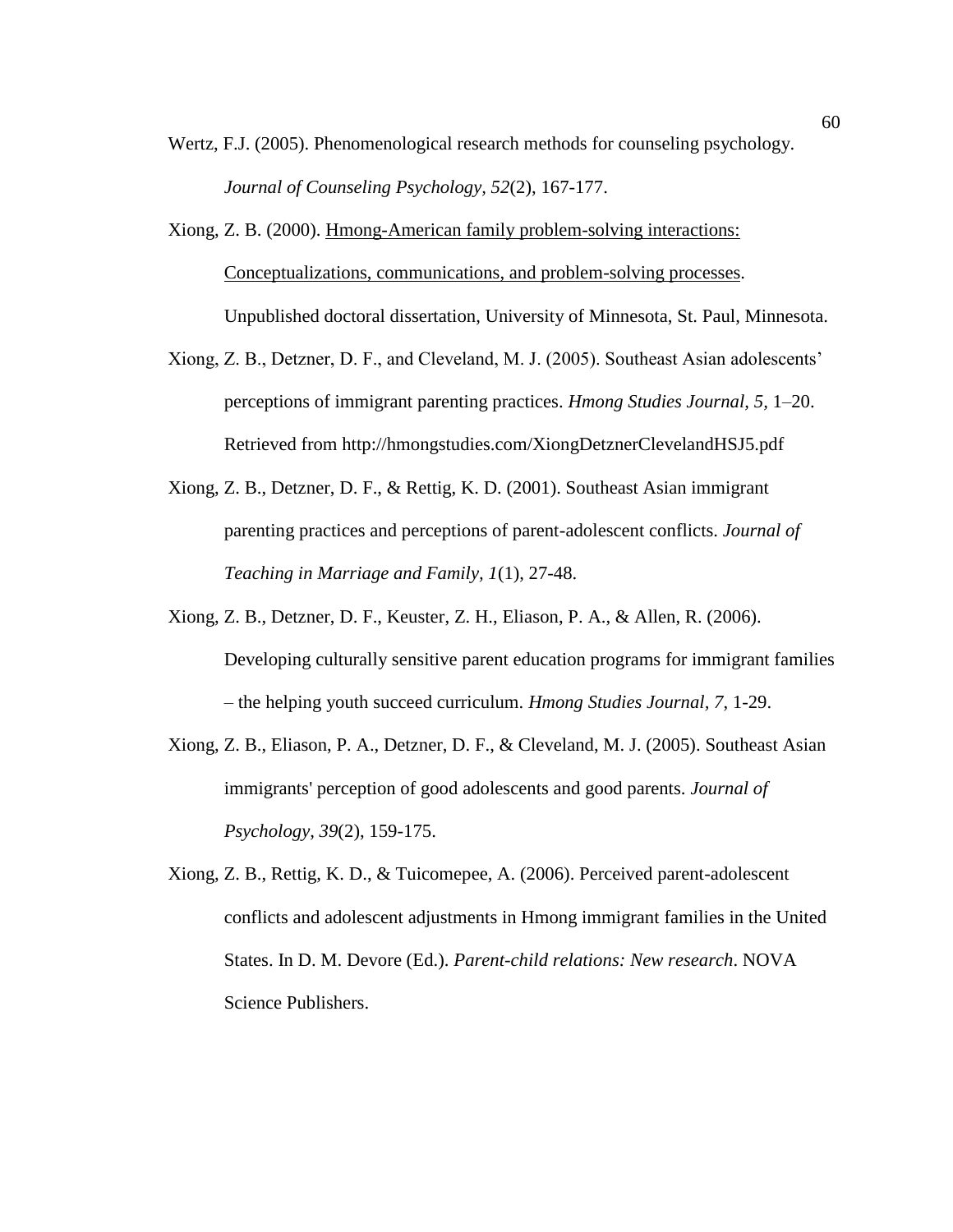- Xiong, Z. B., Tuicomepee, A., LaBlanc, L., & Rainey, J. (2006). Hmong immigrants' perceptions of family secrets and recipients of disclosure. *The Journal of Contemporary Social Sciences, 87*(2), 231- 239.
- Yang, D. (1993). Hmong at the turning point. Minneapolis, MN: WorldBridge Associates.
- Yang, D. (1991). Generational conflict among the Hmong in the United States. *Hmong Forum, 2*, 35-38.
- Yum, J. O. (1988). The impact of Confucianism on interpersonal relationships and communication patterns in East Asia. *Communication Monographs, 55*, 374-388.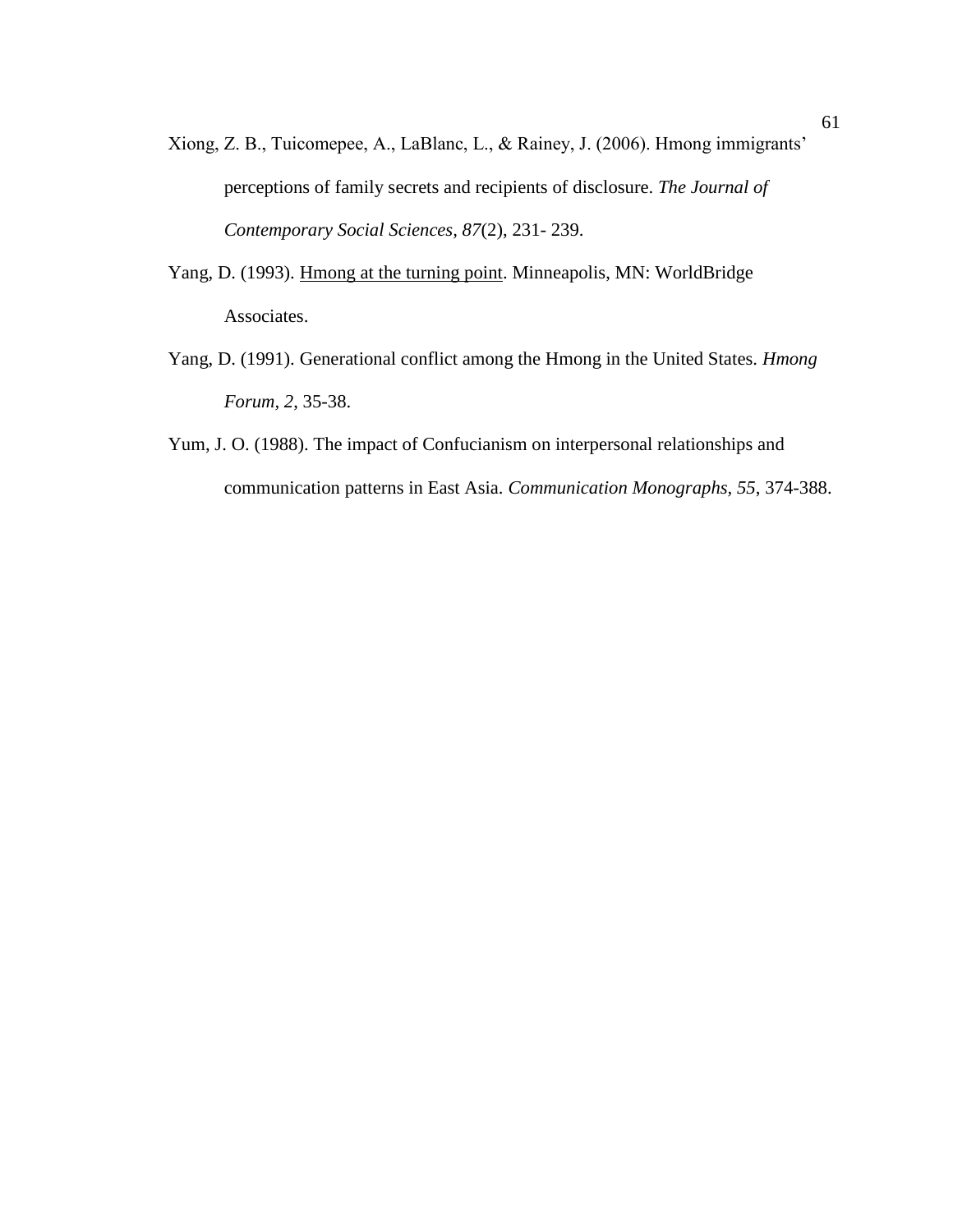Table 1

| Characteristics             | ${\bf N}$      | Frequencies (%) Mean |       | <b>Standard Deviation</b> |
|-----------------------------|----------------|----------------------|-------|---------------------------|
| Age                         |                |                      | 32.50 | 10.44                     |
| Gender                      |                |                      |       |                           |
| Male                        | $\overline{7}$ | 39                   |       |                           |
| Female                      | 11             | 61                   |       |                           |
| <b>Marital Status</b>       |                |                      |       |                           |
| Married                     | 15             | 83.3                 |       |                           |
| Divorced                    | 3              | 16.7                 |       |                           |
| <b>Employment Status</b>    |                |                      |       |                           |
| Employed                    | 11             | 61.6                 |       |                           |
| Unemployed                  | 6              | 33.3                 |       |                           |
| No Response*                | $\mathbf{1}$   | 5.6                  |       |                           |
| <b>Education Level</b>      |                |                      |       |                           |
| Less than high school       | 6              | 33.3                 |       |                           |
| <b>High School Graduate</b> | $\overline{2}$ | 11.1                 |       |                           |
| Some College                | 6              | 33.3                 |       |                           |
| College Graduate            | $\overline{2}$ | 11.1                 |       |                           |
| Masters or higher           | $\mathbf{1}$   | 5.6                  |       |                           |
| No Response                 | 1              | 5.6                  |       |                           |
| Generations                 |                |                      |       |                           |
| 1 <sup>st</sup>             | 8              | 44.4                 |       |                           |
| Age                         |                |                      | 38.9  | 12.35                     |
| 1.5                         | $\overline{2}$ | 11.1                 |       |                           |
| Age                         |                |                      | 28.00 | 8.49                      |
| 2 <sup>nd</sup>             | 8              | 44.4                 |       |                           |
| Age                         |                |                      | 27.25 | 4.27                      |

*Participants' Marital Status, Employment, Generation, and Education Level Characteristics*

Note.  $1<sup>st</sup>$  Generation: Older than 17 when they moved to the United States. 1.5 Generation: Between 7 and 17 years old when they moved to the United States.  $2<sup>nd</sup>$  Generation: Younger than 7 years old when immigrated to the United States or born in the United States. \*A "No response" is given to any participants who do not answer the question(s) asked. Table 2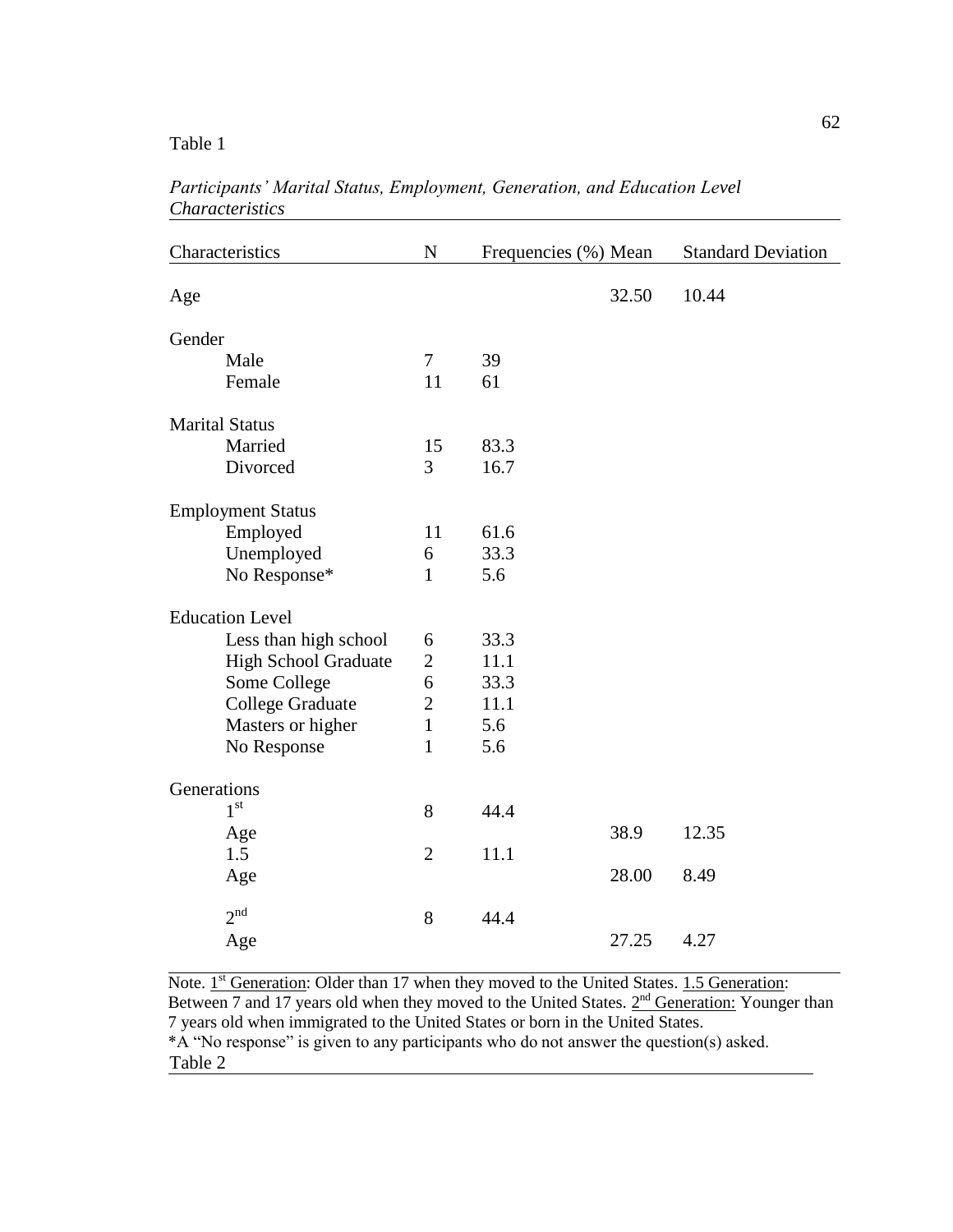Table 2

| Characteristic                             | $\mathbf N$    | Frequencies (%) |  |
|--------------------------------------------|----------------|-----------------|--|
| <b>English Language Fluency</b>            |                |                 |  |
| Written                                    |                |                 |  |
| Not at all                                 | $\mathbf{1}$   | 5.6             |  |
| A little Bit                               | 5              | 27.8            |  |
| Quite Well                                 | 3              | 16.7            |  |
| Very Well                                  | 9              | 50              |  |
| Spoken                                     |                |                 |  |
| A little Bit                               | 7              | 38.9            |  |
| Quite Well                                 | 3              | 16.7            |  |
| Very Well                                  | 8              | 44.4            |  |
| <b>Hmong Language Fluency</b>              |                |                 |  |
| Written                                    |                |                 |  |
| Not at all                                 | 6              | 33.3            |  |
| A little Bit                               | 5              | 27.8            |  |
| Quite Well                                 | 3              | 16.7            |  |
| Very Well                                  | $\overline{4}$ | 22.2            |  |
| Spoken                                     |                |                 |  |
| A little Bit                               | $\mathbf{1}$   | 5.3             |  |
| Quite Well                                 | $\overline{2}$ | 10.5            |  |
| Very Well                                  | 15             | 83.3            |  |
| Language used to communicate with children |                |                 |  |
| English                                    | $\mathbf{1}$   | 5.3             |  |
| Hmong                                      | 8              | 44.4            |  |
| Mixed                                      | 9              | 50.0            |  |

*Participants' Language Proficiency and Language used to communicate with their children*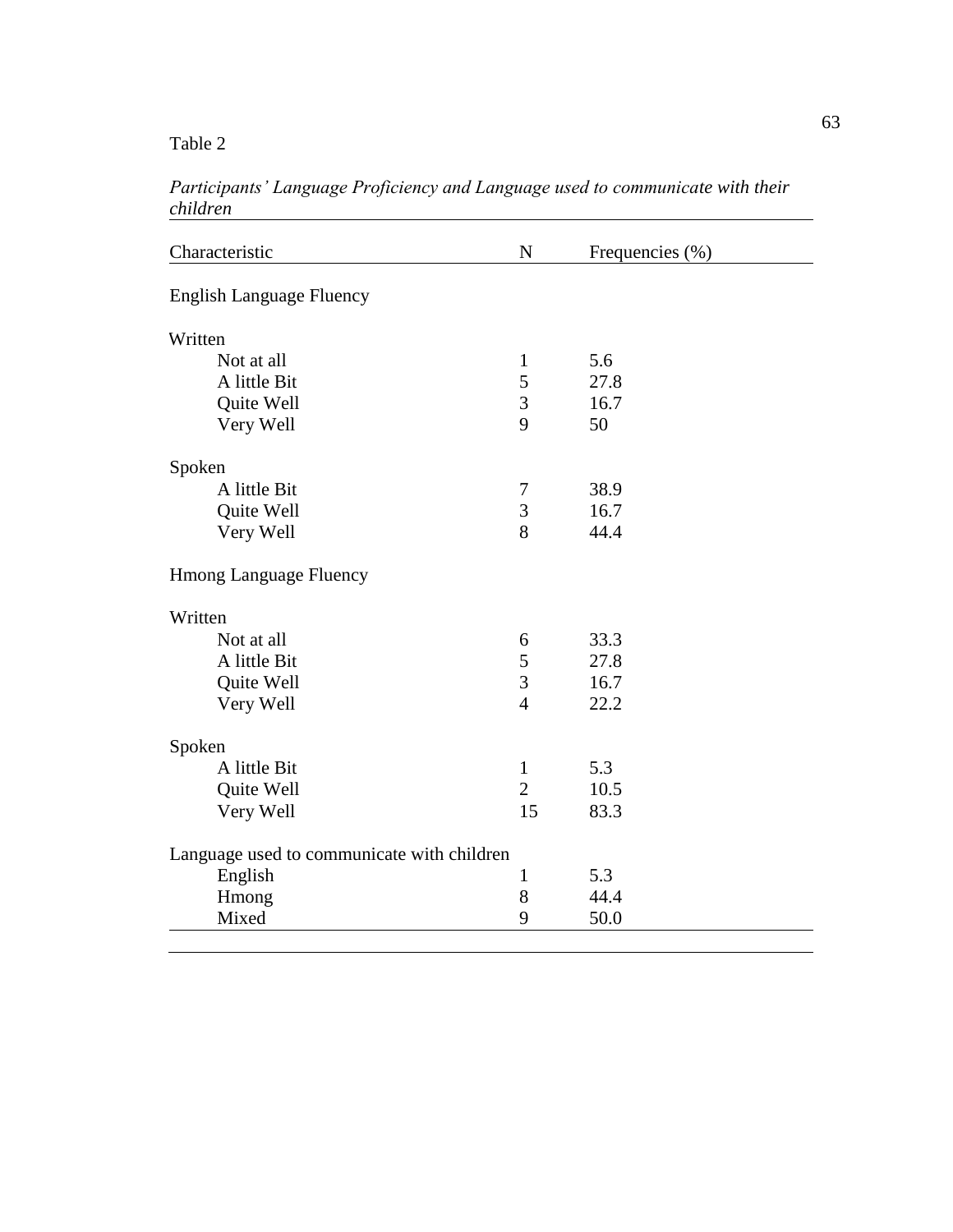## Table 3

# *Attributes of Good Parents According to 1st Generation Hmong Parents*

| Domains                                       | <b>Example Quotes</b>                                                                                                                                                                                                               | Frequency   |  |  |  |
|-----------------------------------------------|-------------------------------------------------------------------------------------------------------------------------------------------------------------------------------------------------------------------------------------|-------------|--|--|--|
| Provision                                     |                                                                                                                                                                                                                                     |             |  |  |  |
| <b>Providing Education Support</b>            | I think that I will support my children to finish their education (46, 145)                                                                                                                                                         | 8 (General) |  |  |  |
| Providing Nutrition, Clothing,<br>and Shelter | I think a good father needs to take care of the children. By taking care of the<br>children, the father needs to find food/clothing or provide shelter for the<br>children to live and eat so they would not starved $(61, 8-10)$ . | 6 (Typical) |  |  |  |
| <b>Providing Training</b>                     | When they, my children, have a wife or husband, they will know how to do it<br>[e.g. cook, clean, etc] (46, 35-36)                                                                                                                  | 5 (Typical) |  |  |  |
| <b>Providing Finance</b>                      | [What I can do to be a good father is] figure out a way to find money to help<br>support [my] children. (69, S41).                                                                                                                  | 2 (Variant) |  |  |  |
| <b>Providing Cultural Education</b>           | tell the kids about our culture and tradition $(66, 1b)$                                                                                                                                                                            | 1 (Variant  |  |  |  |
| Involvement                                   |                                                                                                                                                                                                                                     |             |  |  |  |
| Involving in child's life                     | If they [my children] wants to go somewhere I do drop them off and when                                                                                                                                                             | 6 (Typical) |  |  |  |

it's time for them to come back I do go right back and pick them up (52, 33- 35)

When my kids get home, I ask them how school went, and how their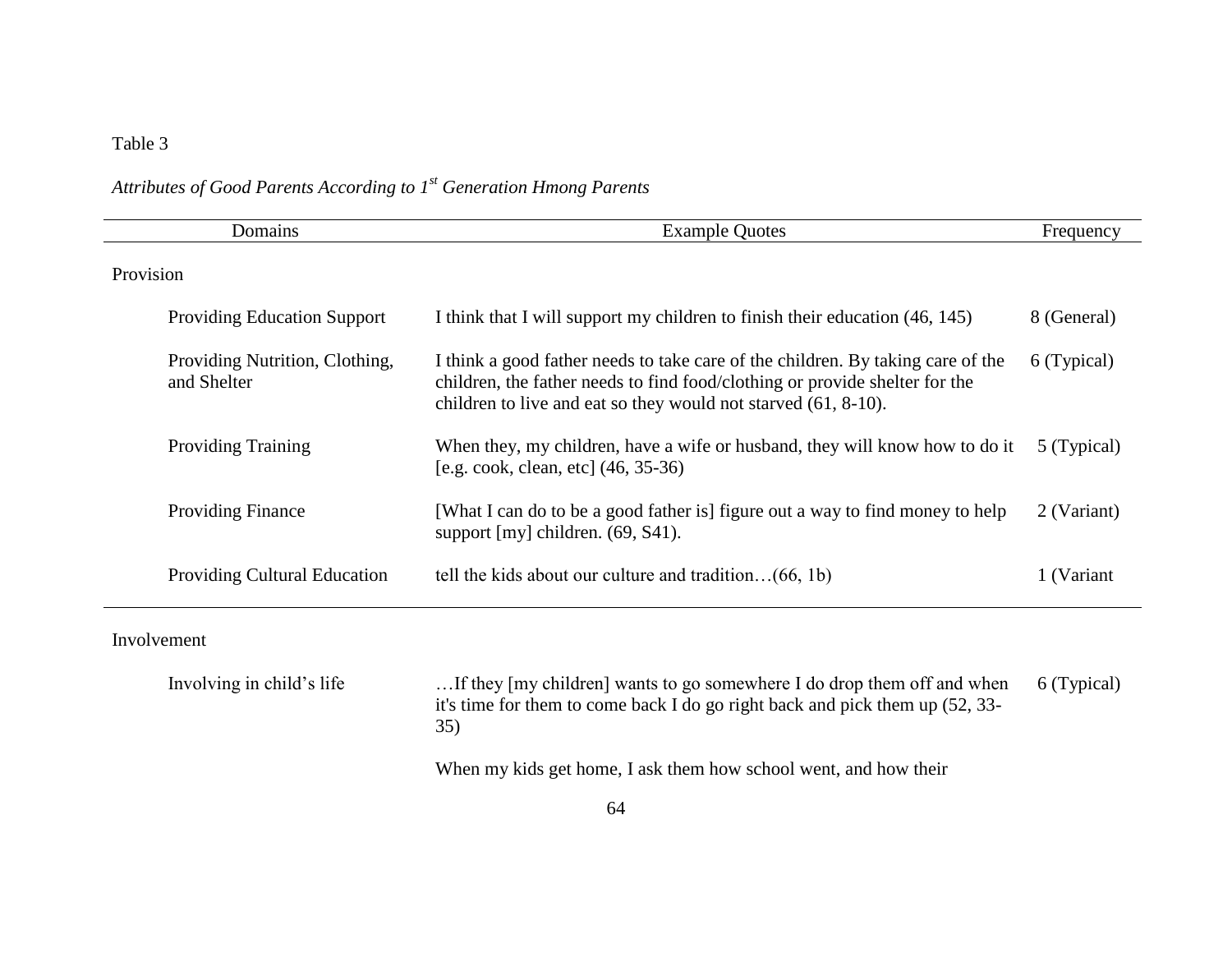|                               | education is $(46, 26-27)$ .                                                                                                                                                  |             |
|-------------------------------|-------------------------------------------------------------------------------------------------------------------------------------------------------------------------------|-------------|
| Involving in household chores | I think a good father needs to clean the house $(61, 2)$                                                                                                                      | 5 (Typical) |
|                               | [A good father should] know how to love and help one another in a household<br>so that there won't be any fights, arguments or breakup within it [the family]<br>$(71, P2)$ . |             |
| Responsive                    | When they [my children] cry, do what you can to not make them cry (47,<br>$103-104$                                                                                           | 3 (Variant) |
| Monitoring                    | To be a good mother, you have to take good care of watching over your<br>children $(52, 3)$                                                                                   | 3 (Variant) |
| <b>Physically Present</b>     | I am always with them [my children] at all times $(52, 12)$                                                                                                                   | 2 (Variant) |
| "Discipline"                  | A good mother must discipline the children to learn how to talk wisely (62, 9-<br>10)                                                                                         | 2 (Variant) |
|                               |                                                                                                                                                                               |             |

Communication

| "Talking Nicely" to children | Don't yell or talk nonsense and if do talk, think before talking (46, 57-58)                                                              | 6 (Typical) |
|------------------------------|-------------------------------------------------------------------------------------------------------------------------------------------|-------------|
| Encouraging children         | [A good father] also needs to support the children by encouraging them to<br>strive for what they want instead of giving up $(61, 10-11)$ | 4 (Typical) |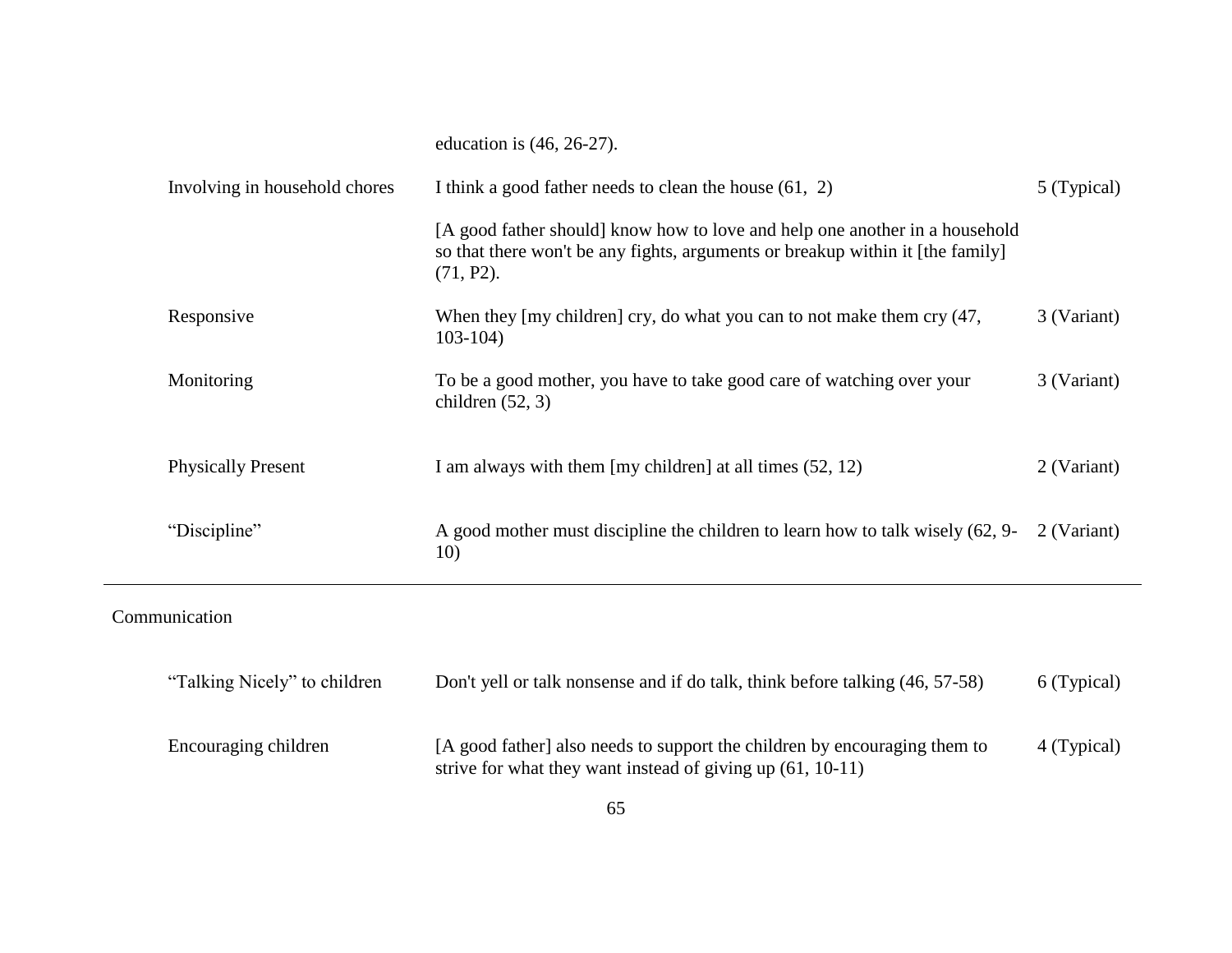| <b>Building Relationships with</b><br>children | A good father must build a bond/friendship with his children (71, P10).                                                                                                    | 1 (Variant) |
|------------------------------------------------|----------------------------------------------------------------------------------------------------------------------------------------------------------------------------|-------------|
| <b>Characteristics of Good Parents</b>         |                                                                                                                                                                            |             |
| "Patience"                                     | Be patient with them, the children, so when they do something wrong, don't<br>show them your anger right away and try to be more patient with them. (66,<br>1 <sub>d</sub> | 5 (Typical) |
| Good Role Model                                | [A good mother need to] be a role model to your kids (66, 1d)                                                                                                              | 4 (Typical) |
| Respectful & Kind                              | When you step outside of the home, be able to respect people, no matter how<br>they are $(52, 210)$                                                                        | 3 (Variant) |
| Employed                                       | A good father, first he must have a job (69, S9)                                                                                                                           | 3 (Variant) |
| Good Spouse                                    | He [a good father] will also talk with the wife first before doing anything (47,<br>54)                                                                                    | 3 (Variant) |
| Educated                                       | One of the goals [of a good father] should be to learn how to read and write -<br>get an education (69, S1)                                                                | 3 (Variant) |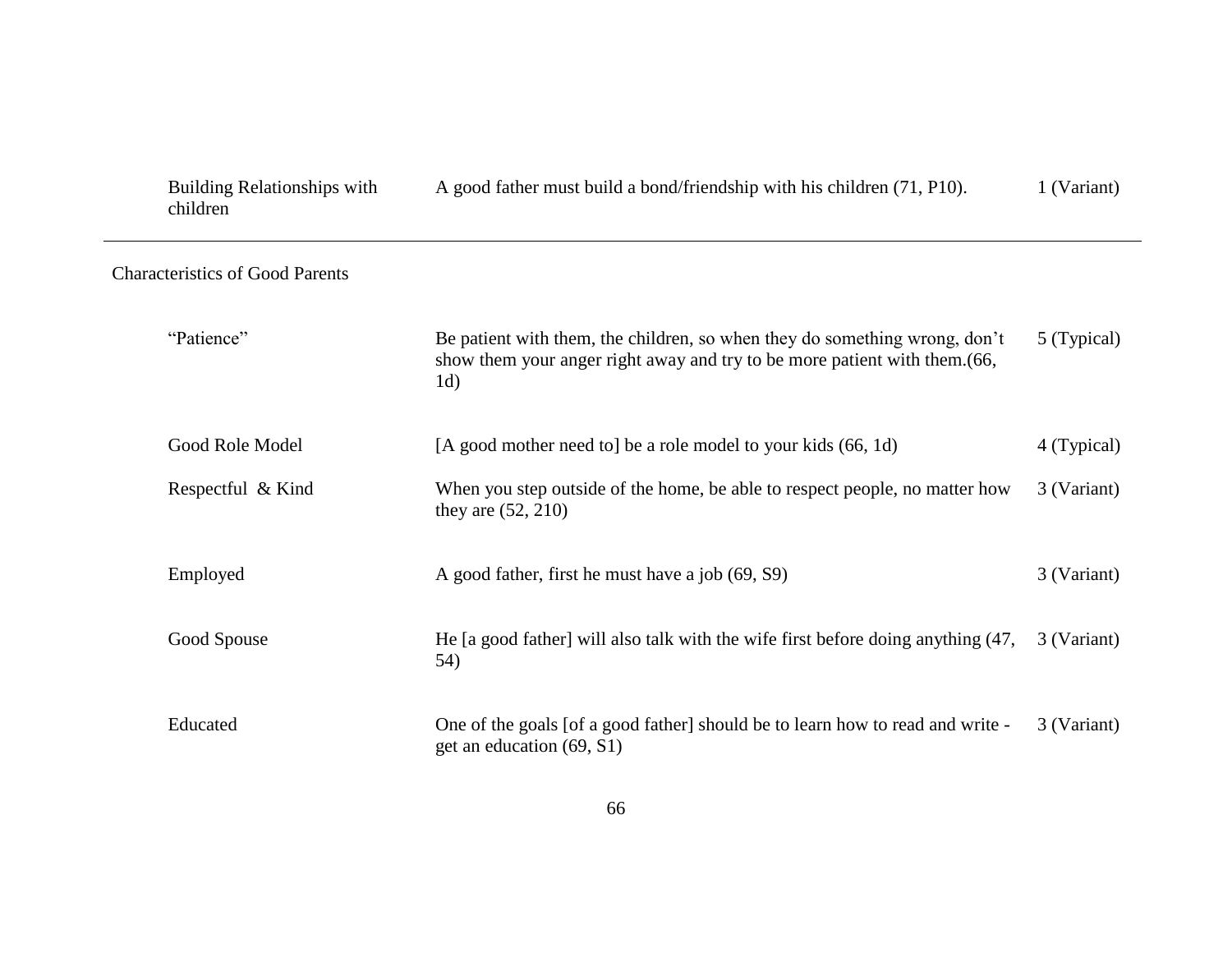| Don't Gamble              | Don't gamble or do something that is not good (47, 27).                                                                                                                                                                   | 2 (Variant) |
|---------------------------|---------------------------------------------------------------------------------------------------------------------------------------------------------------------------------------------------------------------------|-------------|
| Honest                    | [A good mother] If you have kids and they want something you should give it<br>to them, if you don't have it then you should just let them know that too $(52, 12)$<br>$105-107$                                          | 2 (Variant) |
| Love Children             | as long as he love his children then he is a good father (47, 58)                                                                                                                                                         | 2 (Variant) |
| Control of Children       | A good father often is able to control or take charge of the kids (69, S10)                                                                                                                                               | 1 (Variant) |
| Democratic                | A good father would ask his children, 'what do you like or what do you want'<br>or else he would come up with ideas for his kids like if you work hard and<br>study hard I'll buy this for you or give you this (69, S15) | 1 (Variant) |
| Don't Drink Alcohol       | [a good father should] not go out and finding other women, don't drink (71,<br>P <sub>6</sub> )                                                                                                                           | 1 (Variant) |
| Good Judgment             | [To be a good mother you have to decide] what is good to do and what is not<br>good to do $(52, 4)$                                                                                                                       | 1 (Variant) |
| <b>Financial Literacy</b> | A good father should also know how to balance or budget their financial<br>needs so that there will be enough for the family (71, P2)                                                                                     | 1 (Variant) |
| Fair                      | [To be a good father] when you love your children, you love them all equally<br>so that they don't feel sad about it (71, P22)                                                                                            | 1 (Variant) |
| "Don't Hit"               | [a good father]don't hit them [the children] (71, P14)                                                                                                                                                                    | 1 (Variant) |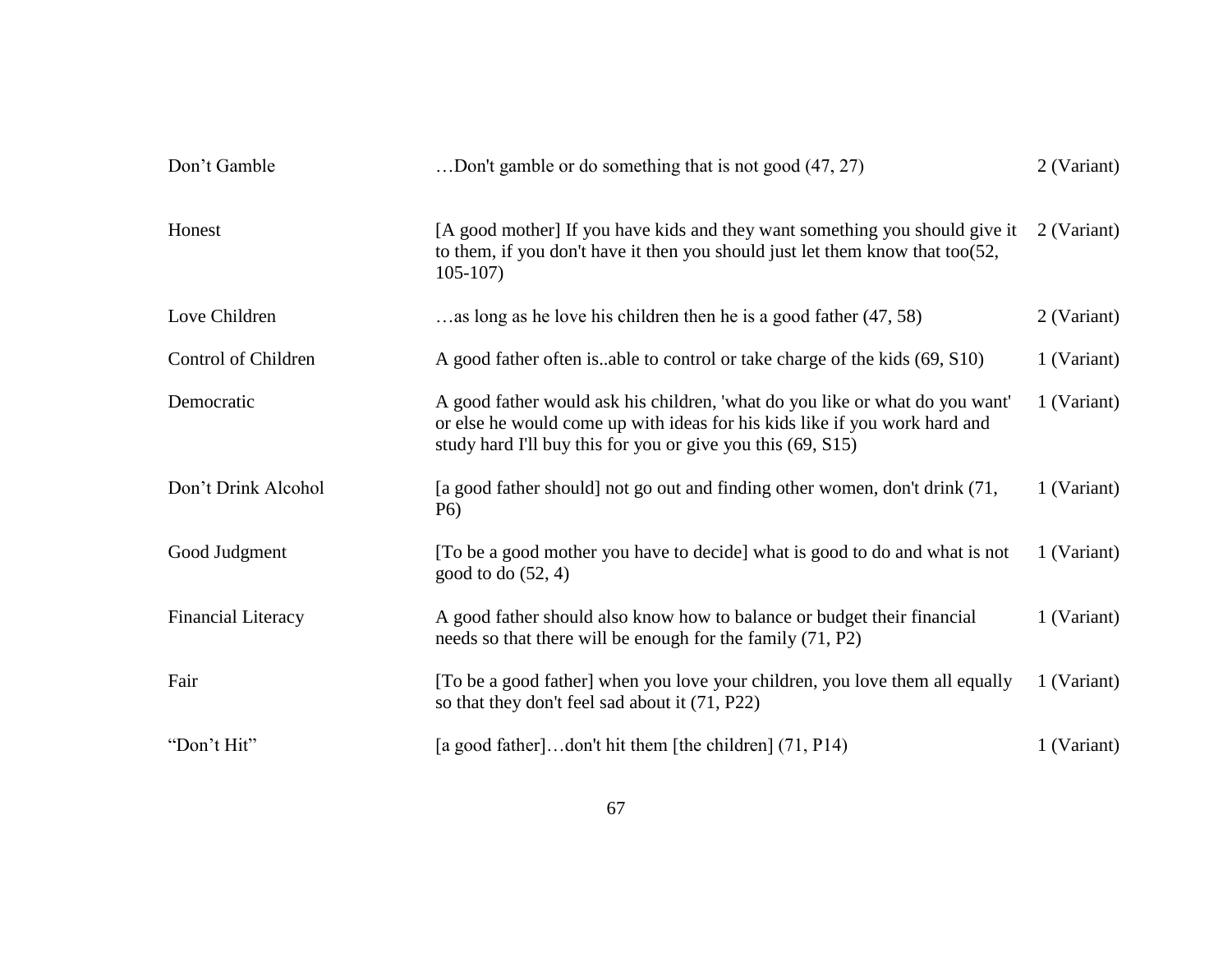| <b>Awareness of Resource</b><br>If have kids, don't have too many kids so can help the kids with their<br>education $(47, 7)$ |                                                                                                                                                                                                                               | 1 (Variant) |
|-------------------------------------------------------------------------------------------------------------------------------|-------------------------------------------------------------------------------------------------------------------------------------------------------------------------------------------------------------------------------|-------------|
| Modesty                                                                                                                       | [A good mother do not] see herself too high (52, 59)                                                                                                                                                                          | 1 (Variant) |
| Self Control                                                                                                                  | [To be a good father] you shouldn't let your anger out for your children to see<br>(69, S21)                                                                                                                                  |             |
| <b>Have Goals</b>                                                                                                             | [To be a good father] you should have goals or ideas of what you want to do<br>(69, S1)                                                                                                                                       | 1 (Variant) |
| <b>Community Perception</b>                                                                                                   |                                                                                                                                                                                                                               |             |
| Well Behaved Children                                                                                                         | In the Hmong community if the daughters are good daughters then it means<br>that the parents are good parents and they know how to teach the daughters to<br>be good people $(61, 37-39)$                                     | 2 (Variant) |
| Motivation for being good parents                                                                                             |                                                                                                                                                                                                                               |             |
| Good Role Model for<br>Community                                                                                              | other will see me as a good father. They will learn from me and it will be<br>good for others $(47, 175-176)$                                                                                                                 | 4 (Typical) |
| Good Reputation Within<br>Community                                                                                           | other people might think it is good because they can see that I am able to<br>teach my children well and being a single mother it is good too because there<br>are people who can't teach their kids to be good (52, 217-220) | 3 (Variant) |
| Teach children to be good                                                                                                     | If you are a good mother, you are able to teach your kids to be good (52, 203-                                                                                                                                                | 3 (Variant) |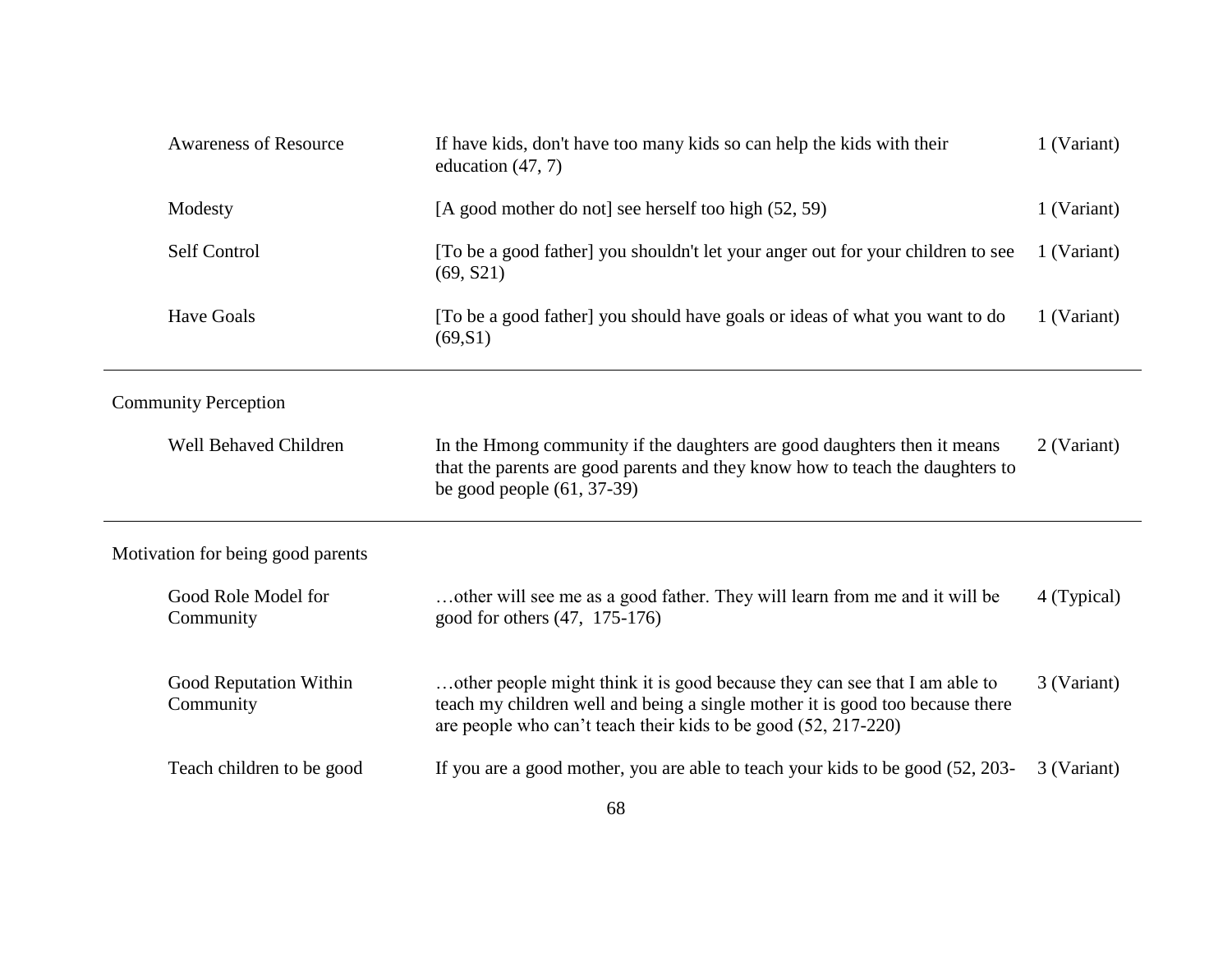|                                                                                     | 204)                                                                                                                                                        |             |
|-------------------------------------------------------------------------------------|-------------------------------------------------------------------------------------------------------------------------------------------------------------|-------------|
| Legacy                                                                              | If I'm able to be a good father then my children might keep it and make it into<br>a story and tell it to their children that [I'm] a good parent (69, S37) | 1 (Variant) |
| Viewed as important by children                                                     | [It's important for my children that I am a good mother because] they [my<br>children will] love me and see [that] I'm important (46, 251-252)              | 1 (Variant) |
| Respond to parents kindly                                                           | They answered me really kind and I teach them good (46, 19)                                                                                                 | 1 (Variant) |
| Helpful to parents                                                                  | They [the children] are really helpful around the home with cleaning and<br>mopping and dishes (46, 36-38)                                                  | 1 (Variant) |
| Reduce family stress                                                                | If I am a good husband and my wife is a good wife, no divorce, and life is not<br>ruined, then we will be less stress $(47, 165-166)$                       | 1 (Variant) |
| <b>Good Parent Education</b>                                                        |                                                                                                                                                             |             |
| "Parents"                                                                           | My parents taught me. I know from them (46, 75-56).                                                                                                         | 6 (Typical) |
| Self                                                                                | "All of this [my views of what makes a good parent] is just from how my<br>parents raised me and how I think."(71, P20).                                    | 3 (Variant) |
| Leader of clan<br>Note Conoral: All & casos: Typical: 4.8 casos: Verient: 1.3 casos | The leader of my clan is a good father $(61, 30)$ .                                                                                                         | 2 (Variant) |

Note. General: All 8 cases; Typical: 4-8 cases; Variant: 1-3 cases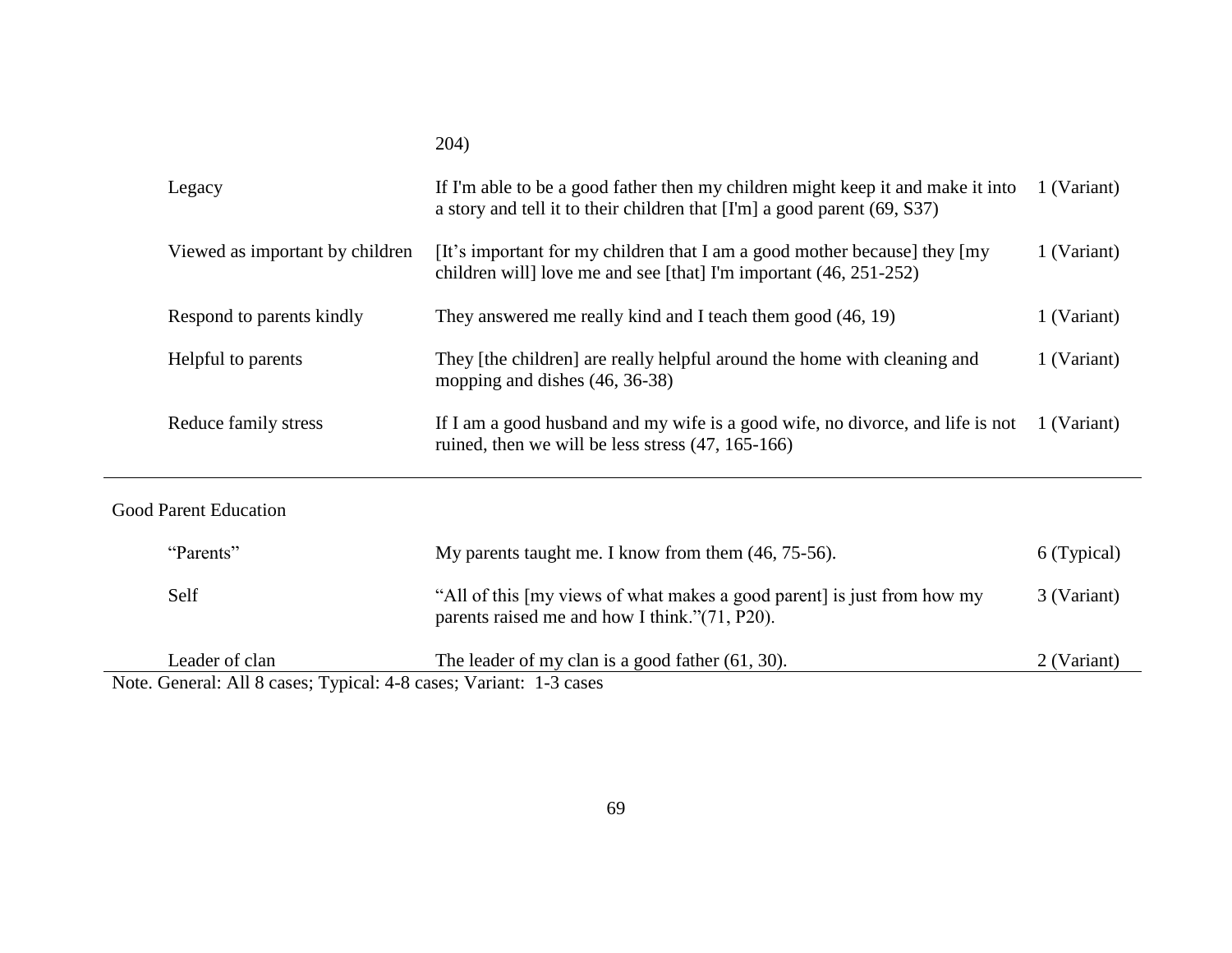| <b>Appendix A</b> |
|-------------------|
|-------------------|

|          | Good Parent Demographic Form                           |                                                    |                                                                                                                                                      |                                                      |  |
|----------|--------------------------------------------------------|----------------------------------------------------|------------------------------------------------------------------------------------------------------------------------------------------------------|------------------------------------------------------|--|
|          |                                                        |                                                    | FOR INTERVIEWER USE ONLY                                                                                                                             |                                                      |  |
|          |                                                        |                                                    |                                                                                                                                                      |                                                      |  |
|          |                                                        |                                                    | <b>INSTRUCTIONS:</b> Please respond to each question and mark the answer to the<br>appropriate box (or write the response in the space provided).    |                                                      |  |
| 1.       | What is your gender?<br>Male<br>$\Box$<br>Female<br>П. |                                                    |                                                                                                                                                      |                                                      |  |
| 2.       | What is your birthday?                                 |                                                    | (Month/Day/Year)                                                                                                                                     |                                                      |  |
| 3.       | Where were you born?                                   |                                                    | (City if known)                                                                                                                                      | (Country)                                            |  |
| 4.       | $\Box$ All my life                                     | more                                               | If born outside the U.S., how long have you lived in the United States?<br>$\Box$ Ten years or $\Box$ Five to nine years $\Box$ Less than five years |                                                      |  |
| 5.       |                                                        | How much is your estimated family's annual income? |                                                                                                                                                      |                                                      |  |
|          | $\Box$ \$1 - \$16,000 $\Box$ \$16,001 -                | \$30,000                                           |                                                                                                                                                      | $\Box$ \$30,001 - \$75,000 $\Box$ \$75,000 and above |  |
| 6.       |                                                        |                                                    | How many adults (18 years old or older) live in your household?                                                                                      |                                                      |  |
| 7.<br>8. |                                                        |                                                    | How many children (under 18 years old) live in your household?<br>How old is/are the child/children living at home with you?                         |                                                      |  |
| 9.       | What is your marital status?<br>Married<br>$\Box$      | $\Box$ Legally<br>Separated                        | $\Box$ Divorce                                                                                                                                       |                                                      |  |

# **DIERECTIONS: Please answer each question by placing an "X" to the appropriate box.**

10. How well do you speak English ?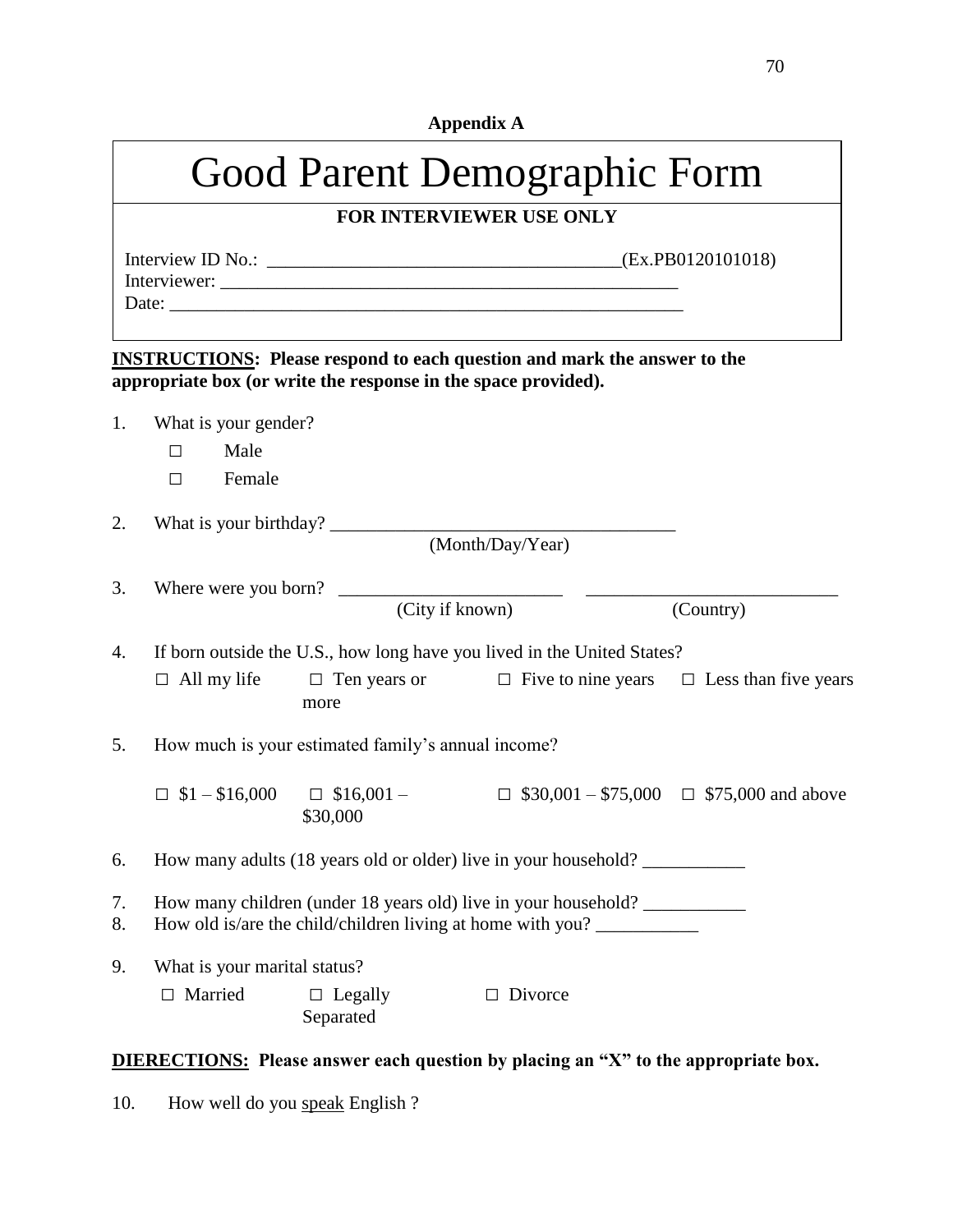|     | $\Box$ Not at all                                                | $\Box$ A little bit                              | $\Box$ Quite well                                                   | $\Box$ Very well, like an American |  |
|-----|------------------------------------------------------------------|--------------------------------------------------|---------------------------------------------------------------------|------------------------------------|--|
| 11. |                                                                  | How well do you understand English?              |                                                                     |                                    |  |
|     | $\Box$ Not at all                                                | $\Box$ A little bit                              | $\Box$ Quite well                                                   | $\Box$ Very well, like an American |  |
| 12. | How well do you read English?                                    |                                                  |                                                                     |                                    |  |
|     | $\Box$ Not at all                                                | $\Box$ A little bit                              | $\Box$ Quite well                                                   | $\Box$ Very well, like an American |  |
| 13. | How well do you write English?                                   |                                                  |                                                                     |                                    |  |
|     | $\Box$ Not at all                                                | $\Box$ A little bit                              | $\Box$ Quite well                                                   | $\Box$ Very well, like an American |  |
| 14. | How well do you speak Hmong?                                     |                                                  |                                                                     |                                    |  |
|     | $\Box$ Not at all                                                | $\Box$ A little bit                              | $\Box$ Quite well                                                   | $\Box$ Very well                   |  |
| 15. |                                                                  | How well do you understand Hmong?                |                                                                     |                                    |  |
|     | $\Box$ Not at all                                                | $\Box$ A little bit                              | $\Box$ Quite well                                                   | $\Box$ Very well                   |  |
| 16. | How well do you read Hmong?                                      |                                                  |                                                                     |                                    |  |
|     | $\Box$ Not at all                                                | $\Box$ A little bit                              | $\Box$ Quite well                                                   | $\Box$ Very well                   |  |
| 17. | How well do you write Hmong?                                     |                                                  |                                                                     |                                    |  |
|     | $\Box$ Not at all                                                | $\Box$ A little bit                              | $\Box$ Quite well                                                   | $\Box$ Very well                   |  |
| 18. |                                                                  | What is the language spoken mostly in your home? |                                                                     |                                    |  |
|     | English<br>$\Box$                                                | $\Box$ Mixed                                     |                                                                     |                                    |  |
|     | Hmong<br>$\Box$                                                  |                                                  |                                                                     |                                    |  |
| 19. | When you talk to your kids, what language do you most often use? |                                                  |                                                                     |                                    |  |
|     | $\Box$ English                                                   | $\Box$ Hmong                                     | $\Box$ Mixed                                                        | $\Box$ Other (specify)             |  |
| 20. |                                                                  |                                                  | When you talk to your friends, what language do you most often use? |                                    |  |
|     | $\Box$ English                                                   | $\Box$ Hmong                                     | $\Box$ Mixed                                                        | $\Box$ Other (specify)             |  |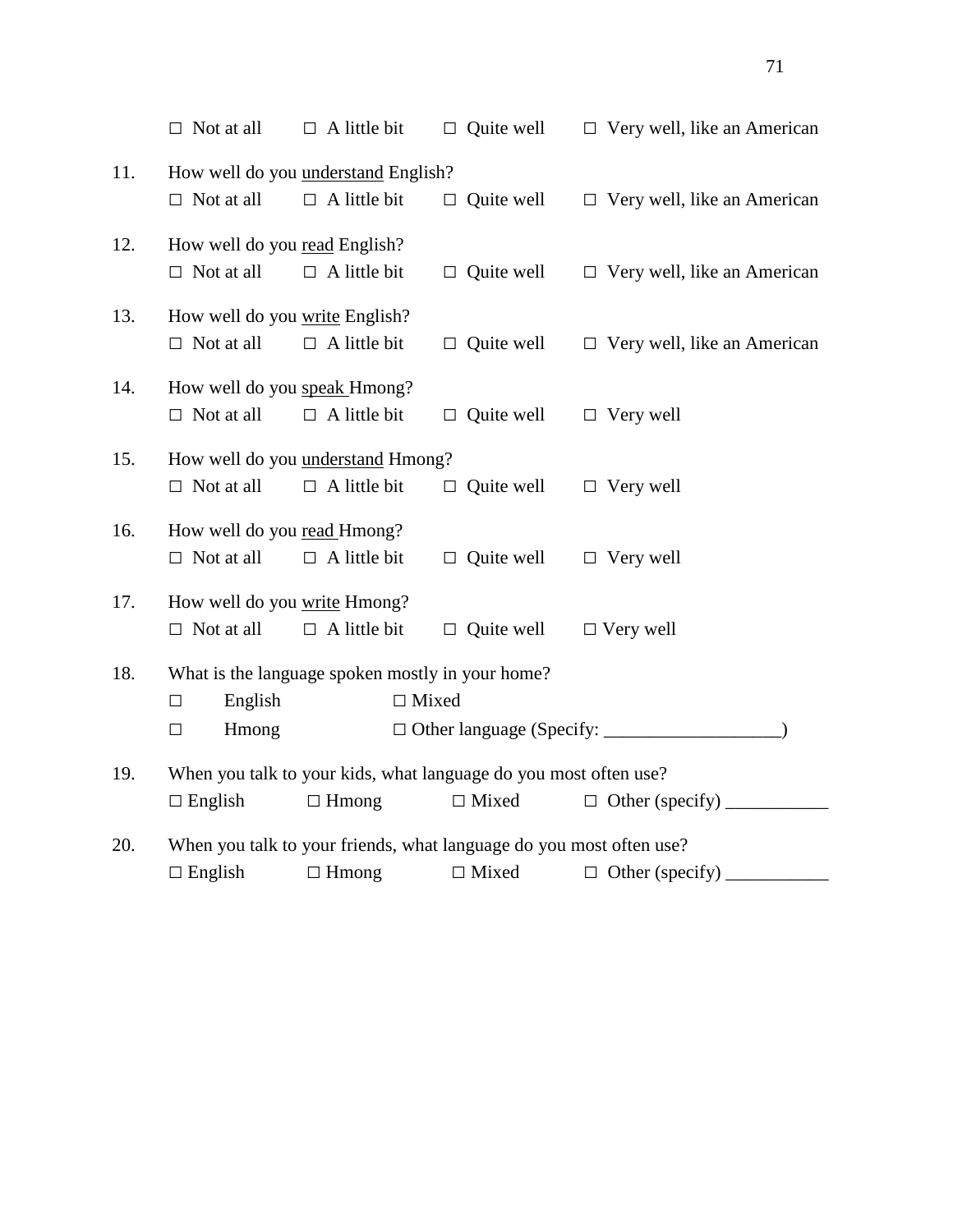### **Appendix B**

|                   | FOR INTERVIEWER USE ONLY |                   |
|-------------------|--------------------------|-------------------|
| Interview ID No.: |                          | (Ex.PB0120101018) |
| Interviewer:      |                          |                   |
| Date:             |                          |                   |

- 1. In your opinion, what is a good mother?
	- a. Can you tell me more about mothers who know how to be a mother? Do you agree that all mothers act the

same toward their children? Why?

- b. What does a good mother do?
	- i. What do good mothers do that are unique and distinctive from other parents?
- c. How does she interact with her children?
	- i. Can you give me some examples?
- d. What is her personality like?

## **Mother Interview Questions Lus Noog Rau Tus Niam Tsev**

- 1. Raws li koj xav nev, tus niam zoo ho zoo licas?
	- a. Kov xav nev, cov txawj ua niam ho zoo licas? Ua li koj puas pom tau hais tias txua txua tus niam yeej coj zoo ib yam xwb los? Vim licas?
	- b. Tus niam zoo ho coj licas thiab ua dab tsi?
		- i. Tus niam zoo ho txawv lwm tus niam txiv npaum licas?
	- c. Tus niam zoo ho coj licas nrog nws cov menyuam?
		- i. Thov koj piav qho puav yam ntxwv rau kuv mloog saib?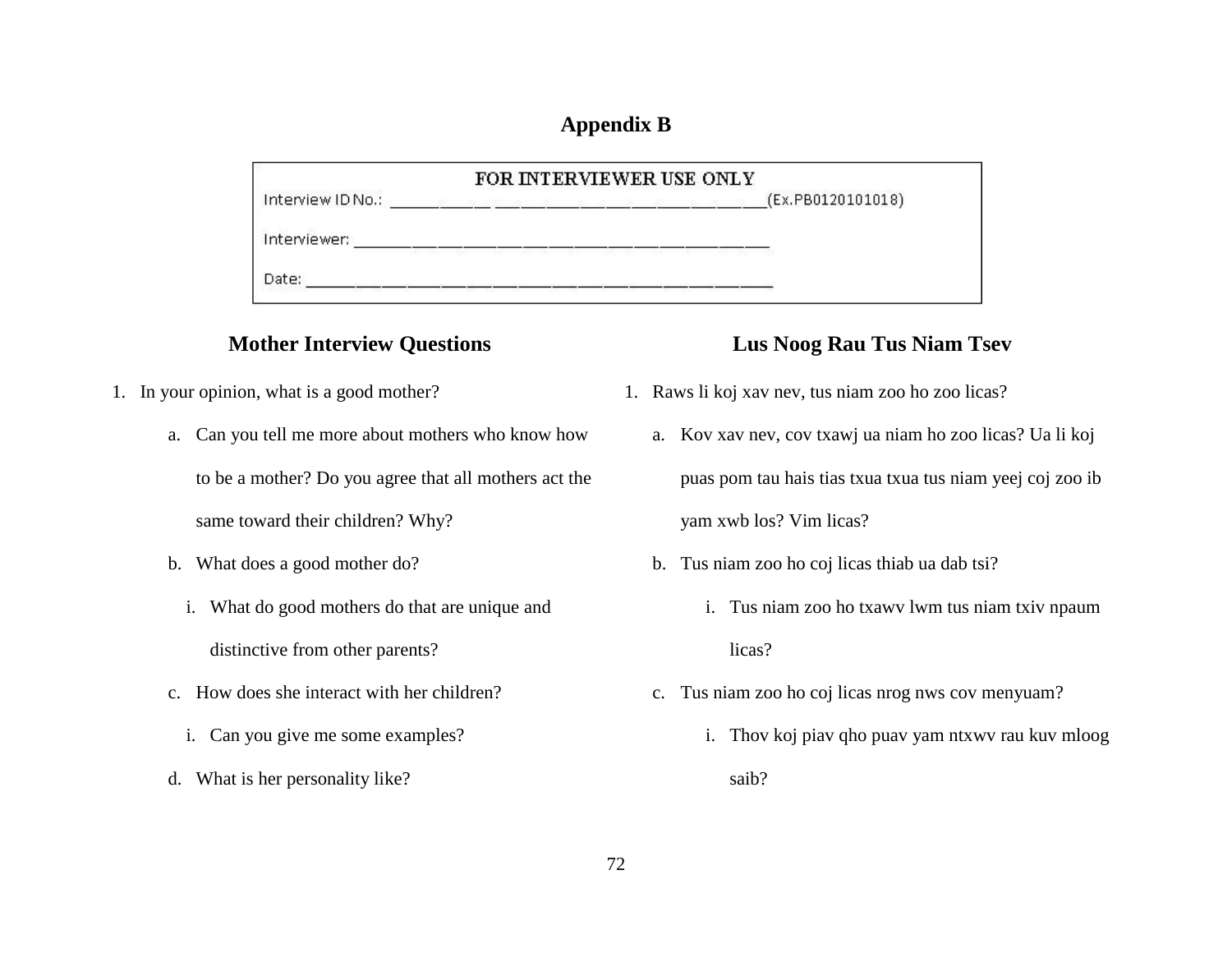- i. How do you know if someone is a good mother?
- e. Do you know someone in your community that you would say hey that is a good mother?
	- i. If yes, what makes you say that?
	- ii. What did she do that makes her as a good mother?
- f. Where did you learn the idea of a good mother from?
	- i. Who told you?
	- ii. In what ways?

- 2. Would you consider yourself to be a good mother?
	- a. Why or why not? What makes you say that?
		- i. Are you telling me that you're not doing what a good mother is supposed to be doing?
		- ii. Can you give me some examples of what you do with your children?
- d. Nws tus cwj pwm ho zoo licas?
	- i. Ua cas koj ho paub tias nws yog ib tug niam zoo no?
- e. Koj puas paub ib tug neeg zoo li no?
	- i. Yog paub, vim licas koj hais tias yog nws?
	- ii. Nws ua dab tsi es koj thiaj hais tias nws yog ib tug niam zoo no?
- f. Hais txog ua niam zoo, koj kawm qhov twg los?
	- i. Leej twg qhia rau koj?
	- ii. Qhia licas?
- 2. Koj puas xav tias koj yog ib leej niam zoo thiab?
	- a. Vim licas koj ho hais li koj?
		- i. Koj qhia rau kuv tias koj yeej tsis ua li ib tug niam zoo ua li no los?
		- ii. Koj sim muab ob peb qho yam ntxwv txog lub sij hawm koj nrog koj cov menyuam ua si rau kuv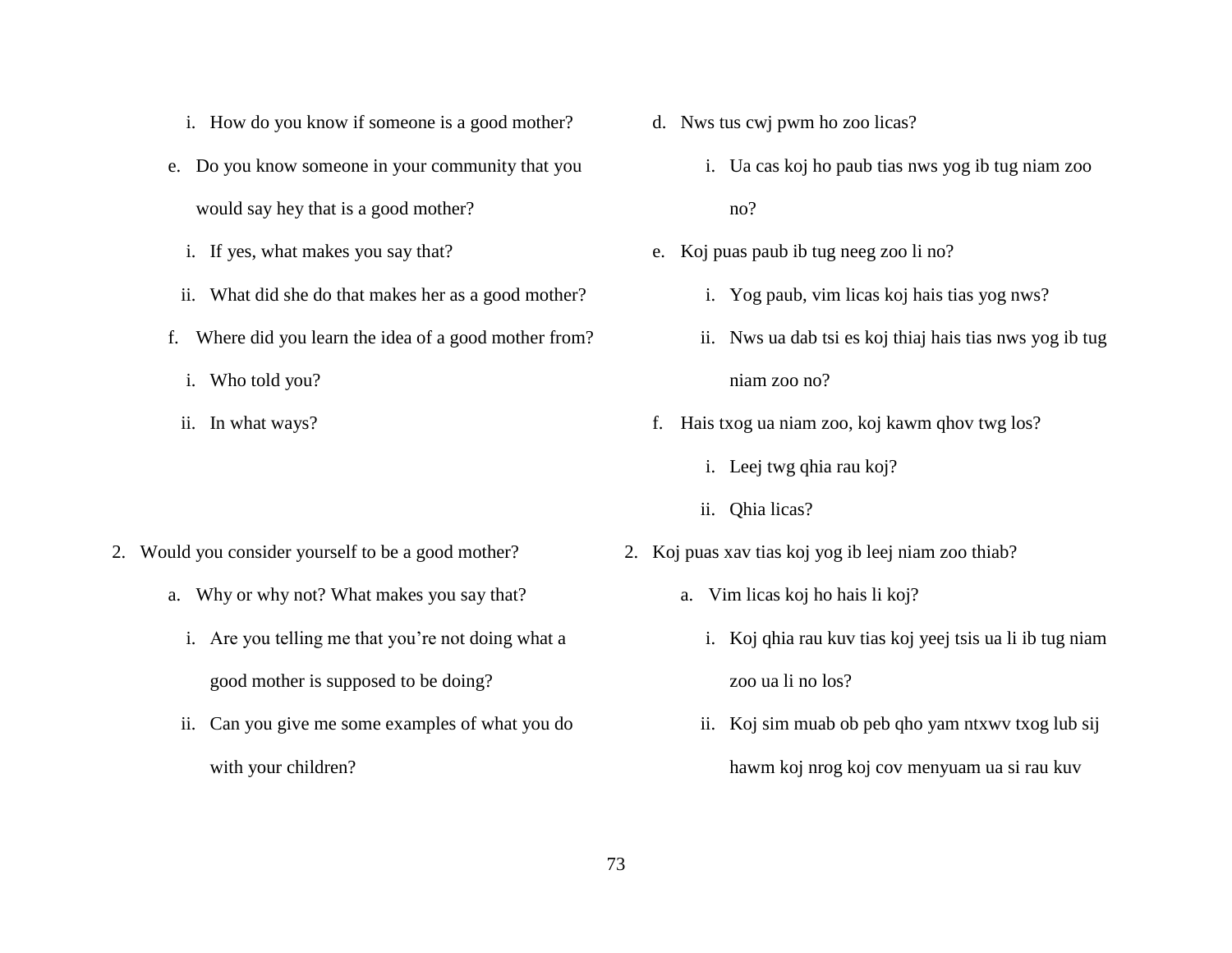- iii. Can you tell me things you should be doing to your family and with your children in order to be considered a good mother?
- 3. Would you consider your husband to be a good father?
	- i. Why or why not? What makes you say that?
	- ii. Can you tell me things your husband does with your children that make him a good father?
	- iii. Can you tell me things your husband does not do with your children that make him not a good father?
	- iv. Can you tell me things your husband should be doing to be considered as a good father?
- 4. In your opinion, what is it mean to you to be a good mother?
	- a. Is it important to be a good mother? Why and to whom?

siab?

- iii. Rau koj nev, koj yuav tsum ua dab tsi rau koj tsev neeg thiab cov me nyuam es koj thiaj li pom tias koj yog ib leej niam zoo no?
- 3. Koj puas xav tias koj tus txiv yog ib leej txiv zoo thiab?
	- i. Vim licas koj ho hais li ntawv?
	- ii. Koj tus txiv ho ua licas nrog cov menyuam es koj thiaj li hais tias nws yog ib leej txiv zoo no?
	- iii. Koj tus txiv ho tsis ua dab tsi nrog cov menyuam es koj thiaj li hais tias nws tsis yog ib leej txiv zoo no?
	- iv. Koj xav nev, koj tus txiv yuav tsum ua dab tsi rau koj tsev neeg thiab cov me nyuam es koj thiaj li pom tau tias koj tus txiv yog ib leej txiv zoo no?
- 4. Raws koj xav nev, ua ib leej niam zoo txhais tau li cas?
	- a. Koj puas xav tias ua ib leej niam zoo tseem ceeb thiab? Vim licas thiab rau leej twg?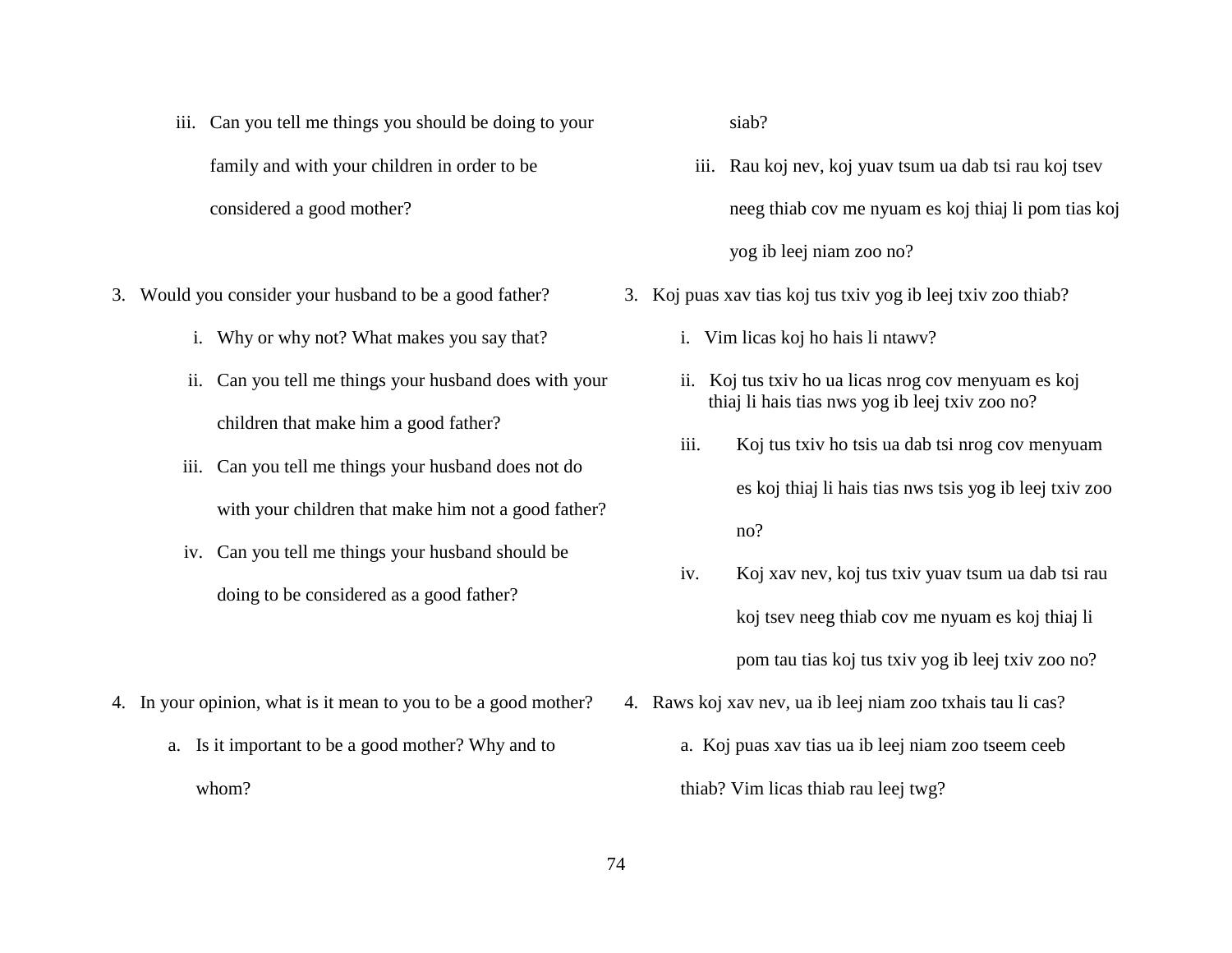- b. To yourself?
- c. To your husband?
- d. To your children?
- e. To your immediate family members?
- f. To the Hmong community?
- a. Tseem ceeb licas rau koj tus kheej nev?
- b. Tseem ceeb licas rau koj poj niam nev?
- c. Tseem ceeb licas rau koj cov menyuam nev?
- d. Tseem ceeb licas rau koj tsev neeg nev?
- e. Tseem ceeb licas rau peb Hmoob nev?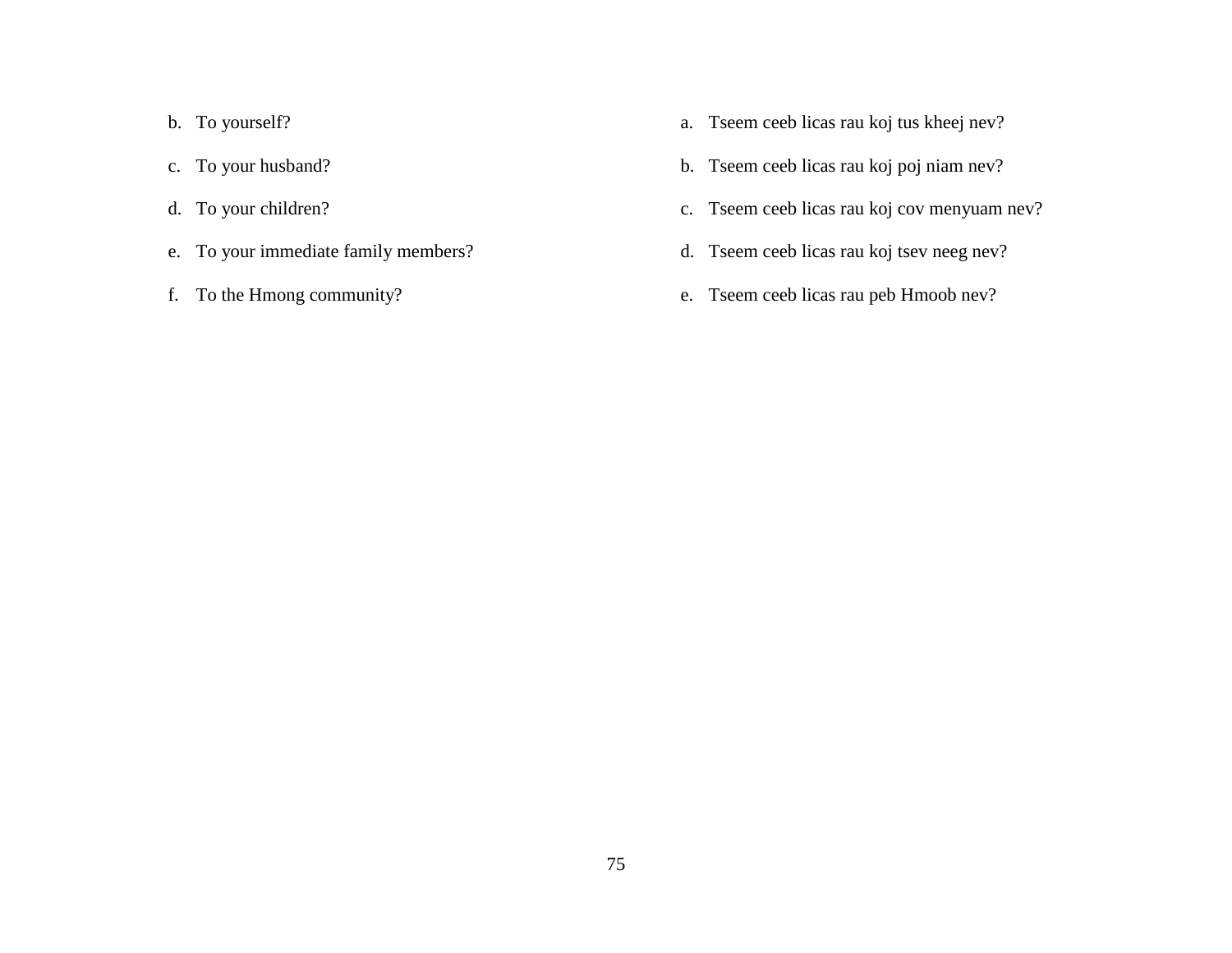| FOR INTERVIEWER USE ONLY |                   |  |  |  |
|--------------------------|-------------------|--|--|--|
| Interview ID No.:        | (Ex.PB0120101018) |  |  |  |
| Interviewer:             |                   |  |  |  |
| Date:                    |                   |  |  |  |

#### **Father Interview Questions**

- 3. In your opinion, what is a good father?
	- a. Can you tell me more about fathers who know how to be a father? Do you agree that all fathers act the same toward their children? Why?
	- b. What does a good father do?
		- i. What do good fathers do that are unique and distinctive from other parents?
	- c. How does he interact with his children?
		- i. Can you give me some examples?
	- d. What is his personality like?
		- i. How do you know if someone is a good father?

# **Lus Noog Rau Tus Txiv Tsev**

- 5. Raws li koj xav nev, tus txiv zoo ho zoo licas?
	- g. Kov xav nev, cov txawj ua txiv ho zoo licas? Ua li koj puas pom tau hais tias txua txua tus txiv yeej coj zoo ib yam xwb los? Vim licas?
	- h. Tus txiv zoo ho coj licas thiab ua dab tsi?
		- i. Tus txiv zoo ho txawv lwm tus niam txiv npaum licas?
	- i. Tus txiv zoo ho coj licas nrog nws cov menyuam?
		- i. Thov koj piav qho puav yam ntxwv rau kuv mloog saib?
	- j. Nws tus cwj pwm ho zoo licas?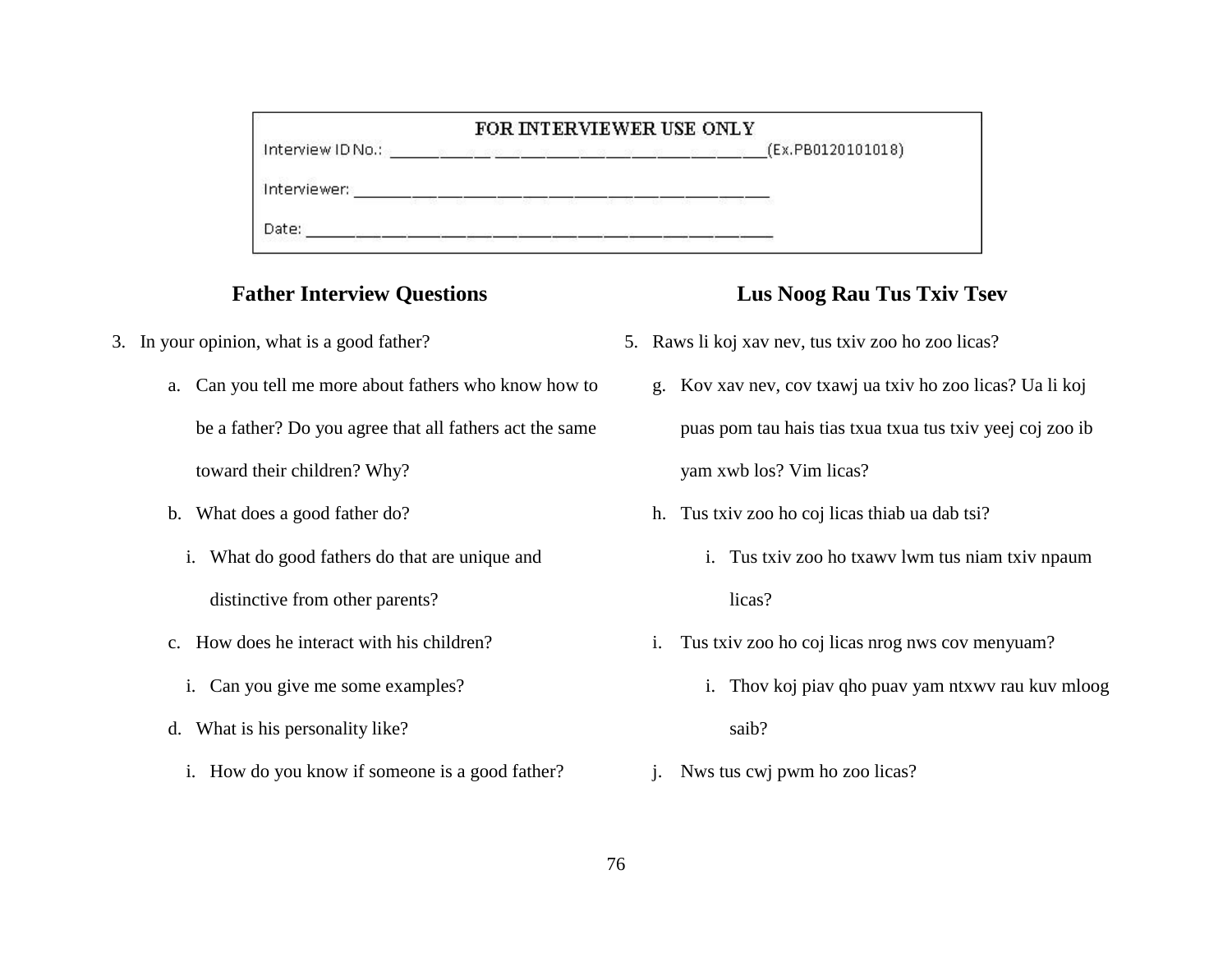- e. Do you know someone in your community that you would say hey that is a good father?
	- i. If yes, what makes you say that?
	- ii. What did he do that makes him as a good father?
- f. Where did you learn the idea of a good father from?
	- i. Who told you?
	- ii. In what ways?
- 4. Would you consider yourself to be a good father?
	- a. Why or why not? What makes you say that?
		- i. Are you telling me that you're not doing what a good father is supposed to be doing?
	- ii. Can you give me some examples of what you do with your children?
	- iii. Can you tell me things you should be doing to your family and with your children in order to be
- i. Ua cas koj ho paub tias nws yog ib tug txiv zoo no?
- k. Koj puas paub ib tug neeg zoo li no?
	- i. Yog paub, vim licas koj hais tias yog nws?
	- ii. Nws ua dab tsi es koj thiaj hais tias nws yog ib leej txiv zoo no?
- l. Hais txog ua txiv tsev zoo, koj kawm qhov twg los?
	- i. Leej twg qhia rau koj?
	- ii. Qhia licas?
- 6. Koj puas xav tias koj yog ib tug txiv tsev zoo thiab?
	- a. Vim licas koj ho hais li koj?
		- i. Koj qhia rau kuv tias koj yeej tsis ua li ib leej txiv zoo ua li no los?
		- ii. Koj sim muab ob peb qho yam ntxwv txog lub sij hawm koj nrog koj cov menyuam ua si rau kuv siab?
		- iii. Rau koj nev, koj yuav tsum ua dab tsi rau koj tsev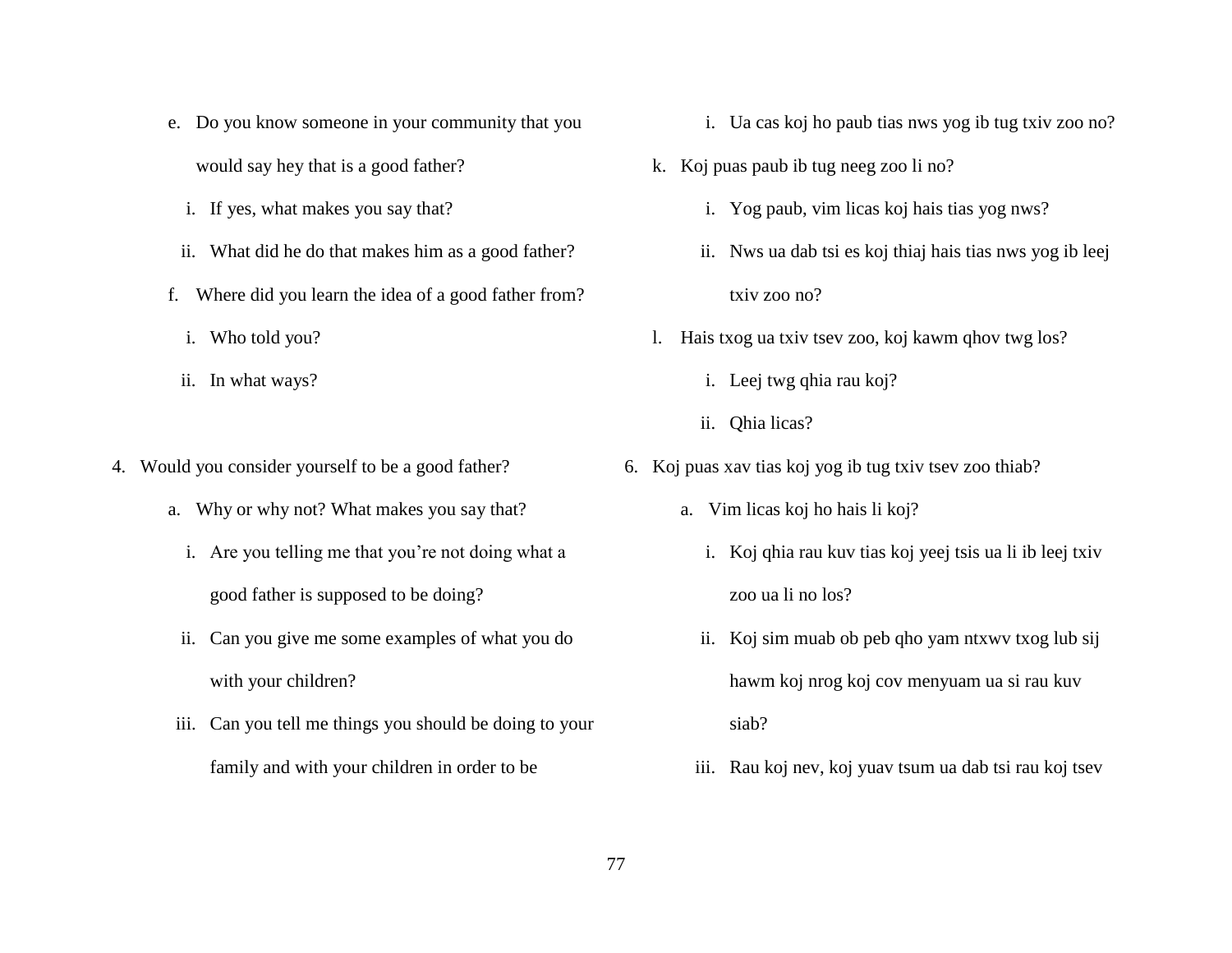- 7. Would you consider your wife to be a good mother?
	- i. Why or why not? What makes you say that?
	- ii. Can you tell me things your wife does with your children that make her a good mother?
	- iii. Can you tell me things your wife does not do with your children that make her not a good mother?
	- iv. Can you tell me things your wife should be doing to be considered as a good mother?
- 8. In your opinion, what is it mean to you to be a good father?
	- a. Is it important to be a good father? Why and to whom?
	- b. To yourself?
	- c. To your wife?
	- d. To your children?

considered a good father? neeg thiab cov me nyuam es koj thiaj li pom tias koj yog ib leej txiv zoo no?

- 3. Koj puas xav tias koj tus poj niam yog ib leej niam zoo thiab?
	- i. Vim licas koj ho hais li ntawv?
	- ii. Koj poj niam ho ua licas nrog cov menyuam es koj thiaj li hais tias nws yog ib leej niam zoo no?
	- v. Koj poj niam ho tsis ua dab tsi nrog cov menyuam es koj thiaj li hais tias nws tsis yog ib leej niam zoo no?
	- vi. Koj xav nev, koj poj niam yuav tsum ua dab tsi rau koj tsev neeg thiab cov me nyuam es koj thiaj li pom tau tias koj poj niam yog ib leej niam zoo no?
- 4. Raws koj xav nev, ua ib leej txiv zoo txhais tau li cas?
	- a. Koj puas xav tias ua ib leej txiv zoo tseem ceeb thiab? Vim licas thiab rau leej twg?
		- b. Tseem ceeb licas rau koj tus kheej nev?
		- c. Tseem ceeb licas rau koj poj niam nev?